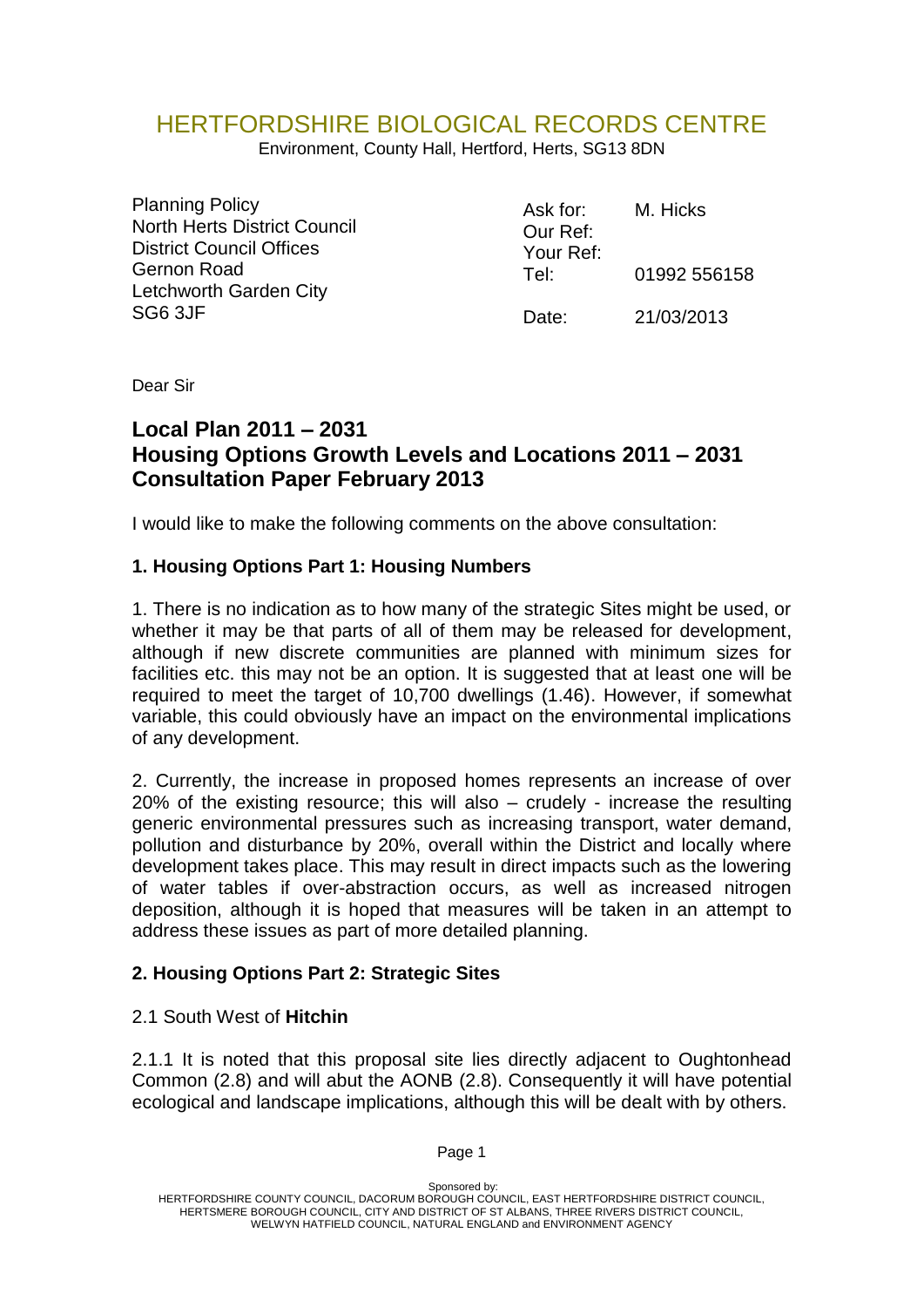2.1.2 **Oughtonhead Common is a Wildlife Site (WS), Local Nature Reserve and part HMWT reserve.** It is important for wet marshy grassland and the riverhead springs. This is a very important sensitive habitat which must be protected from adverse impacts, both direct and indirect. As such I would not wish to see any development west of Westmill, in the area that already forms an important buffer to the site. The existing development forms a good boundary to the settlement and further encroachment closer to the site will further increase the disturbance (which will be affected anyway) and management operations. Such an undeveloped area would be good Green Infrastructure (GI). The existing common is already present so cannot be 'provided' by any new development proposals, whilst the existing Oughtonhead Lane forms an acceptable boundary to the proposals, as already presented.

If the area between Westmill and Oughtonhead must have some development it should NOT be for the whole width and should not be uniform but of a sinuous edge nature to enable ecological and landscape GI benefits to be provided.

2.1.3. Part of **Oughtonhead Lane** south of Westmill is an **SSSI** for its geological interest and must be properly protected with sufficient buffer areas to protect the special interest.

2.1.4. The **Willows WS** adjacent to Willow Lane, Hitchin, is within the proposals area and should be protected with appropriate buffers.

2.1.5. A buffer could be proposed for Charlton. Parts of the site along the River Hiz and Ippolyts Brook fall within the flood plains (2.12) and this includes **Charlton Mill WS**. The whole of the river valley and source of the Hiz is also important, and MUST be protected from development as part of any GI provision. This should also enhance the valley floodplains. Locally good farmland bird communities are known (Temple End) and this should be another consideration within the approach to GI.

2.1.6 The area also includes part of the existing and former Priory Park. Any proposal should conserve what survives and consider re-establishing the historic parkland where possible, given that some landscape features still survive.

2.1.7 **Folly Alder Swamp WS** is also within this area. Again, the importance of this, associated with the Ippolyts Brook, floodplain and river valley habitat cannot be overstressed and should be protected and enhanced within any development.

2.1.8 There are also currently some adjacent species wildlife sites, and the area supports a range of other protected species such as water vole, badger and bats. These are largely – but not exclusively - associated with the river valley complexes, and will also be supported by smaller scale features within the landscape. **Priory Park icehouse** is important for bats although this is not within the proposals area.

Sponsored by: HERTFORDSHIRE COUNTY COUNCIL, DACORUM BOROUGH COUNCIL, EAST HERTFORDSHIRE DISTRICT COUNCIL, HERTSMERE BOROUGH COUNCIL, CITY AND DISTRICT OF ST ALBANS, THREE RIVERS DISTRICT COUNCIL, WELWYN HATFIELD COUNCIL, NATURAL ENGLAND and ENVIRONMENT AGENCY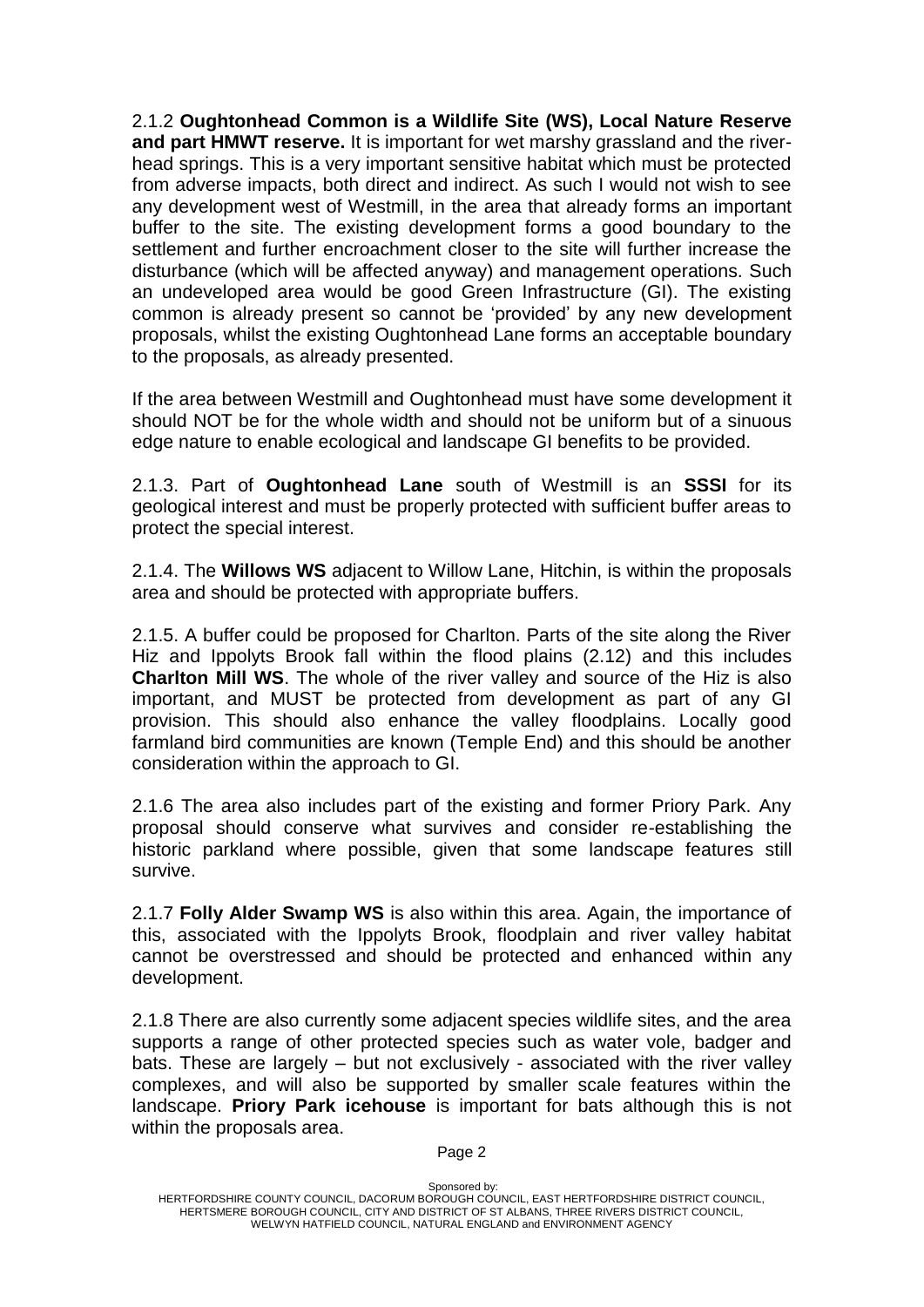2.1.9 The general area used to support quite a number of orchards and it would therefore be appropriate to consider community orchard creation as part of any future GI provision.

2.1.10 On balance, given the provisions outlined above which I would consider are necessary to secure existing ecological interest and GI, I have no reason to believe there would be any fundamental ecological constraints associated with this proposal. There will be an impact on the existing farmland biodiversity although this is, of course, inevitable. Given the arable areas are intensively managed, the likelihood of significant harm is relatively low. However given the relative impact on known natural environment resources, the overall impact would be considered at moderate. If sufficient safeguarding provisions were not incorporated into any future development proposals, the potential could well be considered unacceptable.

#### 2.2 North of **Letchworth**

2.2.1 This area does not support any statutory or non-statutory sites recognised for ecological importance. There are a number of local features that have been identified which border the site. Lizards and arable weeds have been recorded within the area and if still present, these would need to be taken into account in any detailed proposals. Great crested newts have also been recorded locally and may need to be similarly considered. Otherwise the area has been managed as intensive arable and is of limited ecological interest. Some remnant field patterns may support older hedgerow features.

2.2.2 On this basis, it would appear that there is little or no ecological constraint associated with this development proposal site. There is potential for GI depending upon the design layout, and this should include community orchard and allotment areas to 'compensate' in a small way for the loss of otherwise productive farmland.

#### 3. East of **Luton**

2.3.1 This area contains no statutory or non-statutory ecological sites, although there are numerous large and small scale features that provide local ecological value that should be protected and incorporated as part of GI if the area was to be developed. A Wildlife Site is close by to the NE and a couple of historic orchards have been recorded from the area. No species of note are recorded on the HBRC database although this is most certainly a function of a lack of recording effort in this area, which will certainly support foraging bats. Other than woodland the land use is intensive arable, although there is a network of what are probably historic and remnant hedgerows.

Sponsored by: HERTFORDSHIRE COUNTY COUNCIL, DACORUM BOROUGH COUNCIL, EAST HERTFORDSHIRE DISTRICT COUNCIL, HERTSMERE BOROUGH COUNCIL, CITY AND DISTRICT OF ST ALBANS, THREE RIVERS DISTRICT COUNCIL, WELWYN HATFIELD COUNCIL, NATURAL ENGLAND and ENVIRONMENT AGENCY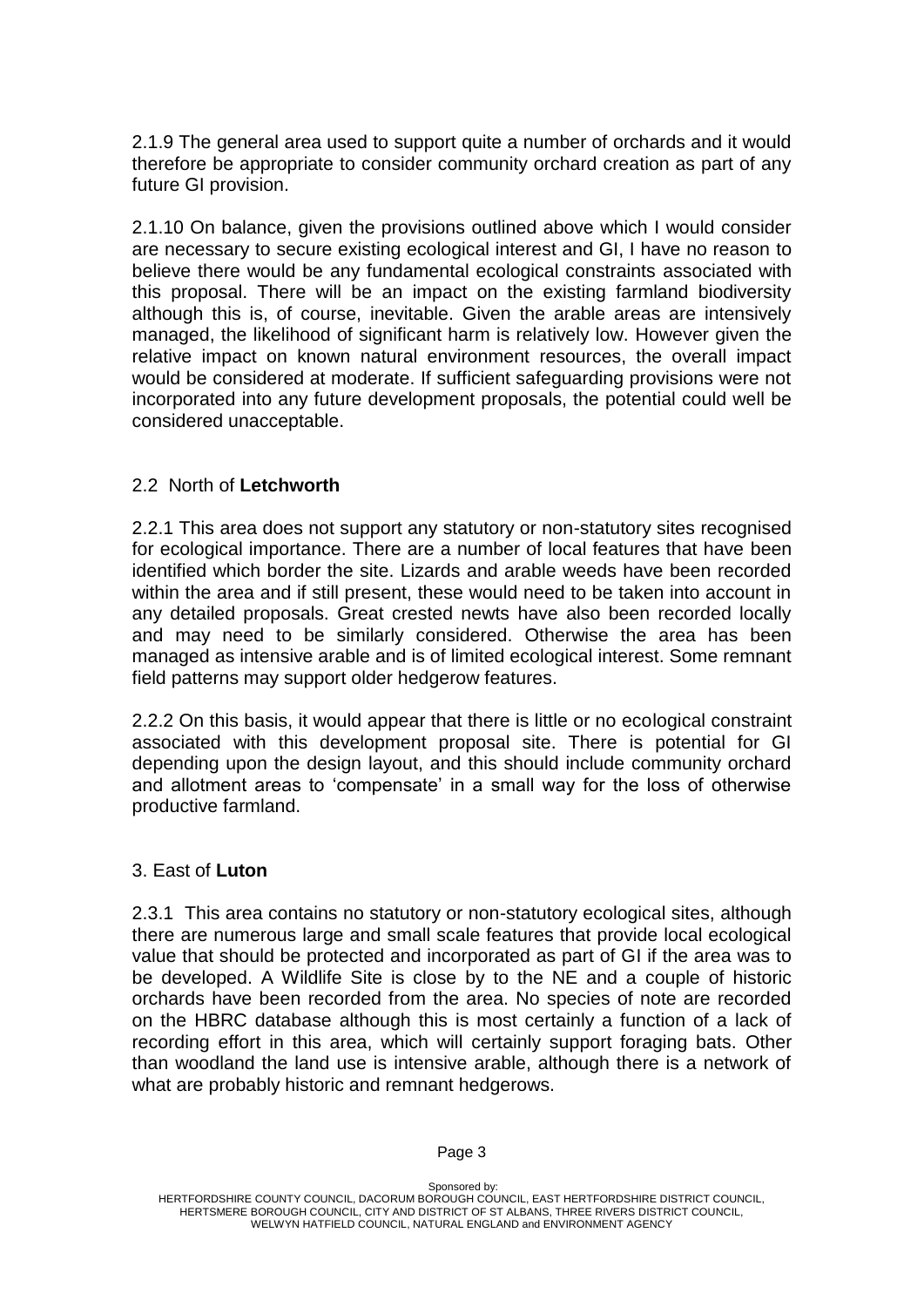2.3.2 On the basis of this evidence, there would appear to be little if any ecological constraints to development, although the character of the countryside locally and the existing settlement pattern would be considerably affected. However major ecological features would be expected to be incorporated into any development as GI, and provision of allotments and a community orchard to reflect the loss of otherwise productive farmland. Ecologically this proposal is likely to have limited ecological constraints.

## 2.4. **Rush Green**

2.4.1 The proposal site is limited entirely to the highly disturbed scrap metal site of Rush Green. **Rush Green Airfield Wildlife Site** is almost directly adjacent to the north-west, but is unlikely to be directly affected. The area is within the range of local great crested newts and these may be present within the site given the remnant vegetation resources and potential cover, although little other semi-natural habitat is present. No other protected species interest is known to be present from the database. The site supports a scattering of mature trees and some could be retained in any development proposals.

2.4.2 This site has no recognised ecological interest and is unlikely to support biodiversity of any significance, although locally trees and GCN may be present. It therefore has no known ecological constraints and is of very low sensitivity. Potential GI could incorporate existing trees and develop community orchards to reflect the former farm within a sensitive development, although whether this could provide a new independent settlement or overcome other issues needs to be considered.

## 2.5. North of **Stevenage**

2.5.1 The whole site is managed as intensive arable with small areas of recent planting and grassland (for game?) with remnant hedgerows / boundary features. There are no known features or species of ecological importance other than a thin strip of **Ledgeside Plantation Wildlife Site** along the SW side of Back Lane. The remainder of **Ledge Side Plantation WS** is close on the north east side of the road and Chesfield Park lies to the east, which is more likely to represent landscape rather than ecological interest – although we have very limited habitat data from this site.

2.5.2 The WS and Parkland locally will be sensitive to disturbance from adjacent development if access is increased, but otherwise the site has no known ecological constraints other than the strip of WS – which should be protected and buffered if possible. Overall it is of little if any known ecological sensitivity. Clearly there will be a loss of arable farmland ecology but we have no data on this. Consequently there is currently nothing to suggest this is likely to be of such significance as to represent an ecological constraint. Again, GI would be expected to incorporate what historic remnant features remain, where

Sponsored by: HERTFORDSHIRE COUNTY COUNCIL, DACORUM BOROUGH COUNCIL, EAST HERTFORDSHIRE DISTRICT COUNCIL, HERTSMERE BOROUGH COUNCIL, CITY AND DISTRICT OF ST ALBANS, THREE RIVERS DISTRICT COUNCIL, WELWYN HATFIELD COUNCIL, NATURAL ENGLAND and ENVIRONMENT AGENCY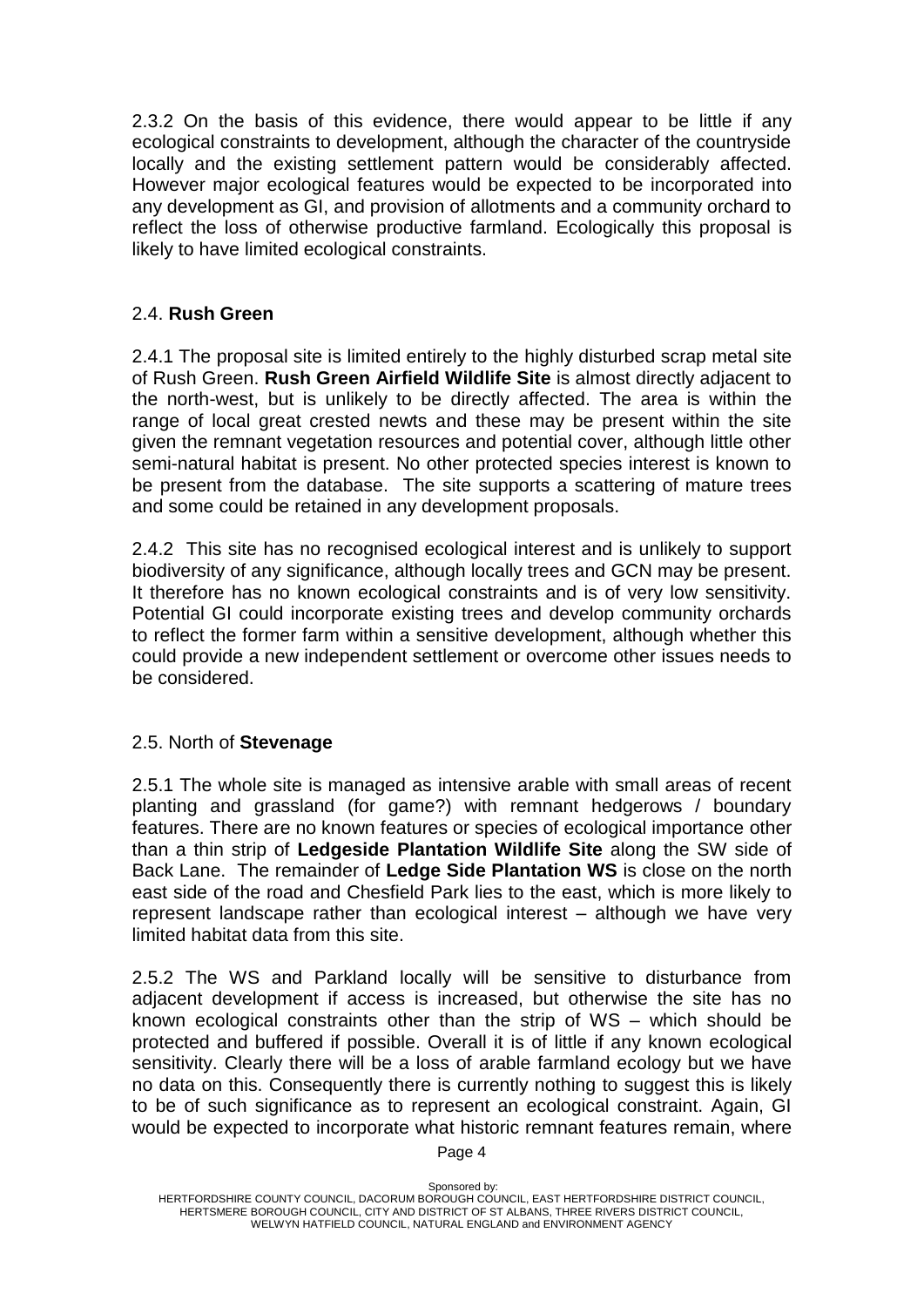possible, and provide for positive environmental engagement by the new community, such as creation of allotments and community orchard. I note the reference to a potential 'Forster Country Park' (2.73) to the south-east. Whilst this would be welcomed, its management is critical to delivery of anything meaningful other than sterile amenity land and this must be considered at the earliest possible stage.

#### 2.6. North East of **Stevenage**

2.6.1 A large area of open countryside adjacent to developed areas of Stevenage. There are a number of Wildlife Sites within the area – all woodlands – **Harbourclose Wood**, **Claypits Wood**, **Tilekiln Wood and Parsonsgreen Wood**, **New Spring Wood**, with adjacent Wildlife Sites **Claypithills Spring Wood**, **The Warrren**, and **Stonesley Wood**. There are a couple of other woodlands on the database within the site as well as other small woods within and adjacent to the site. There are areas of grassland although the largest land use is arable farmland. There remains a well developed network of hedgerows some of which will undoubtedly be ancient. There are records of at least three species of bats from the Tilekiln area and other mammals including brown hare, suggesting the open farmland ecology is of some local interest. There are also a number of historic orchards recorded from the area.

2.6.2 The most overriding feature of this area is the pattern of fields and small woodlands and their existing connectivity. Any major development MUST ensure that the woodlands remain connected in some way – the recent developments and resulting isolation of some woods at Great Ashby MUST be avoided if at all possible. Development immediately adjacent to the woodlands on the edge of Stevenage should not be repeated on their other side. The provision of suitable GI to achieve this must therefore be carefully planned if the ecological functionality of the woodlands and hedgerows is to be maintained.

2.6.3 There would not appear to be any overriding ecological interest that would represent a fundamental constraint on development within this area. However, again there would clearly be a loss of farmland ecology which given the hedgerows and grasslands at this location would have at least a moderate impact locally. However we have no information to suggest there is any significant value, at least sufficient to prevent development assuming an acceptable layout can maintain suitable connections between woods and provide a variety of grasslands.

2.6.4 Community orchards and a positive approach to ecological management of grasslands would be particularly beneficial given the countryside and ecological character that would otherwise be lost. It is noted that steeply sloping chalk scarps are present (2.101) and if appropriate these should be protected and enhanced ecologically as part of any GI. In this respect the area is likely to be at least moderately sensitive to development.

Sponsored by: HERTFORDSHIRE COUNTY COUNCIL, DACORUM BOROUGH COUNCIL, EAST HERTFORDSHIRE DISTRICT COUNCIL, HERTSMERE BOROUGH COUNCIL, CITY AND DISTRICT OF ST ALBANS, THREE RIVERS DISTRICT COUNCIL, WELWYN HATFIELD COUNCIL, NATURAL ENGLAND and ENVIRONMENT AGENCY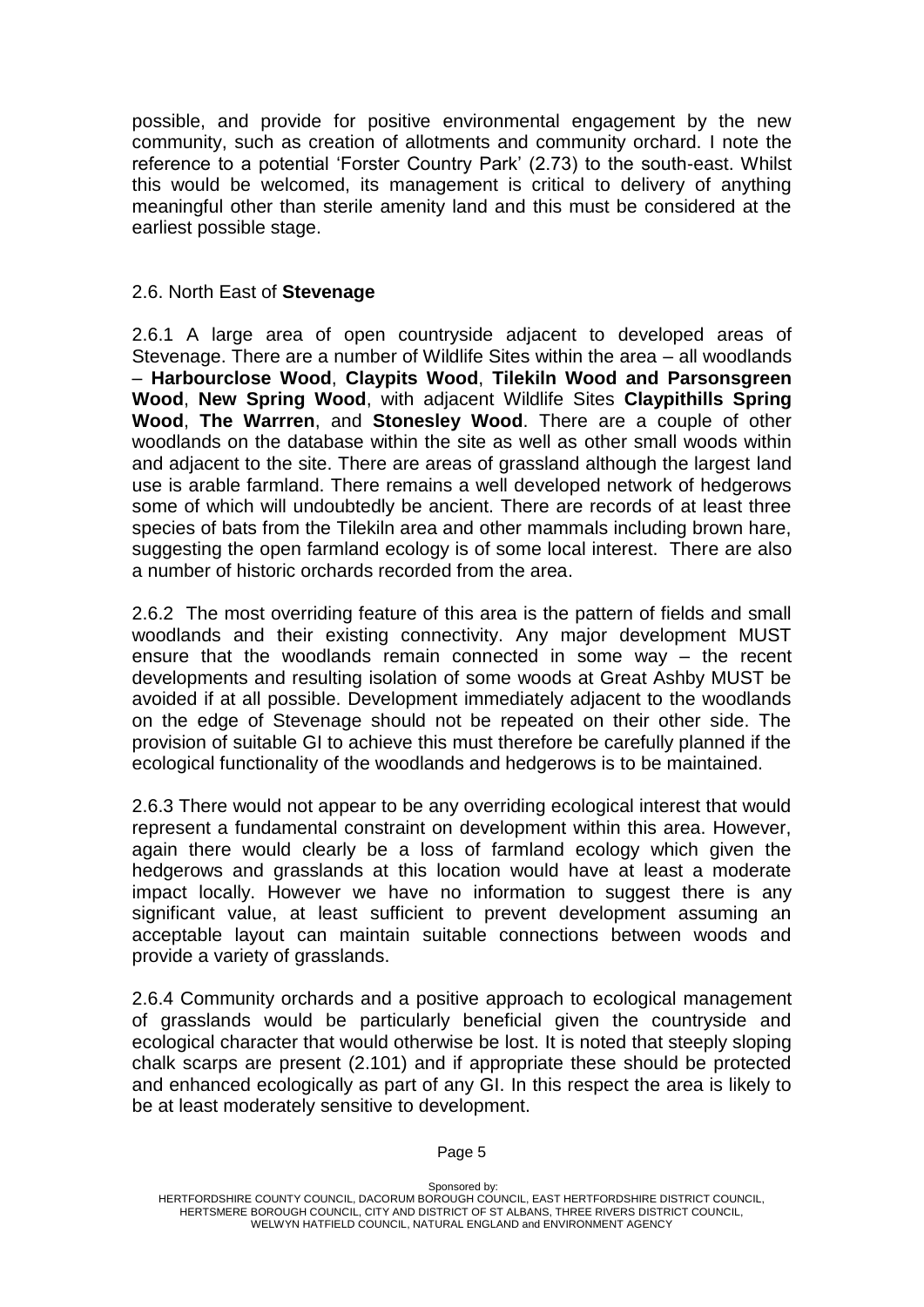#### 2.7. West of **Stevenage**

2.7.1 This area contains a number of Wildlife Sites – **Lucas Wood** in the very north, and **High Broomin Wood** and **Upper Kitching Spring** in the very south. The development area lies immediately adjacent to part of **Knebworth Woods SSSI** – both the old Green Lane section and Burleigh Meadow, the latter one of the most valuable neutral grassland sites in the county and highly sensitive to disturbance and management issues. Otherwise the majority of the area is intensive arable, largely open with few hedgerows, with a few small areas of grassland around Almshoe Bury and Lucas Wood. The hedgerow adjacent to the old Roman Road is known to be species rich and likely to be ancient. The southern area overlaps a little with potential Great crested newt zones, although these may not be a major issue given the current land use.

2.7.2 I would suggest the thin extension south for potential development lacks a sensible pattern for such 'ribbon development' when the existing land use / land form does not in lend itself to this approach. It is barely 100 m wide at High Broomin Wood and the proposed fields are otherwise set within a very open area. Furthermore this approach to development will also increase residual impacts on the SSSI and associated features. However it is recognised that any development here would only proceed if land to the east within Stevenage was also developed (2.108), which would also result in an increased impact overall.

2.7.3 There would not appear to be any significant ecological constraint on development in this area. Again the ecology of arable farmland will be lost, although such aspects would have been considered as part of the original west of Stevenage proposals. As I understand, no fundamental constraints were apparent from any of the studies and mitigation was proposed for what particular interests were found to be present (primarily farmland birds). However, there was no guarantee that any landowners could be identified to undertake appropriate management activities that would be needed to compensate for these species – see below.

2.7.4 The proposal site has, overall, limited ecological impact although the Wildlife Sites MUST be protected and enhanced. I see no merits in the southern extension given the impacts this could have on WS and the SSSI and I think this would far better represent largely if not entirely some form of Green Infrastructure. However if part of a larger development proposal this may be more acceptable although this would also increase considerably the overall ecological impacts. As such I consider that the ecological sensitivity would be at least moderate.

#### 2.8. **Overall comments on Strategic Sites**

Sponsored by: HERTFORDSHIRE COUNTY COUNCIL, DACORUM BOROUGH COUNCIL, EAST HERTFORDSHIRE DISTRICT COUNCIL, HERTSMERE BOROUGH COUNCIL, CITY AND DISTRICT OF ST ALBANS, THREE RIVERS DISTRICT COUNCIL, WELWYN HATFIELD COUNCIL, NATURAL ENGLAND and ENVIRONMENT AGENCY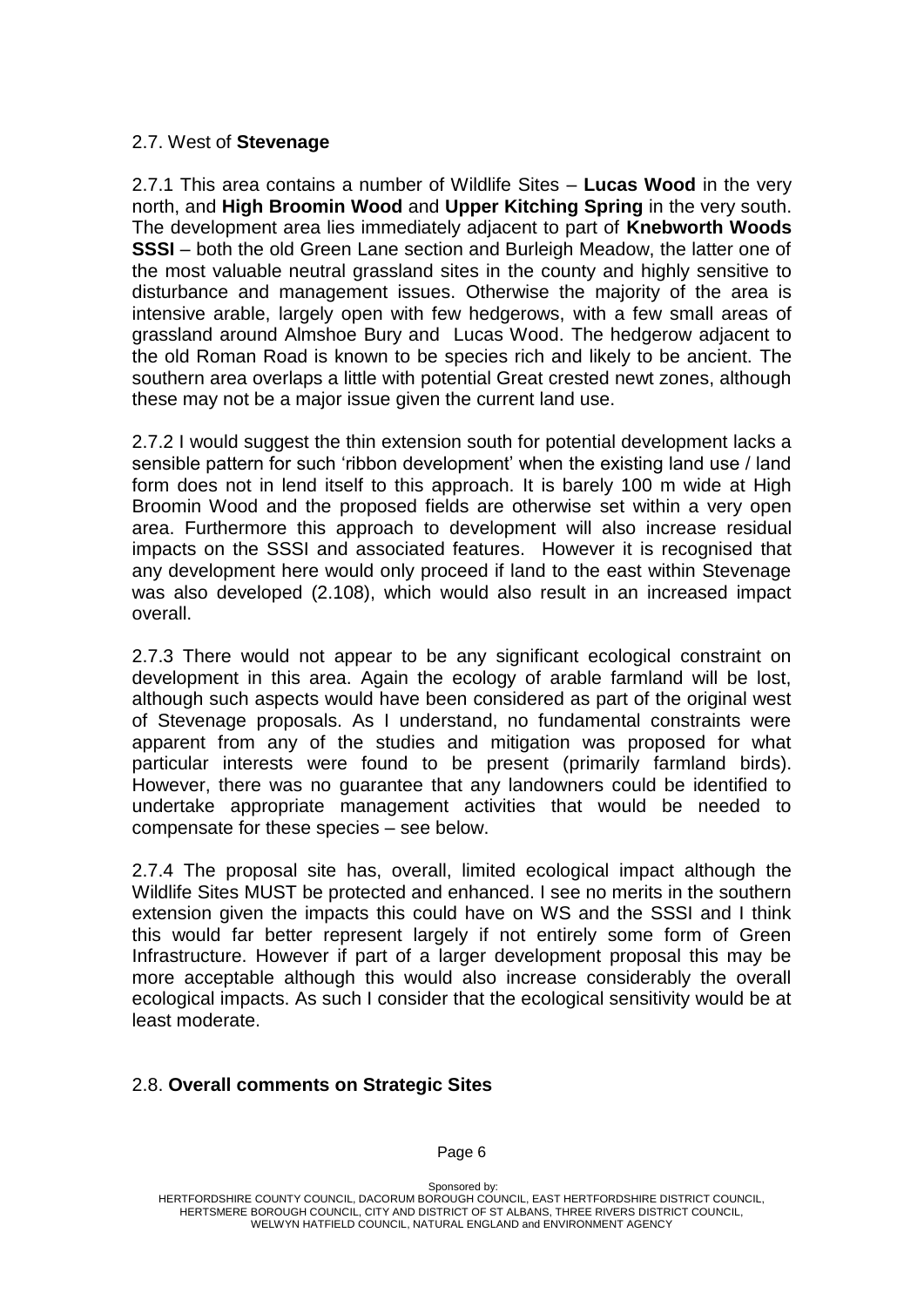2.8.1 It is assumed that all of the Wildlife Sites and other major habitat features currently present within the strategic areas will be protected. If not, clearly the impacts and acceptability of the proposals would be very different, although any such losses would not be consistent with the NPPF.

2.8.2 All of the development proposal sites except Rush Green are on open land and will inevitably be damaging to any existing farmland ecology. This cannot be mitigated for on-site and will be difficult to compensate for off site unless a suitable mechanism can be found if this is justified. This would in any event be a planning requirement rather than an agri-environment scheme which is a voluntary option elsewhere. I am not convinced that unless biodiversity offsetting land is found, an acceptable outcome will be found unless wiling landowners can be convinced of supporting an option which will be imposed on them given the planning requirement for delivery.

2.8.3 A crude ecological sensitivity of the development sites is given below, where  $1 =$  low sensitivity and  $5 =$  high sensitivity.

SW Hitchin  $= 4/5$ N or Letchworth  $= 2$ E of Luton  $= 2/3$  $Rush$  Green = 1 N of Stevenage  $= 2$ NE of Stevenage = 3/4 W of Stevenage  $= 3/4$ 

This estimate is a judgement based upon the above evidence, not any detailed studies which I would expect to be provided in the event of any of these sites taken further forward. **It also assumes that ALL of the Wildlife Sites included within the areas will be protected and also connected in some way as part of GI**.

2.8.4 On this basis there will inevitably be a loss of biodiversity associated with open arable farmland and this is unlikely to be replaced. Wildlife Sites – largely woodlands - may be protected but subjected to increased disturbance which may directly affect their ecology but also the management required to maintain or enhance this interest, especially if this requires traditional grazing. However whilst there are limited areas of good grassland affected, those that are, are very important. Retention of management objectives is therefore essential in order to achieve any form of sustainable development.

2.8.5 Opportunities to engage new communities with their local environments are also important given the current disconnect that exists. Simply providing GI is insufficient – it must be made to work for at least some of the communities in a functional manner. Provision of allotments, Community orchards and other conservation activities will be required to achieve this.

Sponsored by: HERTFORDSHIRE COUNTY COUNCIL, DACORUM BOROUGH COUNCIL, EAST HERTFORDSHIRE DISTRICT COUNCIL, HERTSMERE BOROUGH COUNCIL, CITY AND DISTRICT OF ST ALBANS, THREE RIVERS DISTRICT COUNCIL, WELWYN HATFIELD COUNCIL, NATURAL ENGLAND and ENVIRONMENT AGENCY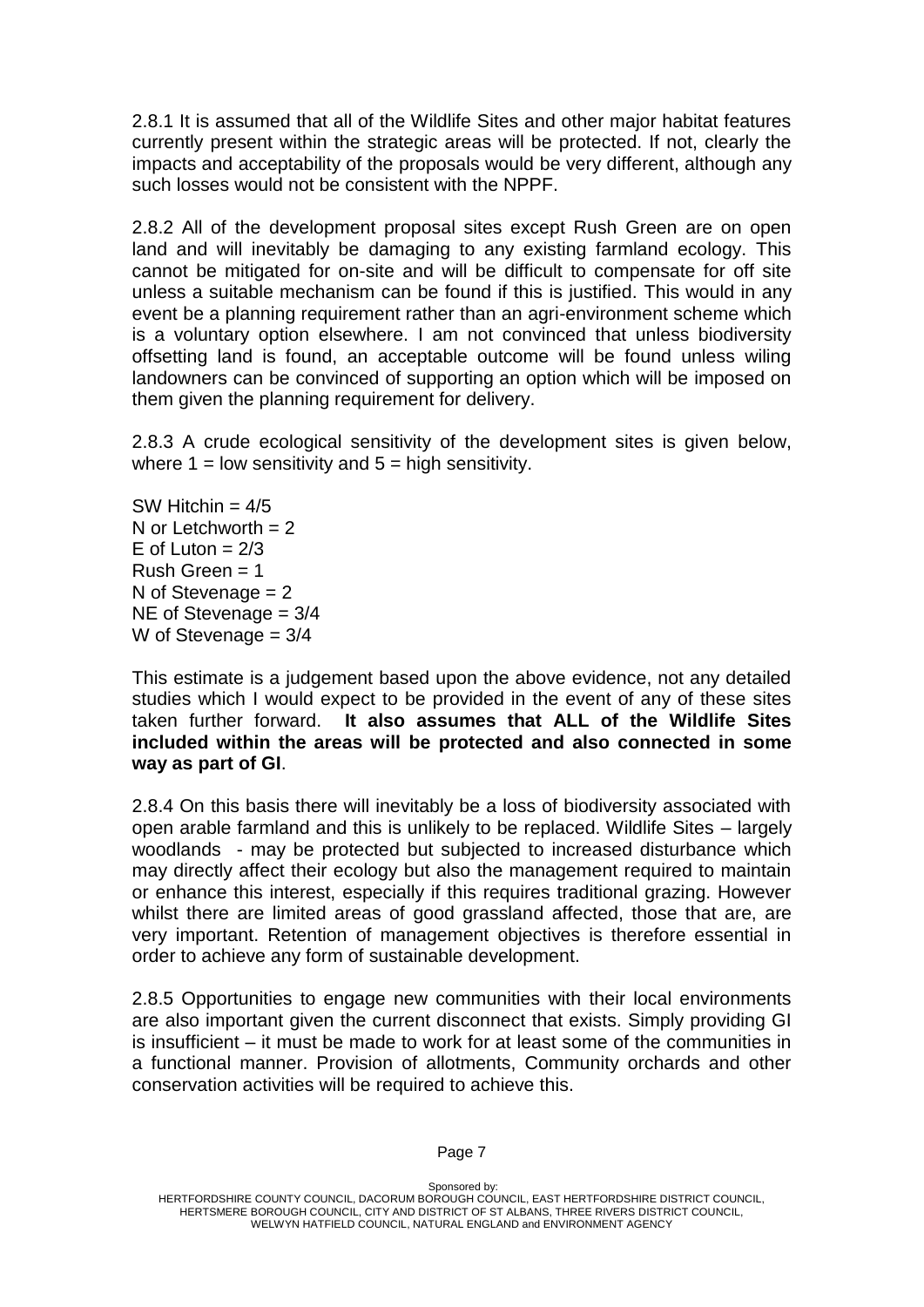# **3. Housing Options Part 3: Non-strategic sites**

The proposal sites will be considered under a number of headings, based upon a review of existing information. Comments on all the sites refer to all Priority 1, 2 and 3 Sites but *not* failed Sites on the basis that these, having failed, are not being considered by the LPA for development.

## **3.1 Ashwell** (4 Sites)

**Recognised ecology sites within Sites** : No **Recognised sites adjacent / close to Sites**: No **Other features**: Hedgerows, loss of trees in A/r01; loss of ruderal habitat within

003

**Protected species**: Bats in area; reptiles potential in 003

**Opportunities**: Retention of trees in A/r01; hedgerows in 003. **Ecological sensitivity**:

- A/r01 locally mod /high if requires all tree removal:
- $\bullet$  002 low:
- $\bullet$  007 low;
- 003 locally low / moderate.

**Fundamental ecological constraints**: No.

#### **3.2 Baldock** (14 Sites)

#### **Recognised ecology sites within Sites:** No

**Recognised sites adjacent / close to Sites:** B/r23 – close to Ivel Springs LNR& WS, avoid hydrological and other indirect impacts; 012 avoid impacts on Weston Hill WS

**Other features:** scrub / hedgerows by B/r1a

**Protected species:** Possible lizards B/e 03 B/e 03a, B/r1a, B/r2a, B/r11a **Opportunities:** Retention of hedgerows; compensation grasslands and trees if lost; planning needs to see bigger picture re GI

#### **Ecological sensitivity:**

- $\bullet$  11 low; 12 low NB Adj Weston Hills;
- 14 low NB retain shelter belts;
- 16 locally high, loss of Green corridor into recent development;
- $\bullet$  B/e 03 & B/e 03a low (NB lizards);
- $\bullet$  B/r1a low (NB lizards);
- $\bullet$  B/r2a low (NB lizards);
- B/r03 locally moderate, loss of rough grassland lizards?;
- $\bullet$  B/r04 low;

Sponsored by: HERTFORDSHIRE COUNTY COUNCIL, DACORUM BOROUGH COUNCIL, EAST HERTFORDSHIRE DISTRICT COUNCIL, HERTSMERE BOROUGH COUNCIL, CITY AND DISTRICT OF ST ALBANS, THREE RIVERS DISTRICT COUNCIL, WELWYN HATFIELD COUNCIL, NATURAL ENGLAND and ENVIRONMENT AGENCY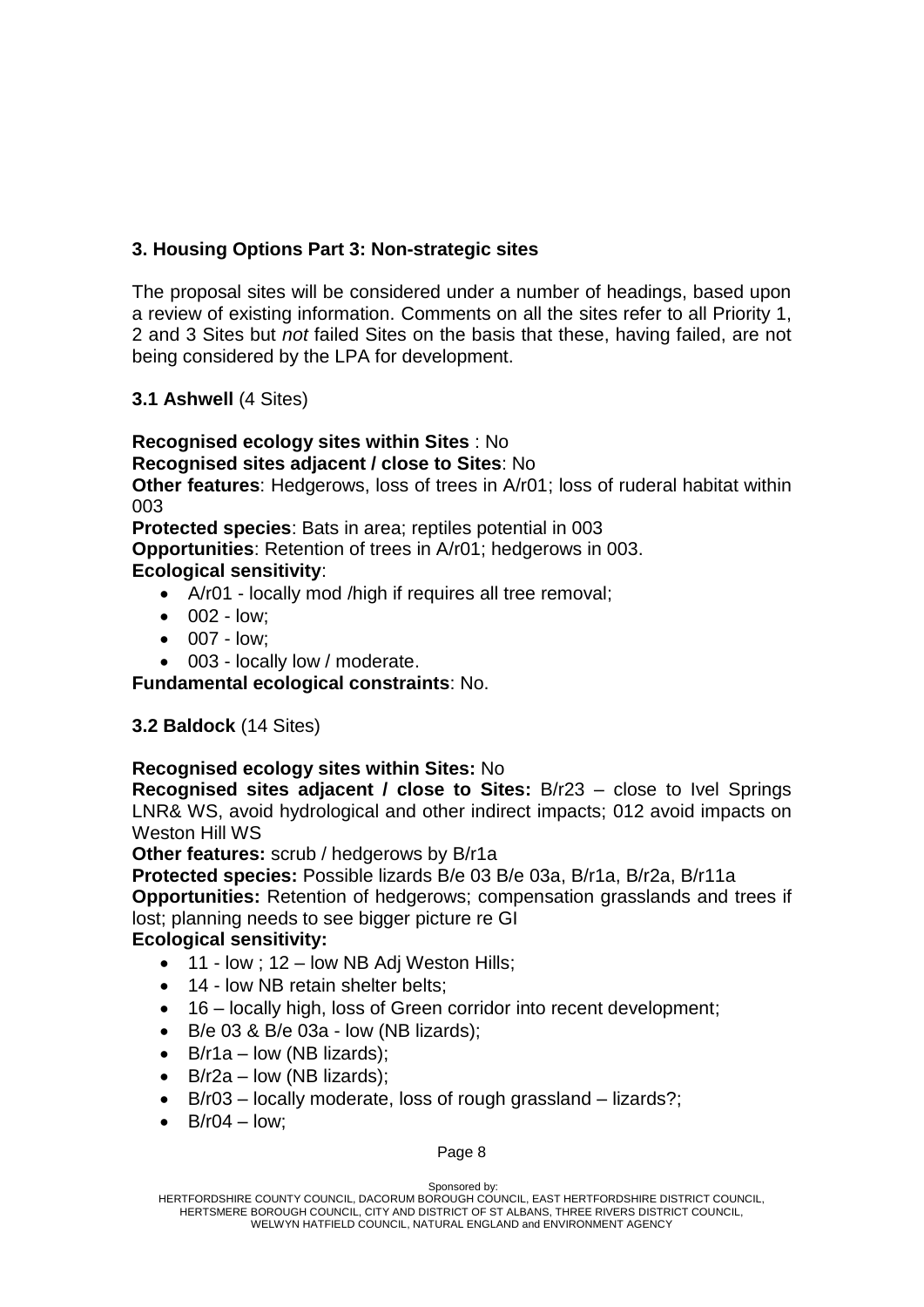- $\bullet$  B/r11a low:
- B/r12 low NB corridor role:
- B/r14 locally low / moderate if loss of trees:
- B/r23 low but NB Ivel Springs to west requires protection.

**Fundamental ecological constraint:** concerns over 16 – MUST retain corridor link**;** 

**3.3 Barkway** (6 Sites)

**Recognised ecology sites within Sites:** No **Recognised sites adjacent / close to Sites:** No **Other features:** Hedgerows / hedgerow trees, scrub **Protected species:** Area good for bats; **Opportunities:** Compensate for loss of grasslands and trees; losses of **Ecological sensitivity:**

- $\bullet$  19 low?; 20 locally moderate;
- 23 locally moderate;
- BK/r02 & BK/r03 low NB loss of amenity grassland and local habitat features;
- BK/r04 low, NB loss of grassland, unknown quality.

**Fundamental ecological constraint:** Some concern re 23 – scattered trees over partly improved grassland with blocks of scrub on edge. Some concern re 20 – loss of trees, scrub, rough grassland on old orchard site.

**Comments:** Unlikely that ecological interest sufficient to prevent development but some compensation should be considered for cumulative losses of grasslands and trees.

## **3.4 Barley** (4 Sites)

#### **Recognised ecology sites within Sites:** No **Recognised sites adjacent / close to Sites:** No

**Other features:** trees and hedgerows – retained where possible, farmland birds in general area

**Protected species:** bats within village

**Opportunities:** historically orchards locally frequent – potential for new orchard **Ecological sensitivity:**

- $\bullet$  24 low;
- 25 ?low, adjacent to allotments;
- 27 low / moderate (impact on small copse of mature trees) and adjacent hedgerow;
- BL/r02 low

**Fundamental ecological constraint:** most unlikely – grasslands at 25 and 27 probably improved but no data. Tree copse at 27 locally significant within site – retain if possible.

**3.5 Clothall** (0 Sites)

Sponsored by: HERTFORDSHIRE COUNTY COUNCIL, DACORUM BOROUGH COUNCIL, EAST HERTFORDSHIRE DISTRICT COUNCIL, HERTSMERE BOROUGH COUNCIL, CITY AND DISTRICT OF ST ALBANS, THREE RIVERS DISTRICT COUNCIL, WELWYN HATFIELD COUNCIL, NATURAL ENGLAND and ENVIRONMENT AGENCY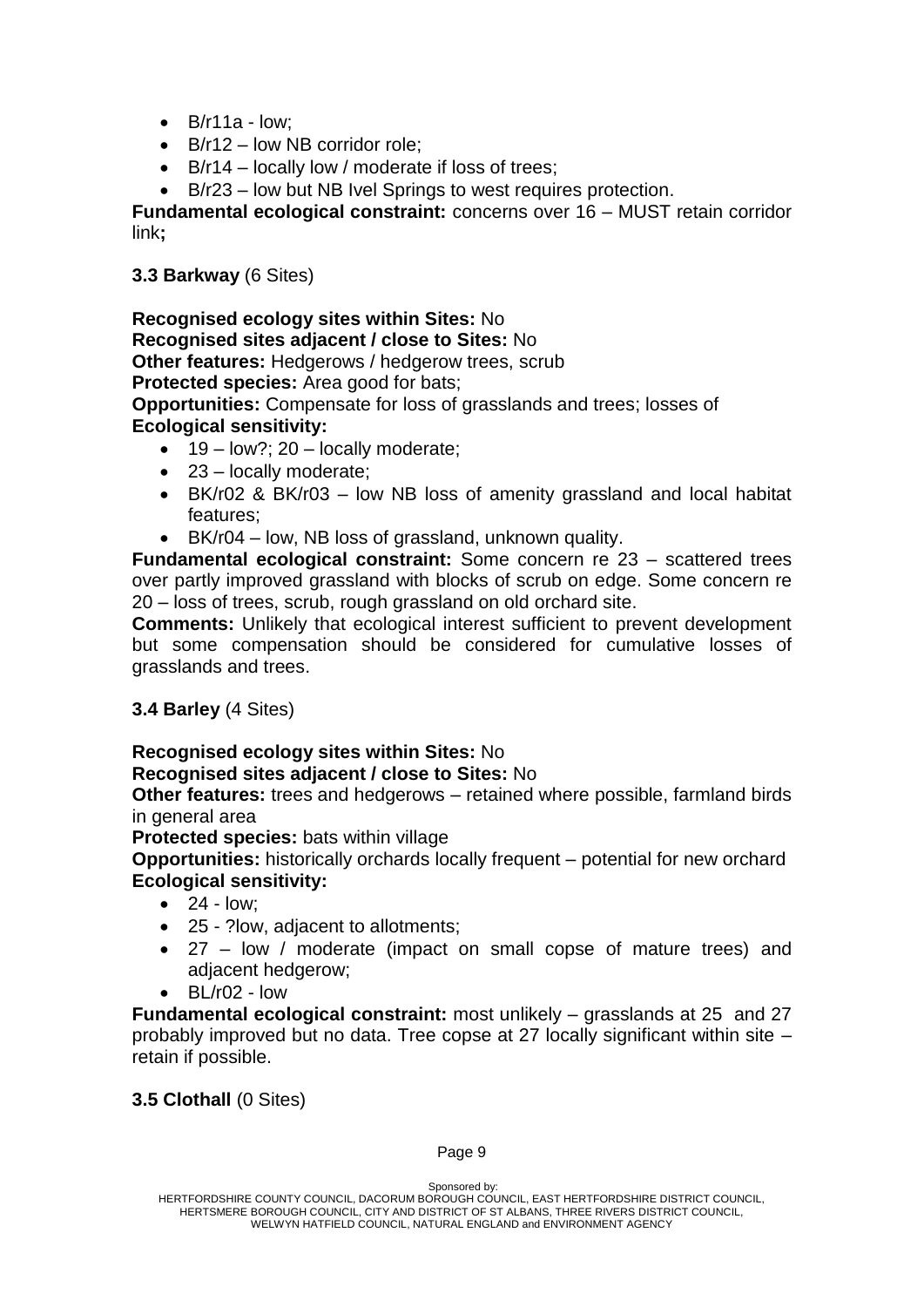**Recognised ecology sites within Sites:** Yes – but not considered further as Option 28 failed test **Recognised sites adjacent / close to Sites: Other features: Protected species: Opportunities: Ecological sensitivity:** High

**Fundamental ecological constraint:** Yes – mostly Wildlife Site.

**3.6 Codicote** (3 Sites)

**Recognised ecology sites within Sites:** No **Recognised sites adjacent / close to Sites:** Yes – WS adj 29; **Other features:** Old orchard site on 030 and access close to pond. Rank grassland and variety of hedgerows **Protected species:** Bats generally **Opportunities:** Community orchard and grasslands **Ecological sensitivity:** • 29 – low / moderate:

- $\bullet$  30 low?:
- 32 low / moderate;

**Fundamental ecological constraint:** Overall probably not but:

- 30 grassland, hedgerow and trees, unlikely to represent constraint but no data.
- 32 rank grass, scattered scrub and hedgerow a locally valuable resource – needs assessment. If ex-arable unlikely to be of particular habitat importance.
- 29 sizeable grassland and adjacent mature hedgerow requires survey.

**3.7 Gravely** (1 Site)

**Recognised ecology sites within Sites:** No **Recognised sites adjacent / close to Sites:** No **Other features:** adjacent tree block **Protected species:** No **Opportunities:** Any new feature would be a bonus! **Ecological sensitivity:**

 $\bullet$  35 - low.

**Fundamental ecological constraint:** No.

**3.8 Hitchin** (15 Sites)

**Recognised ecology sites within Sites:** No **Recognised sites adjacent / close to Sites:** 98 – adj Folly alder Swamp WS; **Other features:** Remnant hedgerows, R Purwell (110); R Hiz (133, H/m02&3);

Sponsored by: HERTFORDSHIRE COUNTY COUNCIL, DACORUM BOROUGH COUNCIL, EAST HERTFORDSHIRE DISTRICT COUNCIL, HERTSMERE BOROUGH COUNCIL, CITY AND DISTRICT OF ST ALBANS, THREE RIVERS DISTRICT COUNCIL, WELWYN HATFIELD COUNCIL, NATURAL ENGLAND and ENVIRONMENT AGENCY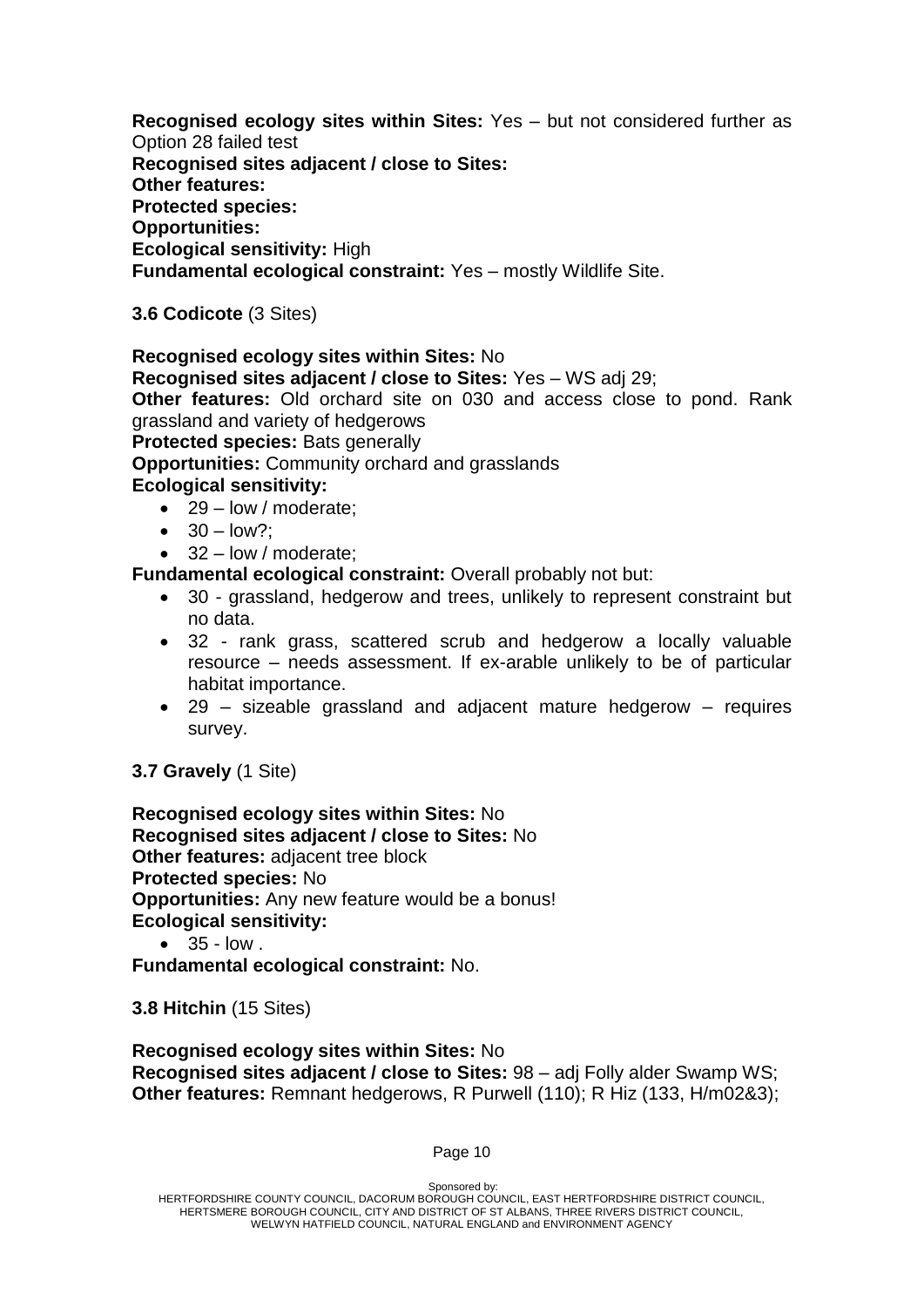**Protected species:** Reptile interest potentially present in places eg H/r28, H/r30.

**Opportunities:** River corridors, grassland and community orchards - historic features within Hitchin. Replacement trees and scrub where possible.

# **Ecological sensitivity:**

- 39 low / moderate. Includes large area of v probable ridge and furrow grassland, likely improved but not ploughed, with other earthworks. Remnant hedge features. ;
- $\bullet$  98 low / moderate adj to WS;
- 110 low, but adj to R Purwell which would require adj buffer and corridor. ;
- $\bullet$  133 low NB adj. R Hiz;
- H/m02 & H/m03 low NB includes R Hiz;
- $\bullet$  H/r07 low, adj trees and scrub;
- H/r14 low if grassland loss of little interest (no data) and scattered trees – old orchard site;
- H/r 24 low. Sports grassland unlikely to support significant interest;
- H/r25 low unless loss of grassland (no data) significant.
- H/r28 low / locally moderate. Loss of disturbed brownfield land where sidings remain and likely to support reptile interest (close records).
- H/r30 possible moderate. Rank grassland, scrub and surrounding hedgerows, also adj to Oughton Head Lane green lane. No data – reptile potential also.
- H/r43 low; mature trees present may need to be protected.
- $\bullet$  H/r48 low;
- $\bullet$  H/r50 low.

**Fundamental ecological constrain**t: 39 – need more information. Grasslands may retain some interest. 98 – potential grassland interest – no data. H/r28 – protected species need to be considered if present. H/r 30 - more data required on grassland.

## **3.9 Ickleford** (2 Sites)

# **Recognised ecology sites within Sites:** No

**Recognised sites adjacent / close to Sites:** Houghton Head WS – close to R Houghton corridor.

**Other features:** Scrub / hedgerows

**Protected species:** Water voles recorded in river.

**Opportunities:** Retention of boundary features / habitats

## **Ecological sensitivity:**

- 40 low / ?moderate. Grassland, scrub and hedgerows. No data requires survey for reliable assessment.
- 41 low? Survey required. Historic orchard site grassland, potential GCN habitat, adjacent scrub and trees.

**Fundamental ecological constraint:** 40 and 41 require surveys to confirm lack of interest, or inform requirement for compensation.

#### Page 11

Sponsored by:

HERTFORDSHIRE COUNTY COUNCIL, DACORUM BOROUGH COUNCIL, EAST HERTFORDSHIRE DISTRICT COUNCIL, HERTSMERE BOROUGH COUNCIL, CITY AND DISTRICT OF ST ALBANS, THREE RIVERS DISTRICT COUNCIL, WELWYN HATFIELD COUNCIL, NATURAL ENGLAND and ENVIRONMENT AGENCY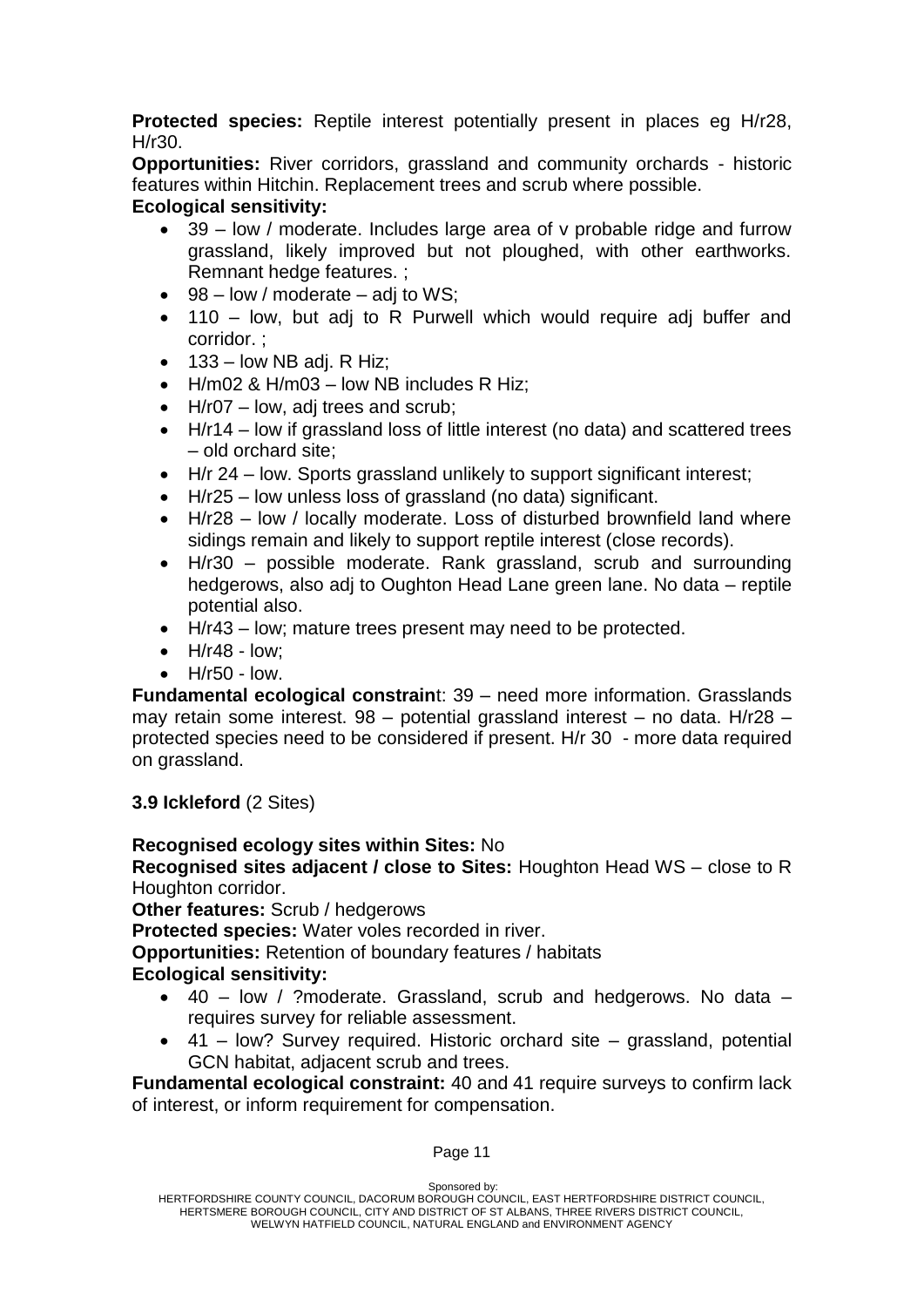#### **3.10 Kimpton** (5 Sites)

## **Recognised ecology sites within Sites:** No.

**Recognised sites adjacent / close to Sites:** No.

**Other features:** Secondary woodland / hedgerows, location for historic orchards

**Protected species:** Bats in general area

**Opportunities:** Community orchards; woodland creation if proposed area lost **Ecological sensitivity:**

- 43 moderate locally high. Historic orchard site significant area of trees included – no data on species. Wide hedgerows, lane and large allotment – potential for reptiles. Requires survey to assess full impact.
- 44 low. Scattered mature trees.
- 144 low adiacent remnant hedgerow.
- K/r01 low; adjacent hedgerows.
- K/r02 moderate / locally high. Lloyd Way Meadow (secondary woodland) will be lost, locally significant in the context of Kimpton.

**Fundamental ecological constraint:** 43 requires survey; K/r02 should be surveyed and compensated for if lost.

**3.11 King's Walden (includes Breachwood Green)** (3 Sites)

#### **Recognised ecology sites within Sites:** No.

**Recognised sites adjacent / close to Sites:** Watkins Wood and Lords Wood WS adjacent to 50

**Other features:** Allotments affected by 49 and 51

**Protected species:** Bats in area

**Opportunities:** Replacement allotments; historic orchards in village.

#### **Ecological sensitivity:**

- 49 low largely arable (NB includes allotments loss of habitat and potential for reptiles. Requires replacing if lost);
- 50 low? Smaller grassland obviously disturbed (dog training ground), larger field requires survey, no data;
- 51 low NB loss of allotments potential reptile interest.

**Fundamental ecological constraint:** 49 and 51 – allotments; reptile surveys required and compensation if justified.

#### **3.12 Knebworth** (8 Sites)

**Recognised ecology sites within Sites:** No. **Recognised sites adjacent / close to Sites:** No. **Other features:** Pond in 52 **Protected species:** Bats in general area **Opportunities:** Community orchards. **Ecological sensitivity:**

• 52 – low and ?low/ moderate. Half site is rough grassland, divided by ?ancient hedge.

Sponsored by: HERTFORDSHIRE COUNTY COUNCIL, DACORUM BOROUGH COUNCIL, EAST HERTFORDSHIRE DISTRICT COUNCIL, HERTSMERE BOROUGH COUNCIL, CITY AND DISTRICT OF ST ALBANS, THREE RIVERS DISTRICT COUNCIL, WELWYN HATFIELD COUNCIL, NATURAL ENGLAND and ENVIRONMENT AGENCY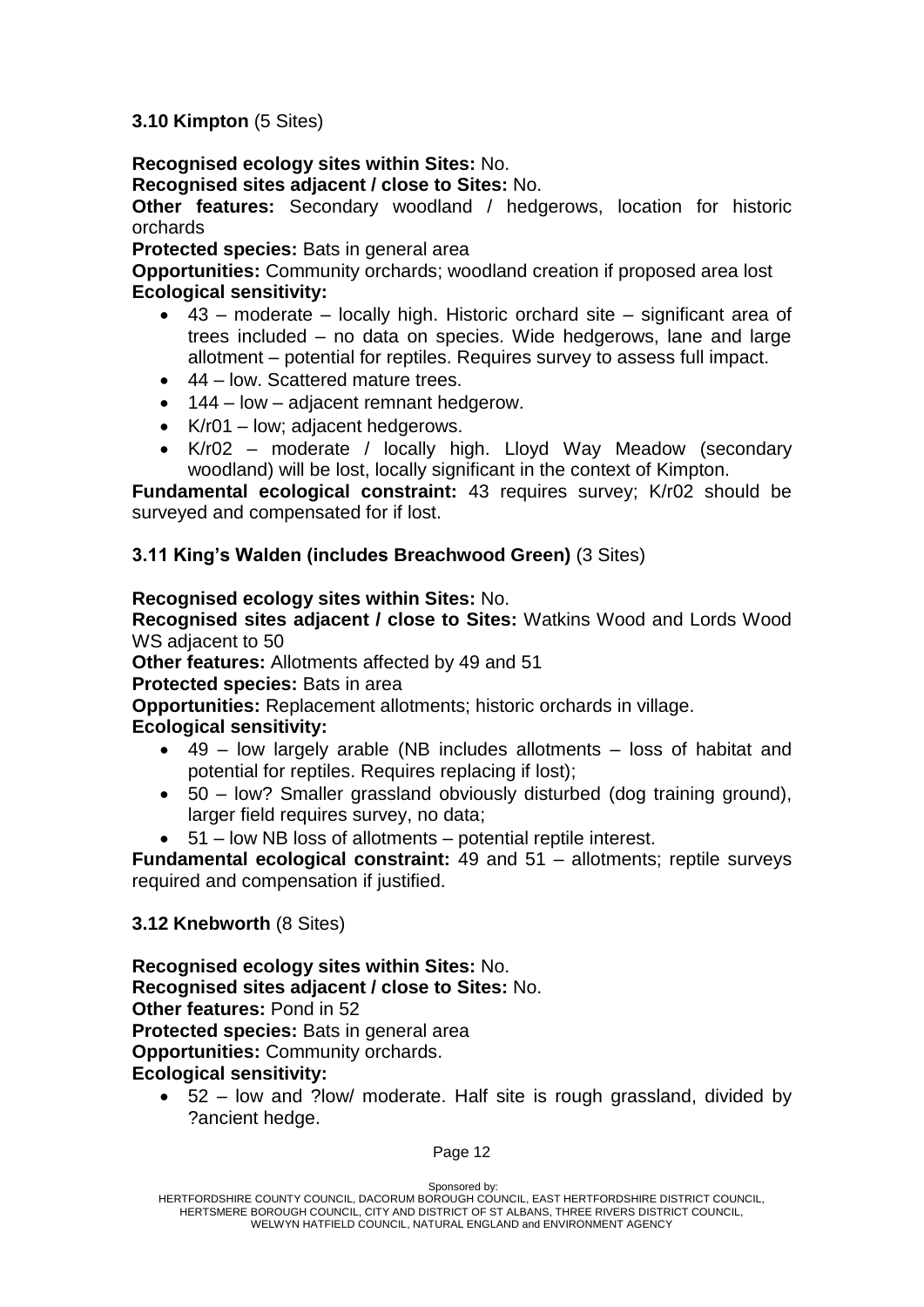- 53 low, intensive arable. Gipsy La hedgerows should be protected.
- 54 ?low, part rough grass, possible reptile/amphibian interest given adjacent railway line embankment and pond. Surveys required.
- 55 low, intensive arable.
- 56 ? low grass and hedgerows, requires survey.
- 57 low, arable, small areas of grassland and copse. Old field hedgerows.
- 58 low. Arable NB roadside hedge to be retained.
- $\bullet$  KB/m01 low, developed land.

**Fundamental ecological constraint:** 52 and 54 requires survey of rough grassland and possibly pond. Retention of edge rough grasslands and hedgerows at 57.

#### **3.13 Letchworth garden City** (14 sites)

#### **Recognised ecology sites within Sites:** No.

**Recognised sites adjacent / close to Sites:** No.

**Other features:** Rough grasslands and scrub, woodland.

**Protected species:** Lizards – associated with railway line.

**Opportunities:** Compensation should be required for loss of habitats and new allotments / community orchards and rough grasslands if no net loss to be achieved.

#### **Ecological sensitivity:**

- GWK largely low; NB includes locally valuable rough grassland and scrub edge – possible reptile interest, lizards known from railway line. Surveys required.
- $\bullet$  L/m1 low
- $\bullet$   $\frac{1}{m^2}$  low
- $L/O2 low$ , adj. block of trees.
- $\bullet$  L/o4 low / moderate. Possible ridge and furrow grassland, rough grassland and scrub edges. May have relict reptile population. Requires surveys.
- L/o7 low? Possible GCN habitat. Hedgerows / trees around edge. Grassland unlikely to be of interest but requires survey.
- L/r02 low. Brownfield hard standing. NB tree lined avenue adjacent to railway. Site may support lizards if habitat appropriate.
- $\bullet$  L/r08 low
- L/r13 low / moderate. Largely arable but significant edges of well established allotments, rough grassland and scrub. Reptile interest likely.
- L/r16 low. NB railway edge of trees, may include lizards. Survey if habitat appropriate.
- L/r18 low? Roughish grassland and scrub feature no data. Requires survey to fully assess.
- L/r24 moderate. Historic orchard sites now largely mature trees. Adj. to allotments.
- L/r26 low. NB Scattered trees and lizards likely by railway line.

Sponsored by: HERTFORDSHIRE COUNTY COUNCIL, DACORUM BOROUGH COUNCIL, EAST HERTFORDSHIRE DISTRICT COUNCIL, HERTSMERE BOROUGH COUNCIL, CITY AND DISTRICT OF ST ALBANS, THREE RIVERS DISTRICT COUNCIL, WELWYN HATFIELD COUNCIL, NATURAL ENGLAND and ENVIRONMENT AGENCY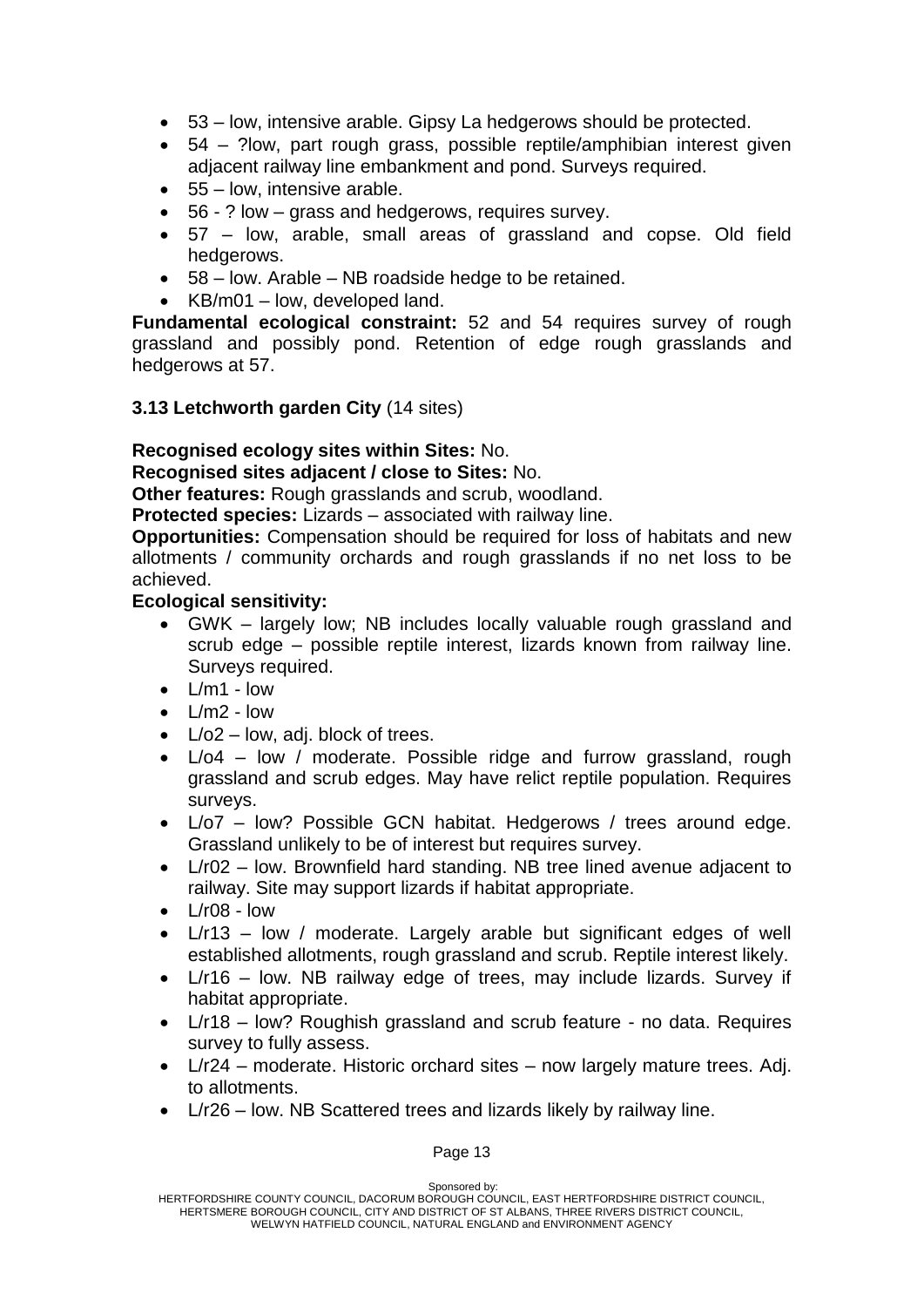$\cdot$   $\frac{|}{|S}$  - low

**Fundamental ecological constraint:** Unlikely that any of the above would, ultimately represent fundamental constraints although **s**everal of the above sites include allotments, rough grassland, scrub, trees and small woodlands. L/r24 would represent the most established loss and is clearly of local importance, whilst L/o4 may also support old grassland. Several of these clearly support locally important ecological resources and are likely to support protected species. The railway line provides a recognised linear habitat for lizards, from the Industrial Estate to the Station and these may use adjacent and close by habitats where appropriate. Surveys are needed to properly assess these habitats and species and appropriate compensation provided where necessary.

#### **3.14 Nuthampstead** (1 Site)

**Recognised ecology sites within Sites:** No. **Recognised sites adjacent / close to Sites:** No. **Other features:** Adjacent to pond, hedgerows / scrub. **Protected species:** Bats present within site **Opportunities:** Retain adjacent habitats. **Ecological sensitivity:**

63 – low. NB Nursery colony of bats recorded within former depot.

**Fundamental ecological constraint:** Bats must be surveyed, assessed and appropriate recommendations provided.

**3.15 Offley** (2 Sites)

**Recognised ecology sites within Sites:** No. **Recognised sites adjacent / close to Sites:** No. **Other features:**

**Protected species:** Potential reptiles.

**Opportunities:** Replacement allotments already on other side of road? Community orchard.

#### **Ecological sensitivity:**

- O/r01 low. Historic orchard site, largely ruderal vegetation. Quite possibly supports reptiles – survey required.
- O/r02 low / locally moderate. Large area of redundant allotments, adjacent mature hedgerow / tree belt. Likely to support reptiles – survey required.

**Fundamental ecological constraint:** Unlikely. Protected spp surveys required.

**3.16 Pirton** (1 Site)

# **Recognised ecology sites within Sites:** No **Recognised sites adjacent / close to Sites:** No

#### **Other features:** Hedgerows

**Protected species:** Within GCN zone but regular management may limit permanent habitation other than in hedges.

Sponsored by: HERTFORDSHIRE COUNTY COUNCIL, DACORUM BOROUGH COUNCIL, EAST HERTFORDSHIRE DISTRICT COUNCIL, HERTSMERE BOROUGH COUNCIL, CITY AND DISTRICT OF ST ALBANS, THREE RIVERS DISTRICT COUNCIL, WELWYN HATFIELD COUNCIL, NATURAL ENGLAND and ENVIRONMENT AGENCY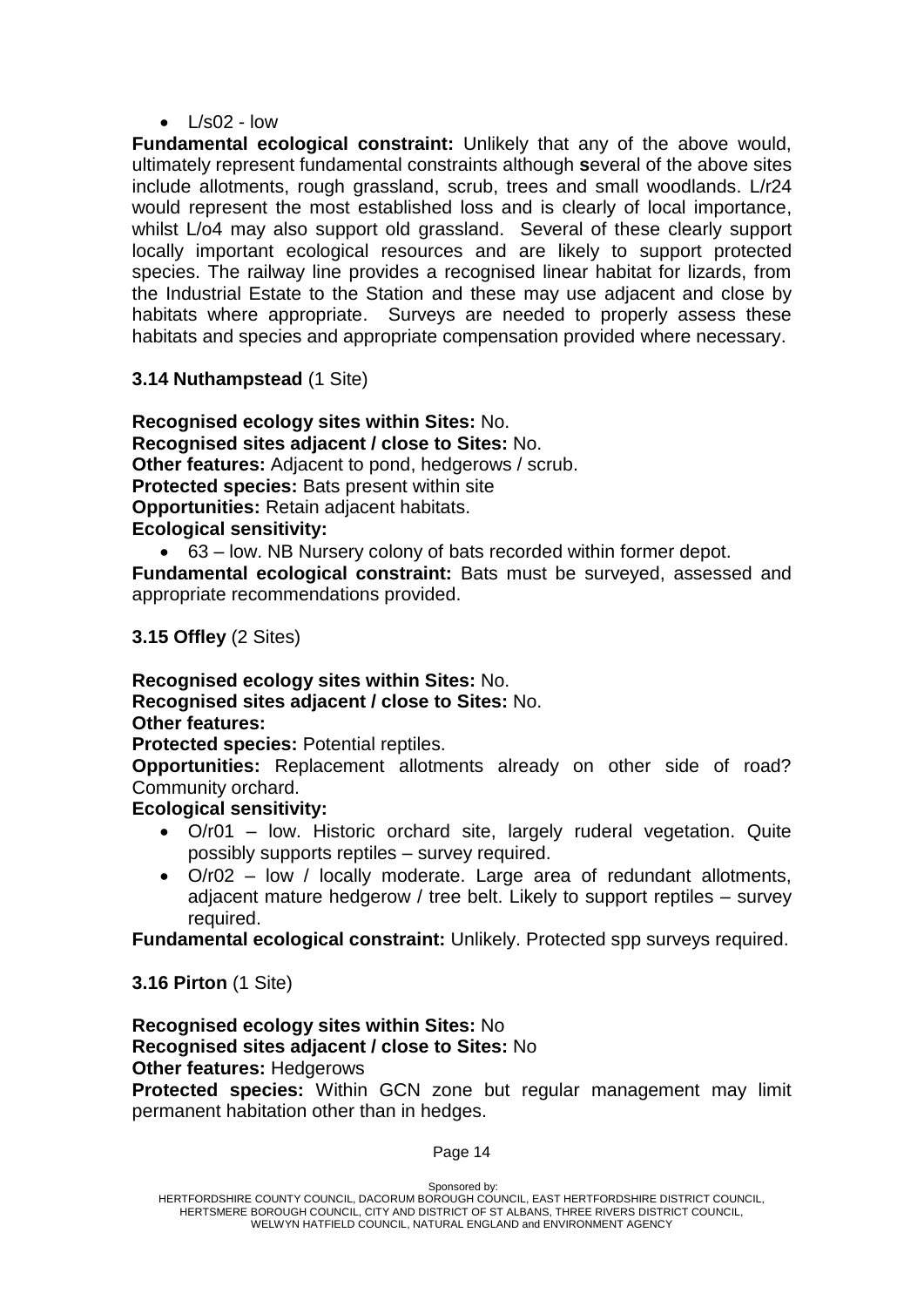**Opportunities:** Retain hedgerows; community orchard.

# **Ecological sensitivity:**

 64 – low? Possible ridge and furrow grassland may retain botanical interest – requires survey.

**Fundamental ecological constraint:** Unlikely – survey required. Dividing hedge may be Important if follows historic field pattern.

## **3.17 Preston** (0 Sites)

**Recognised ecology sites within Sites:** No. **Recognised sites adjacent / close to Sites:** No. **Other features: Protected species: Opportunities: Ecological sensitivity: Fundamental ecological constraint:**

**3.18 Reed** (3 sites)

#### **Recognised ecology sites within Sites:** No. **Recognised sites adjacent / close to Sites:** No.

**Other features:** Hedgerows and dense bramble patches.

**Protected species:**

**Opportunities:** Community orchards – historically present. **Ecological sensitivity:**

- 73 low. Small rough grassland verges and scrub.
- 81 low?, possible ridge and furrow grassland, requires surveying.
- RD/r01 low? Rough grassland and hedgerows surveys required.

**Fundamental ecological constraint:** Surveys of grasslands to enable assessments to be made.

**3.19 Royston** (13 Sites)

## **Recognised ecology sites within Sites:** No.

**Recognised sites adjacent / close to Sites:** No.

**Other features:** Loss of rough grasslands, tree belts.

**Protected species:** Lizards a feature of at least the N edge of the town.

**Opportunities:** Compensation grasslands; community orchards to reflect historic features.

## **Ecological sensitivity:**

- 84 low. Rough grass and scrub may support reptiles. Requires surveys.
- 85a & 85b low. Roadside trees and tree clump (A505 & Newmarket Road) should be retained. Potential lizards on edge.
- 126 low. Rough grass and surrounding hedgerows survey to confirm assessment.

Sponsored by: HERTFORDSHIRE COUNTY COUNCIL, DACORUM BOROUGH COUNCIL, EAST HERTFORDSHIRE DISTRICT COUNCIL, HERTSMERE BOROUGH COUNCIL, CITY AND DISTRICT OF ST ALBANS, THREE RIVERS DISTRICT COUNCIL, WELWYN HATFIELD COUNCIL, NATURAL ENGLAND and ENVIRONMENT AGENCY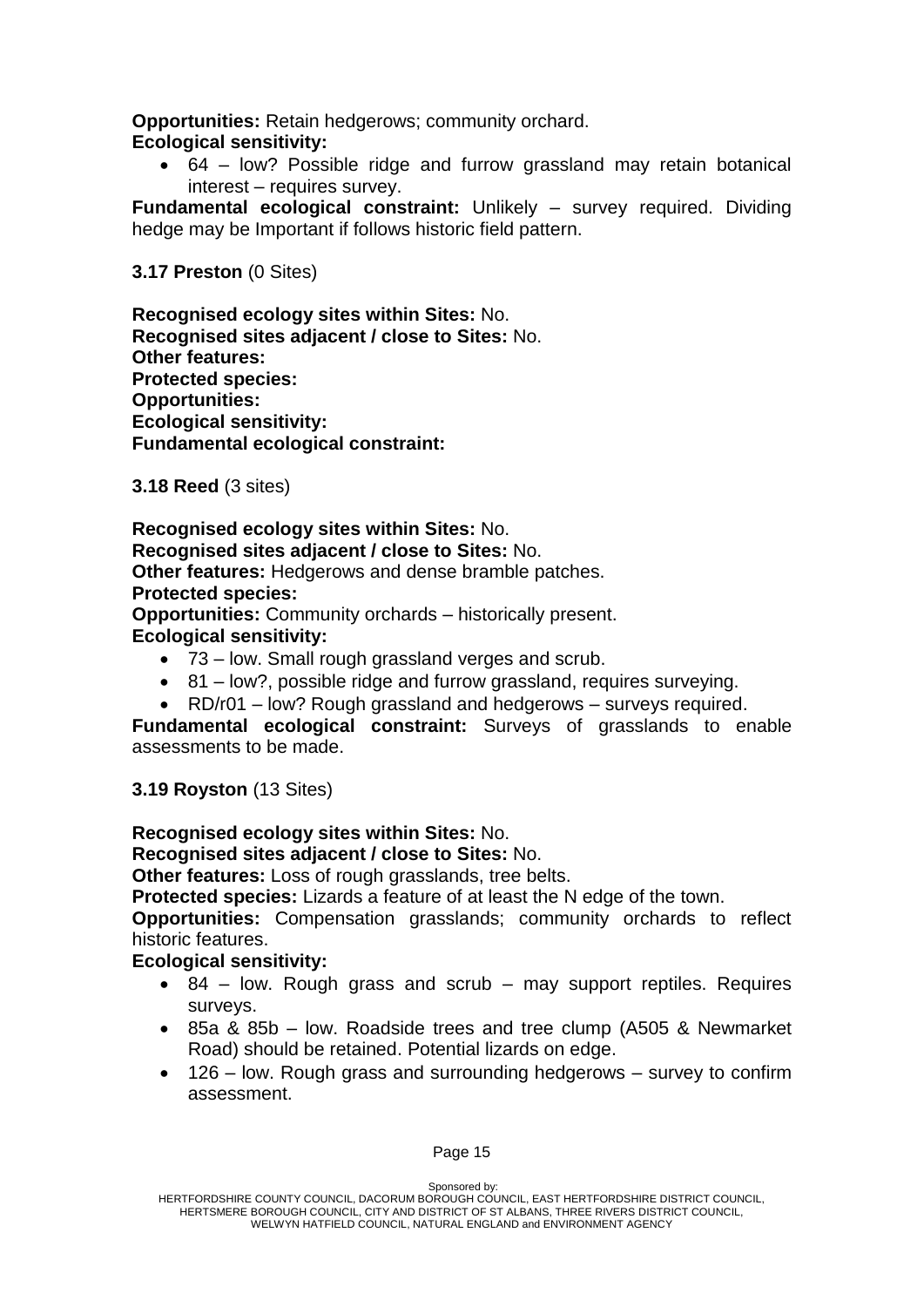- R/e2 low / locally moderate if local tree belts within and adjacent to site lost.
- R/o2 low? Rough grass (database site) and hedgerows need surveying. .
- R/r03 low. NB Lizard populations present.
- $\cdot$  R/r06 low.
- R/r07 low. Local tree belts.
- R/r11 low. NB Lizard populations adjacent.
- $\bullet$  R/r13 low.
- R/r16 low. Rough grass may support protected reptile species although site rather isolated.
- R/r19 low. NB Lizard populations present.

**Fundamental ecological constraint:** Local lizard populations will require surveying and translocation where necessary. Local tree belts retained where possible – important as corridors in urban area. Rough grasslands may be of local value – compensate if necessary.

**3.20 Sandon** (2 Sites)

# **Recognised ecology sites within Sites:** No.

#### **Recognised sites adjacent / close to Sites:** No.

**Other features:** Hedgerows, village green

#### **Protected species:** Bats.

**Opportunities:** Community orchard

#### **Ecological sensitivity:**

- 86 low / locally moderate. Grasslands, ponds, scrub and trees need surveying to confirm assessment. Bats at adjacent farm.
- S/r03 low. Rough grassland and hedgerows. Survey to assess.

**Fundamental ecological constraint:** Surveys to confirm assessments – 86 probable low quality but locally diverse resource.

**3.21 St Ippolyts** (2 Sites)

## **Recognised ecology sites within Sites:** No.

**Recognised sites adjacent / close to Sites:** Wymondley Transforming Station WS

**Other features:** Veteran tree close to 99

**Protected species:**

**Opportunities:** Community orchard to reflect historic sites.

## **Ecological sensitivity:**

- 99 moderate. Rough grassland and scrub. Survey required.
- SI/r3 low / ?moderate. Rough grassland, scrub and trees, roadside hedge. Needs survey for assessment.

**Fundamental ecological constraint:** Unlikely but habitats need surveying to determine.

**Comment:** Local losses if sites developed – compensation may be required.

#### Page 16

Sponsored by: HERTFORDSHIRE COUNTY COUNCIL, DACORUM BOROUGH COUNCIL, EAST HERTFORDSHIRE DISTRICT COUNCIL, HERTSMERE BOROUGH COUNCIL, CITY AND DISTRICT OF ST ALBANS, THREE RIVERS DISTRICT COUNCIL, WELWYN HATFIELD COUNCIL, NATURAL ENGLAND and ENVIRONMENT AGENCY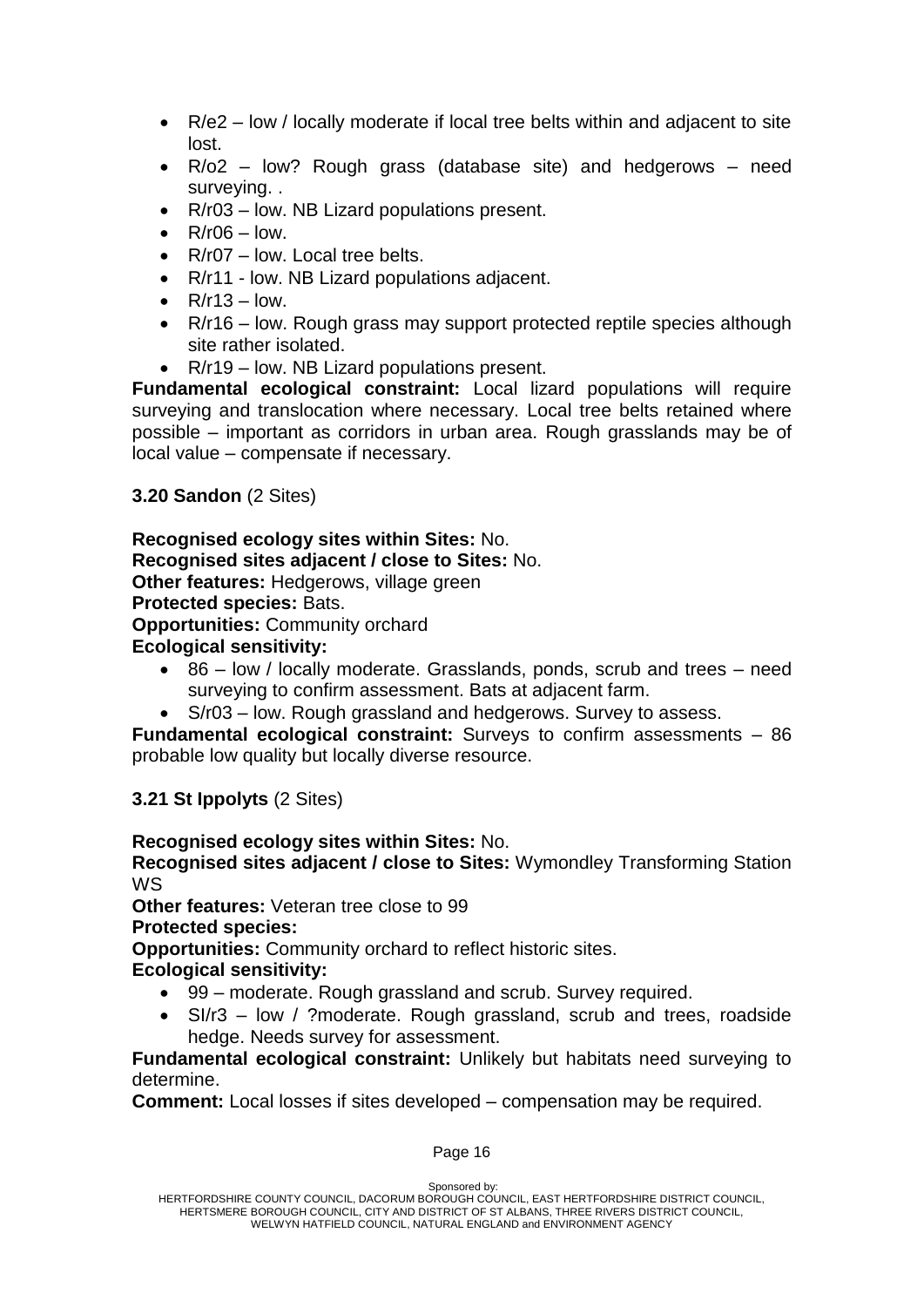#### **3.22 St Paul's Walden (includes Whitwell)** (3 Sites)

**Recognised ecology sites within Sites:** No. **Recognised sites adjacent / close to Sites:** No. **Other features:**

**Protected species:**

**Opportunities:** Local landscaping and retention of hedgerows.

**Ecological sensitivity:**

- 116 low / locally moderate if trees lost to development.
- WH/r1 low, but small parcel of rough grass needs surveying. Adjacent hedgerows
- $\bullet$  WH/r2 low. Adj. hedge

**Fundamental ecological constraint:** Unlikely

**3.23 Therfield** (2 sites)

**Recognised ecology sites within Sites:** No. **Recognised sites adjacent / close to Sites:** No. **Other features:** Hedgerows

**Protected species:** Great crested newts in area.

**Opportunities**: Area with former orchards – community orchard potential.

#### **Ecological sensitivity:**

- 117 low. Rough grassland survey to confirm lack of interest. Within GCN zone.
- 119 low? Grassland requires survey to confirm low interest. Within GCN zone although heavy grazing would reduce likelihood of habitable site.

**Fundamental ecological constraint:** 117 – retain boundary road hedge. 119 boundary hedgerows should be retained – internal hedgerows already lost or degraded.

**3.24 Wymondley** (1 Site)

**Recognised ecology sites within Sites:** No **Recognised sites adjacent / close to Sites:** No **Other features: Protected species:** Bats generally. **Opportunities:** Historic orchard sites. **Ecological sensitivity:**

> 122 – Overall moderate. Large mixed area of mature hedgerow complexes / tree belts, woodland block and grasslands, one possibly ridge and furrow. Large ?arable field of low value. Requires surveys to confirm relative importance and appropriate development strategy if developed.

**Fundamental ecological constraint:** Hedgerows should be protected as far as possible – locally rich and significant resource of grasslands and hedgerows in village.

Sponsored by: HERTFORDSHIRE COUNTY COUNCIL, DACORUM BOROUGH COUNCIL, EAST HERTFORDSHIRE DISTRICT COUNCIL, HERTSMERE BOROUGH COUNCIL, CITY AND DISTRICT OF ST ALBANS, THREE RIVERS DISTRICT COUNCIL, WELWYN HATFIELD COUNCIL, NATURAL ENGLAND and ENVIRONMENT AGENCY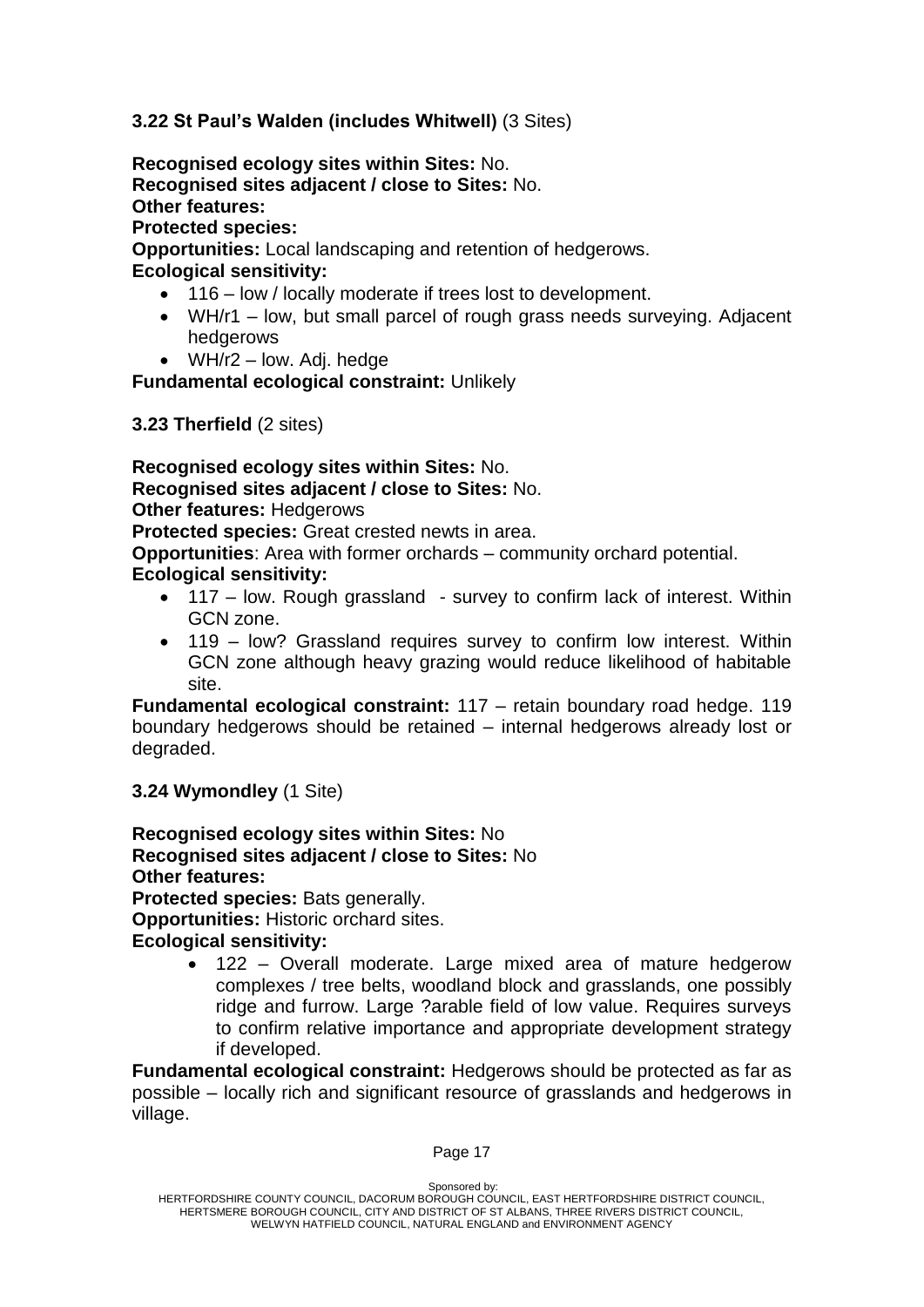#### **3.25 General Comments**

Based upon available data there would appear to be little or no **fundamental**  ecological constraints associated with any of the smaller proposals sites. This is based upon no direct impacts on known Wildlife Sites or statutorily protected sites, although these do not represent comprehensive understanding of the District or of these sites.

However this does not mean that there will not be any ecological impacts. Numerous grasslands will be lost although these are most likely to be improved. However where more rank there may be more of a semi-natural character – without any detailed surveys it is not possible to tell what their interest or associated biodiversity is. No data exists for these sites so it is simply not possible to assess their nature, importance or the implications of development reliably without further surveys.

Clearly all such sites must be surveyed to determine what approach is appropriate. Some small blocks of trees within sites would be affected if lost – the intention should be to retain these where the trees are of some local value. Hedgerows around sites should be retained in any event unless there is a specific need for them to go. Where remnant ridge and furrow grassland exists this could suggest greater interest although a lack of deep ploughing may not reflect a lack of grassland improvement otherwise.

In any event, the overall impact is that every loss of recognisable habitat – other than heavily developed sites or intensive arable sites - represents a degradation to the local biodiversity resource especially where a local interest has been retained or developed. However many of these sites may never have been looked at critically. Consequently there would be a locally significant cumulative effect and measures should be considered as to how this can be addressed where appropriate.

Development at a number of settlement locations would seem to have a greater impact than others – these are identified as having moderate impacts, based on aerial photo interpretations of habitats, although the quality of these may be low in themselves.

Biodiversity offsetting should be considered a requirement where damaging impacts can be demonstrated on locally significant ecological resources. If none of the sites are of sufficient quality to sustain an objection, there will undoubtedly be ecological losses which should be fully considered in accordance with NPPF guidelines. It is difficult to judge what the full implications of these impacts will be without seeing any proposals which may retain many structural features and incorporate landscaping proposals sufficient to mitigate at least some impacts.

Sponsored by: HERTFORDSHIRE COUNTY COUNCIL, DACORUM BOROUGH COUNCIL, EAST HERTFORDSHIRE DISTRICT COUNCIL, HERTSMERE BOROUGH COUNCIL, CITY AND DISTRICT OF ST ALBANS, THREE RIVERS DISTRICT COUNCIL, WELWYN HATFIELD COUNCIL, NATURAL ENGLAND and ENVIRONMENT AGENCY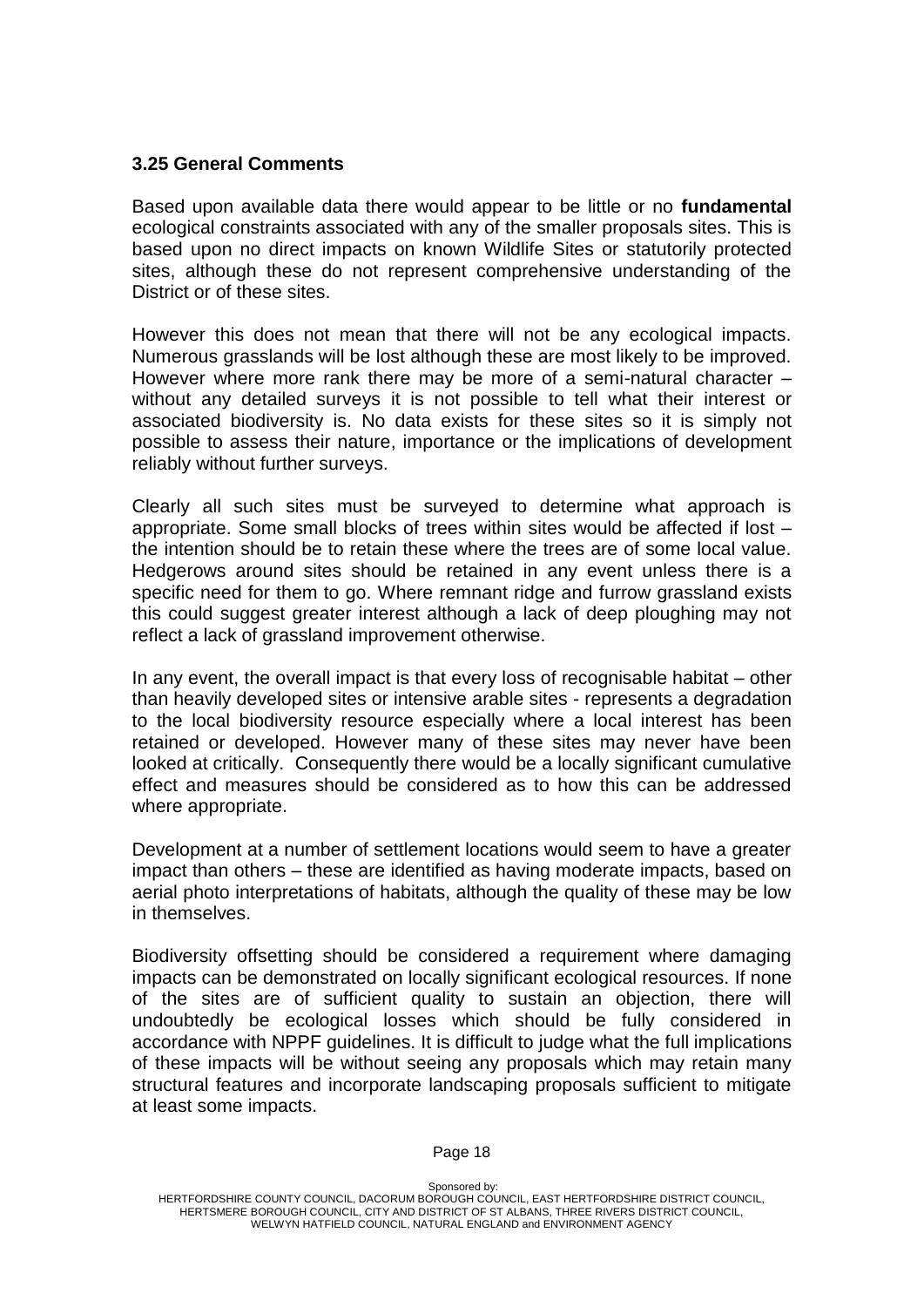#### **4. North Hertfordshire Community Infrastructure Levy Preliminary Draft Charging Schedule Consultation Paper February 2013**

I would also like to make the following comments on the above consultation:

4.1 It is recognised that *most development will have an impact on infrastructure needs within an area in some way or another…[*including] *open space or anything else. Without improvements and/or new provision, additional development could place undue pressure on existing facilities and services. Therefore it is fair that development should contribute towards these costs* (1.5).

4.2 The natural environment – and its associated ecosystems services – is clearly affected by new development. Habitats will be lost; others modified and existing biodiversity degraded, reduced and altered, along with the ecological or physiographic processes that need to take place, such as water management, and biological processes such as decomposition, pollination, recycling or nutrients, etc…, in addition to changes in the physical character of the environment and its amenity value. Sometimes resources can be improved – but this may be limited given the land resources available, the justification for significant proposals and the resources available to manage habitats and features in an appropriate manner to enable genuine ecological mitigation, compensation or enhancements.

4.3 Consequently I would urge that the natural environment is considered for inclusion on an Infrastructure Projects List to help provide resources to deliver broad enhancements that may not be a direct result of a particular development, and so could possibly be otherwise secured by Condition of S106. A general resource is required to support the impacts of cumulative losses and habitat provision that numerous developments could generate, each of which may have a relatively low impact in itself but a larger, collective impact on ecology.

4.4 Following that approach, I note the inclusion of Green Infrastructure in Table 1 Total Infrastructure Requirements. GI may not in itself necessarily always provide direct ecological benefits eg footpaths etc…and so the implications of the costs of any habitat creation and appropriate management subsequently do need to be considered, as appropriate.

4.5 On this basis, my answer to Q1 is yes. I believe there is justification to introduce a CIL.

4.6 Q2 I have no reason or expertise to dispute the figures presented in the Viability Assessment. However if only half of the necessary funding will be raised in this manner, there is a danger that what would be considered as less critical issues will be under-resourced if additional resources are not found. This is likely to include GI given that this is less easy to quantify as a requirement than, say, school, sports, police etc. provision. However use of

Sponsored by: HERTFORDSHIRE COUNTY COUNCIL, DACORUM BOROUGH COUNCIL, EAST HERTFORDSHIRE DISTRICT COUNCIL, HERTSMERE BOROUGH COUNCIL, CITY AND DISTRICT OF ST ALBANS, THREE RIVERS DISTRICT COUNCIL, WELWYN HATFIELD COUNCIL, NATURAL ENGLAND and ENVIRONMENT AGENCY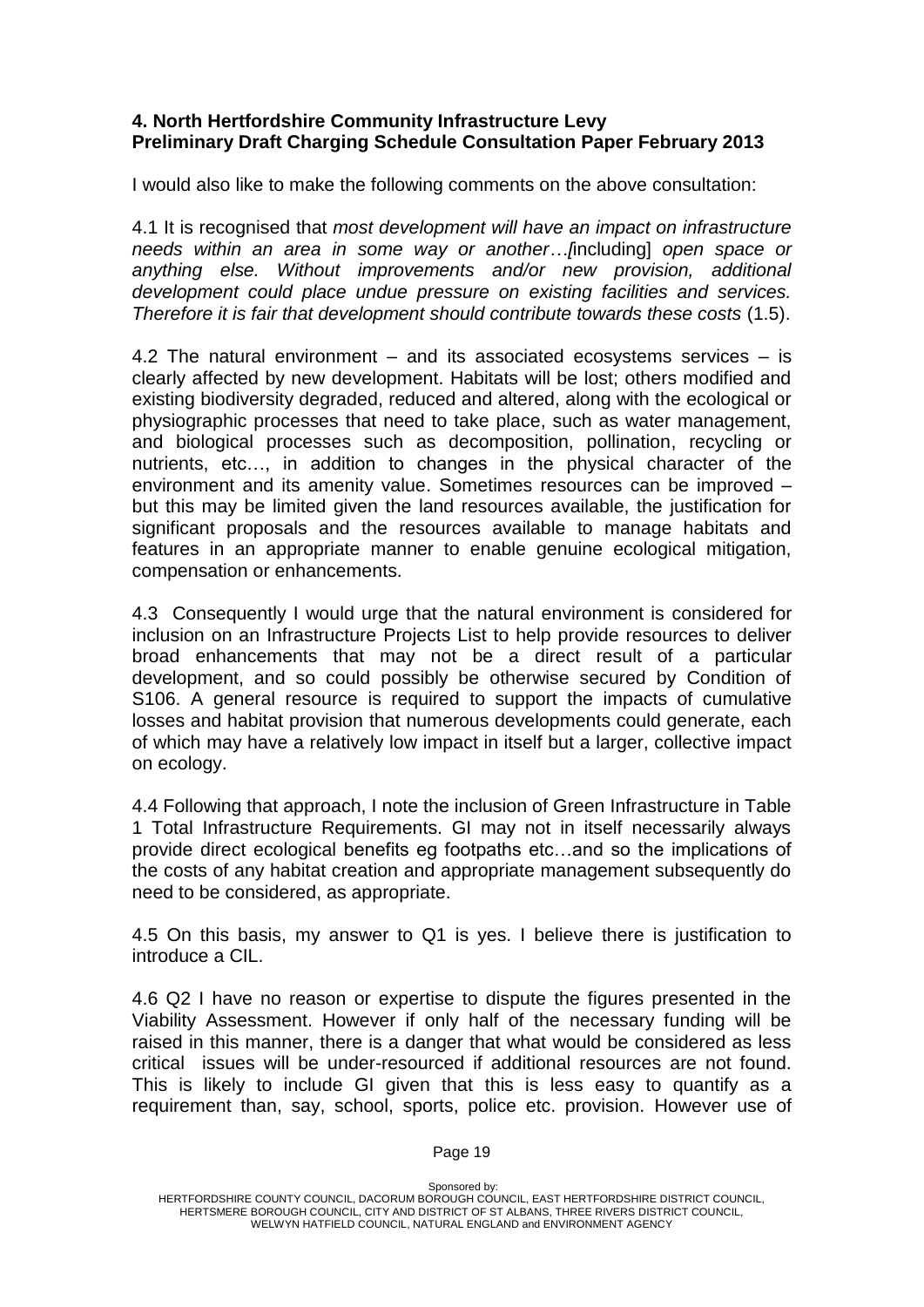ANGSt (Accessible Natural Greenspace Standard) may help in justifying a more robust approach.

4.7 Q3 I have no expertise or otherwise to judge whether the rates are appropriate. However I note that it is not proposed to charge Community and other uses, including agricultural, which does seem reasonable as some of these will actively contribute to the objectives of a local plan in respect of social and countryside maintenance.

4.8 Q4 Some leisure uses have a significant impact on the local environment – such as golf courses, liveries, paintballing – could be considered for inclusion at a lower rate.

4.9 Q5 I have no comments to make on this approach, other than to state that both the edge of Stevenage and Luton development locations will have a significant impact on the local countryside and increase impacts on the local character and biodiversity as a result.

4.10 Q6 I have no comments to make on this question.

4.11 Q7 This would appear to be a reasonable approach to take.

4.12 Q8 Where the development may have an overriding public interest or benefit that also contributes towards the delivery of the local plan.

Yours sincerely,

Martin Hicks Senior Ecology Officer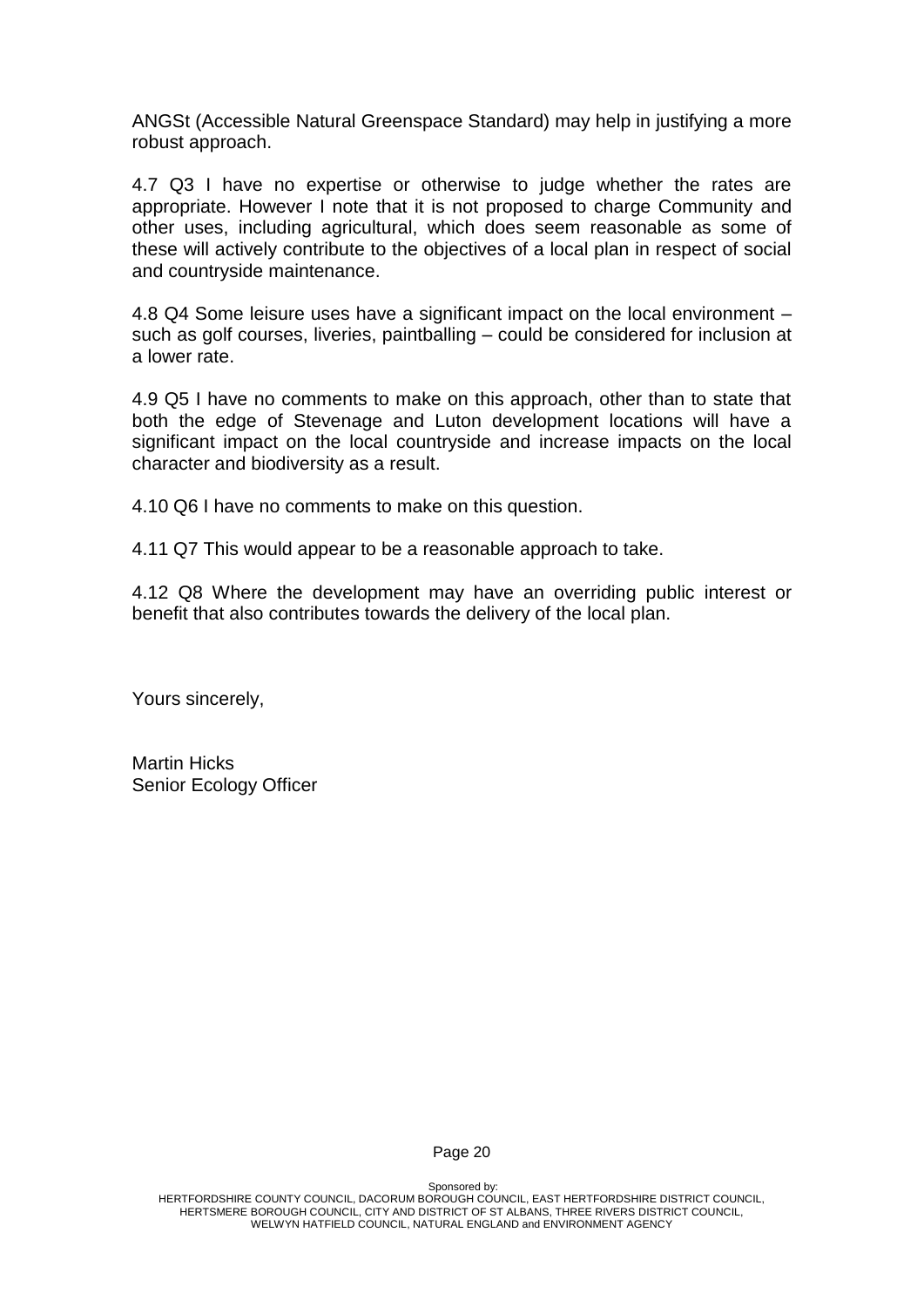# **HERTFORDSHIRE ECOLOGY**

**Environmental Resource Planning Hertfordshire County Council, County Hall, Hertford, SG13 8DN** [ecology@hertfordshire.gov.uk](mailto:ecology@hertfordshire.gov.uk) Tel: 01992 555220

Clare Skeels Senior Planning Officer, Planning Policy and Projects North Herts District Council

Your Ref: LDF/01016

Ask for: M J Hicks Tel: 01992 556158

Date:  $27<sup>th</sup>$  Jan 2015

Dear Clare

#### **North Hertfordshire District Council – Consultations: Local Plan Preferred Options 2011 - 2031 Statement of Community Involvement Thursday 18 December 2014 to Friday 6 February 2015**

Thank you for consulting Herts Ecology (formerly Herts Biological Records Centre) on the above consultations, for which I have the following comments to make:

## **Local Plan Preferred Options 2011 – 2031**

## **1. Introduction**

1.2. An additional 14,200 dwellings represent a 26% increase in the number of dwellings. Whilst this will not relate directly to a similar increase of pressure on the natural environment, it will inevitably attract additional pressure on a range of resources for a variety of reasons, including the natural environment which is already under pressure from changing land uses. This will inevitably serve to degrade – albeit unintentionally – existing sites, habitats and species of importance if these resources are not properly protected *and* enhanced, to enable this extra pressure to be accommodated properly. Policies must recognise this context and seek to **conserve and expand habitats** where possible as part of the overall development process.

## **2. Vision and Objectives**

2.1 I support the statement as expressed in Fig 1 which, following the NPPF, states the Local plan will *minimise the impacts of growth on the environment*, *climate emissions and natural resources and use the opportunities provided to*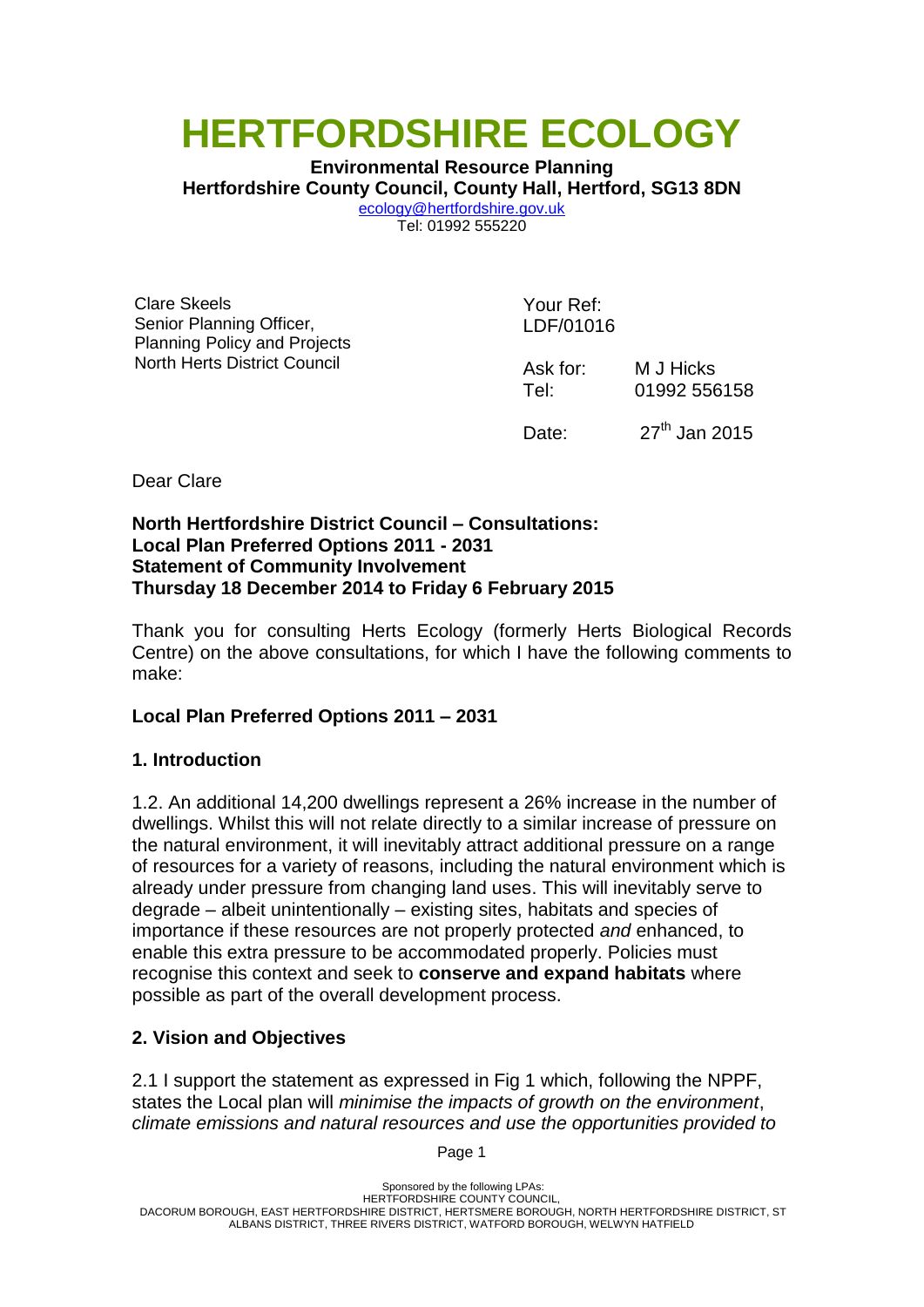*seek to enhance the wider environment.* The **policies and proposal sites will need to be measured against these objectives** in any assessment of ecological acceptability.

#### 2.8 **Policy SD1 Presumption in favour of Sustainable Development**.

Sustainable development is predicated on three principles – economic, social and **environmental**. This is reflected within Policy SD1 which I support, in seeking *to secure development that improves the economic, social and environmental conditions in the area.*

#### **3. Economy and Town Centres.**

The majority (93%) of N Herts District remains outside of the towns. It is generally undeveloped and remains largely in agricultural use, in places supporting some of the most iconic sites and landscapes in the county, from the Chilterns AONB to Church Hill at Therfield. However, nowhere in this Chapter is any mention of the importance of the **rural economy** in help to sustain this. Whilst I acknowledge this is perhaps relatively small in terms of employment or contribution to overall economic enterprise, it has the most profound effect on the **nature and character of the environment of North Herts** and many quality of life issues. It is therefore disappointing that this hasn't been recognised and I would hope some reference to it can be included to ensure this relationship is not wholly dismissed.

#### **4. Countryside and Green Belt**

4.1 I support the aim to promote sustainable development in the countryside, and there is here some acknowledgement of the needs of the rural population and economy to be met.

#### **Policy CGB1: Green Belt.**

4.4 I support the retention of overall extent of Green Belt protection in the District. However this is unlikely to represent any compensation as the open land resource will have been reduced and cannot be replaced. Whilst the aims of the Green Belt will be upheld this in itself will not secure the appropriate management of certain areas where necessary in pursuance of landscape or nature conservation, which in turn will relate to maintaining the economics of the management that achieves this. The **NPPF encourages planning positively** for the beneficial use of the Green Belt…**to retain and enhance landscapes, visual amenity and biodiversity.**

#### **Policy CGB2: Rural Areas Beyond the Green Belt**

4.5 I support the recognition of the **importance of the area between Baldock and Royston** and elsewhere which does not benefit from Green Belt protection, given its particular ecological characteristics. Where related to maintaining this I support the policy view that development would only be allowed in certain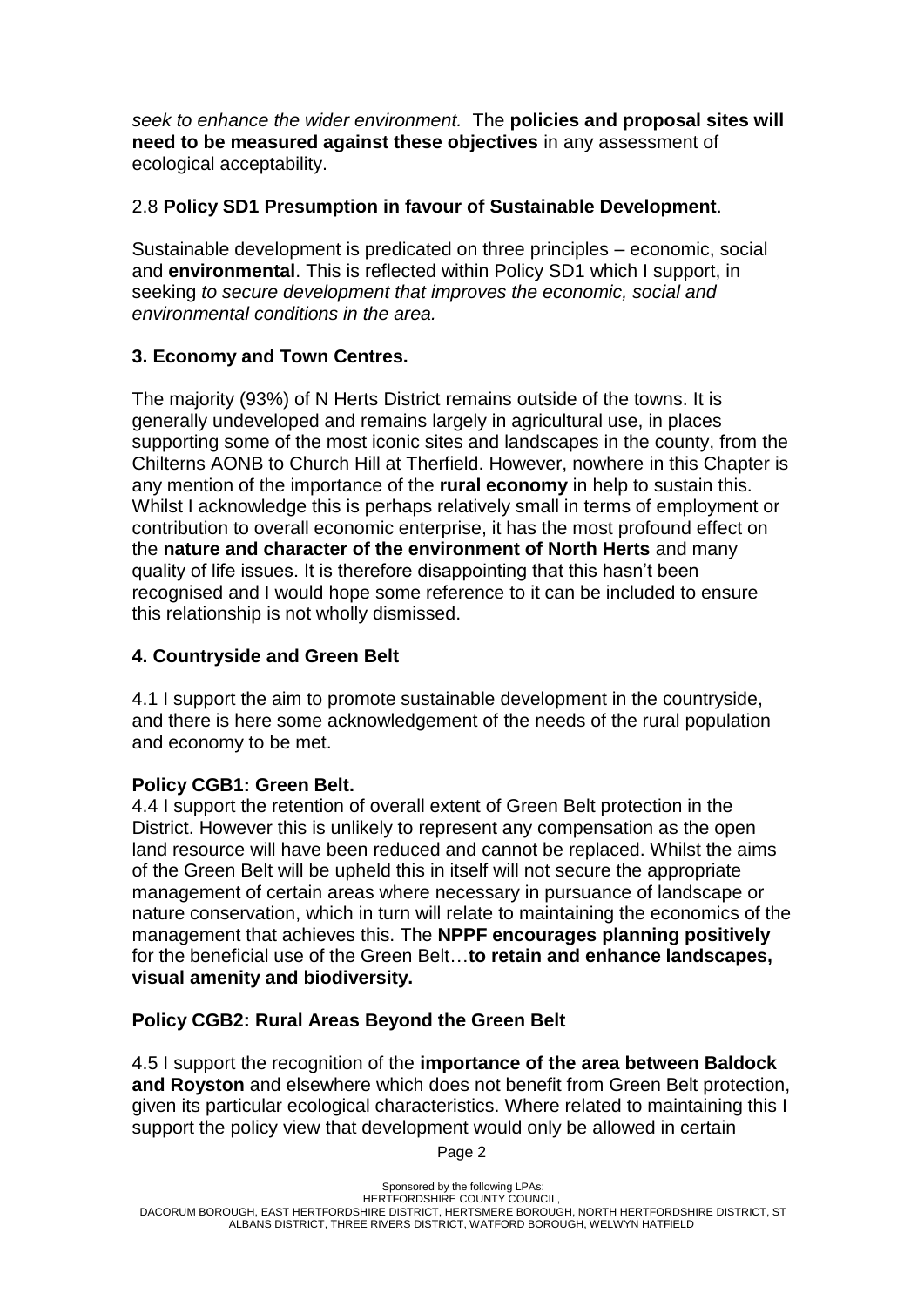circumstances, including *if it is strictly necessary for the needs of agriculture, forestry….*given the role these could play in managing important sites.

## **6. Housing and Development Strategy**

6.1 I support the aim to **protect the largely rural character** of the remainder of the District. However protection in itself is not enough – the **means to maintain the management** that creates and sustains this character is equally important if the quality of the rural character is to be conserved.

## **Policy HDS4: Density**

6.35 I support the aim to favour **lower density of development on the edges of settlements** as this also **allows for a better transition ecologically** between open countryside and the more developed urban environments, further enabling wildlife to use Green Infrastructure assets within the settlements themselves.

# **7. Design**

7.1 I support the emphasis on ensuring designs to improve the character and quality of an area as a means of **minimising impacts on the environment**. The character and quality of a given area should also include its ecological characteristics both past and present, as these too contribute to a sense of place and local distinctiveness (7.2).

7.15 I support the reference to the '**Building Futures**' tool in support of reducing the environmental impact of development. This will include considerations for Landscape and Biodiversity.

## **Design Policy D3: Protecting living conditions**

I support the Policy in respect of avoiding harm arising from light pollution resulting from development proposals.

## **8. Healthy Communities**

## **Policy HC1: Community, leisure, recreation and cultural facilities**

I support the objective to resist development proposals which will result in the loss of community etc. facilities *unless…there are no unacceptable impacts on the biodiversity, geodiversity, landscape or ability to enjoy the natural environment* (4).

## **Policy HC2: Green space**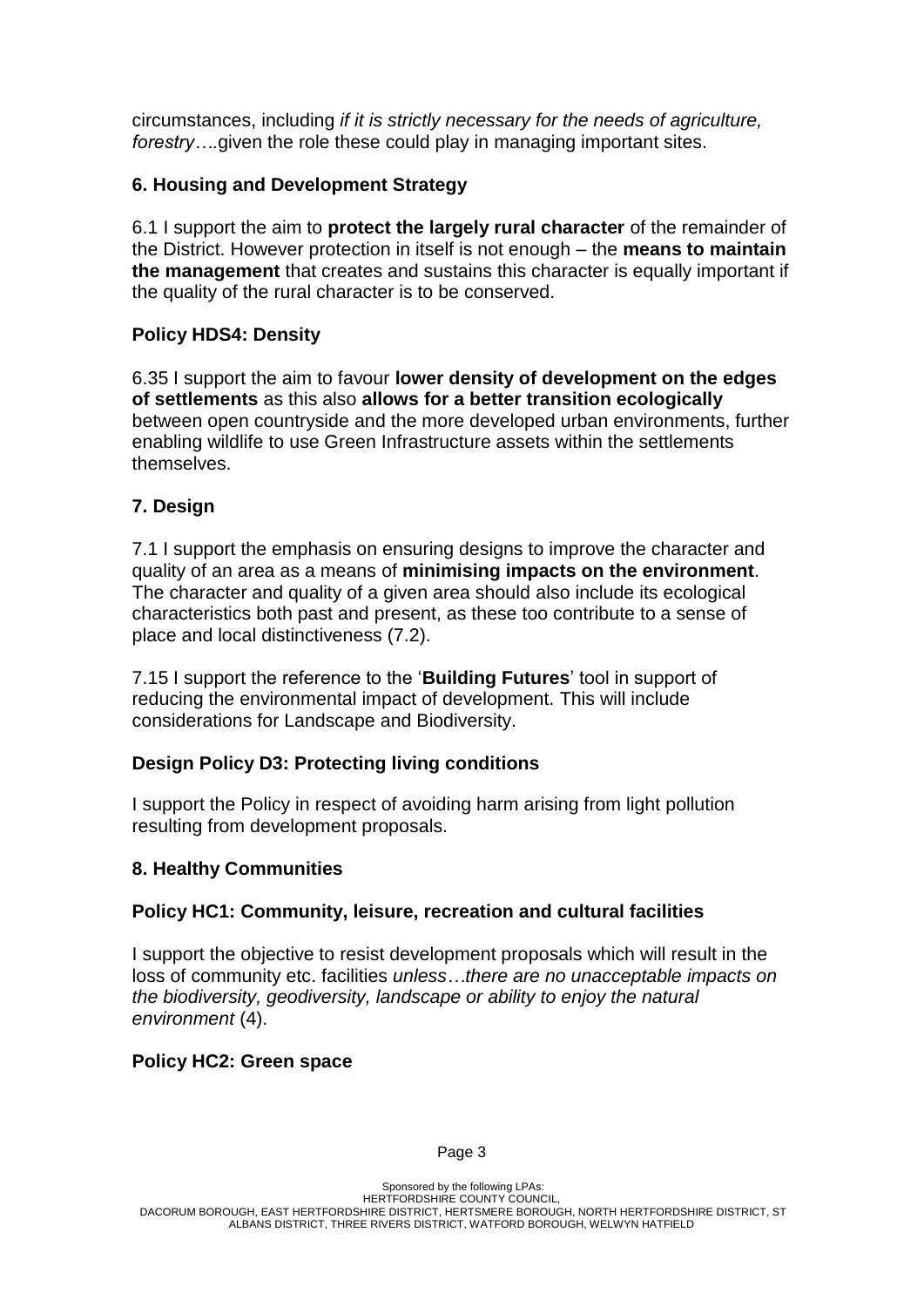8.6 I support the statement *that green spaces form an essential part of the quality and character of the settlements, providing accessible formal recreation opportunities, informal green space, wildlife habitats and links to the countryside.* 

8.9 I support the statement that *there may also be a requirement for additional open space in the form of buffers to sources of pollution such as roads or railway lines or for landscape, visual or ecological purposes.*

I support the policy aim that *public and private green spaces will be retained by…. 3. encouraging links between spaces within towns and between those spaces and the surrounding countryside.* 

I note that **no reference has been made within this Chapter to the Accessible Natural Greenspace Standard (ANGSt).** This is a recognised measure of accessibility to such areas for the local community and is a measure of their relative provision to local populations. Although I consider this is difficult to apply unless there is a clear definition of 'natural greenspace' – as opposed to 'green space' which could include formal parks to sports pitches – I consider some reference to it should be made, either within the Green Space Policy or Natural Environment Policy, for completeness.

# **9. Natural Environment**

9.1 I support the statement that *the district has a wide range of important habitats, including ancient woodlands in the south, chalk grasslands in the east and wet woodlands along the River Hiz and its tributaries*. However I would highlight the fact that many of these resources are now **relatively small** and for the most part, **highly fragmented**, and fragile in so much as their dependence upon appropriate management which itself is increasingly difficult to achieve. This statement should also refer to **sites of geological interest** as North Herts has a number of Regionaly Important Geological Sites (RIGS).

9.2 I agree that these *are among the most vulnerable features of the district when major development is proposed* and support the statement that *the district will have to accommodate significant growth during the plan period whilst ensuring environment is properly protected. This is an important element of sustainable development.*

## **Policy NE1: Landscape and Environmental Protection**

9.3 I support the statement that the natural (and historic) *environment is under increasing pressure from development, recreational uses and changing agricultural practices, particularly adjacent to towns and villages*….. *It should be protected and enhanced in the future to maintain the existing high quality of life that people in the district enjoy.* In practice I consider this will involve supporting both **habitat creation** to improve connectivity **and appropriate management activities** to make the ecological resource more robust.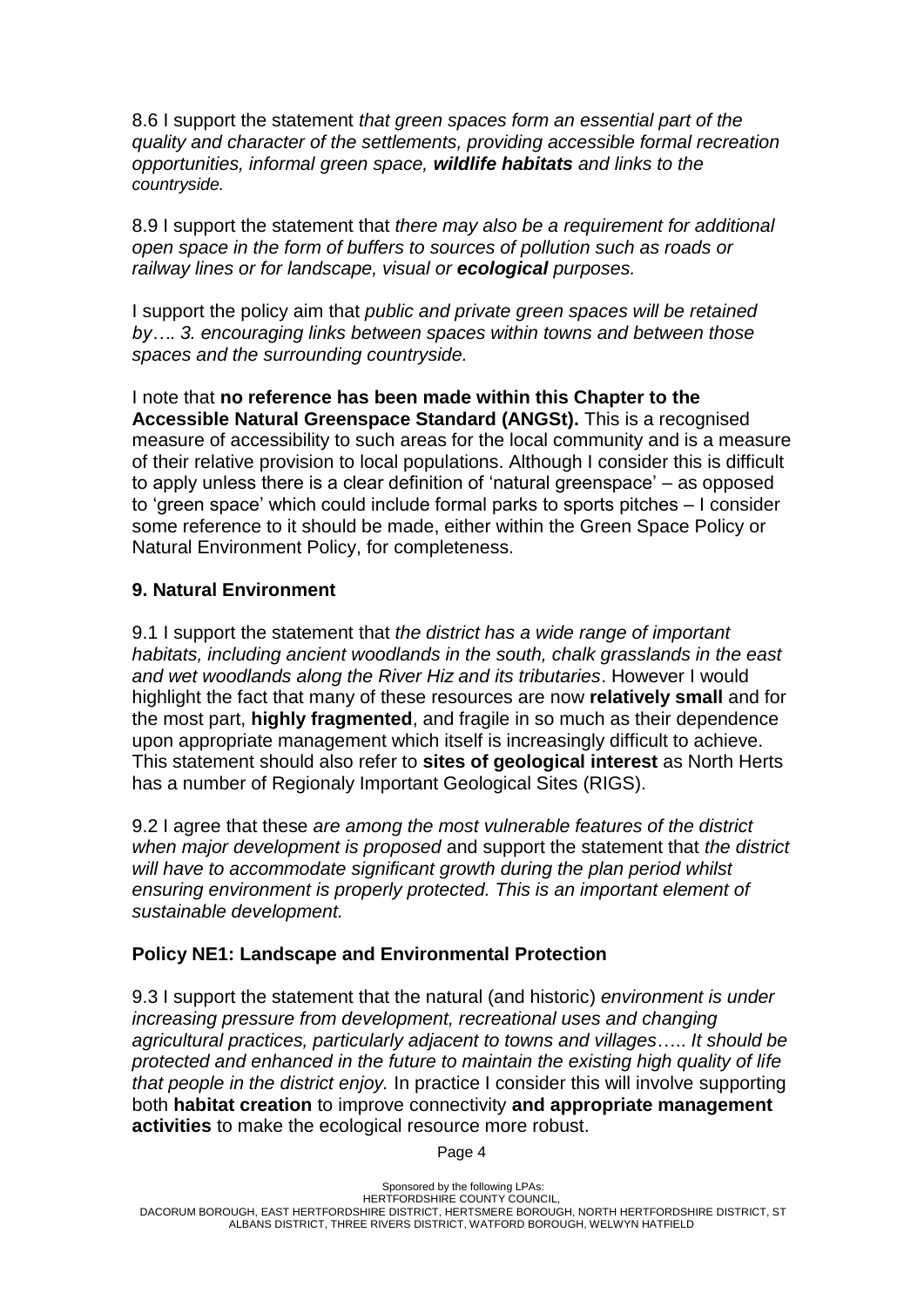9.6 I remain **unconvinced that protecting sites by avoiding damaging development will necessarily protect the quality of the natural** 

**environment**. Whilst this is obviously important, this resource could be subject to increased pressure from development generally and there is little or no control in any event on existing or future management of ecological sites which is the principle key to ensuring their quality is maintained or enhanced. For example, chalk grassland quality is as much a function of appropriate livestock and grazing levels – itself a function of agricultural economics - as is its protection from damaging development. I consider this issue should be recognised within the plan to enable it to be addressed where planning opportunities allow.

9.9 I support the aim to ensure that a development proposal *makes a positive contribution to the landscape.*

In respect of the policy, I suggest the terms **'maintain and enhance'** re. the natural environment are better as these better reflect *what* the policy is seeking rather than *how*. Protection of the resources is achieved by the implementation of this policy – although management issues remain outstanding.

I support the Policy statement that *Development proposals that would be detrimental to the natural environment will be refused where suitable mitigation measures cannot satisfactorily address the adverse impact.*

#### **Policy NE2: Green Infrastructure [GI]**

9.10 As outlined above within Green Space, there is no mention of 'natural greenspace' or ANGSt. There is a significant difference between a **natural greenspace** where 'natural' character predominates and a greenspace which is managed formally for **intensive or formal amenity** use. Both will be considered as Green spaces, and green infrastructure, but have very different qualities, functions and contributions to make. I would have preferred to see some recognition of this, even if ANGSt has not been followed as the principle differences remain valid and important with respect to biodiversity contribution.

The role of **agriculture / farming / farmers** in supporting the management of GI is **not recognised** and should be addressed. Many urban fringe sites are still dependant upon traditional management provided by this and without it, the quality of these resources will degrade under an absence of, or inappropriate, management.

9.11 I support the statement regarding **networks of biodiversity and GI**. This recognises the implications of this approach – from creation and protection to enhancement and management needs.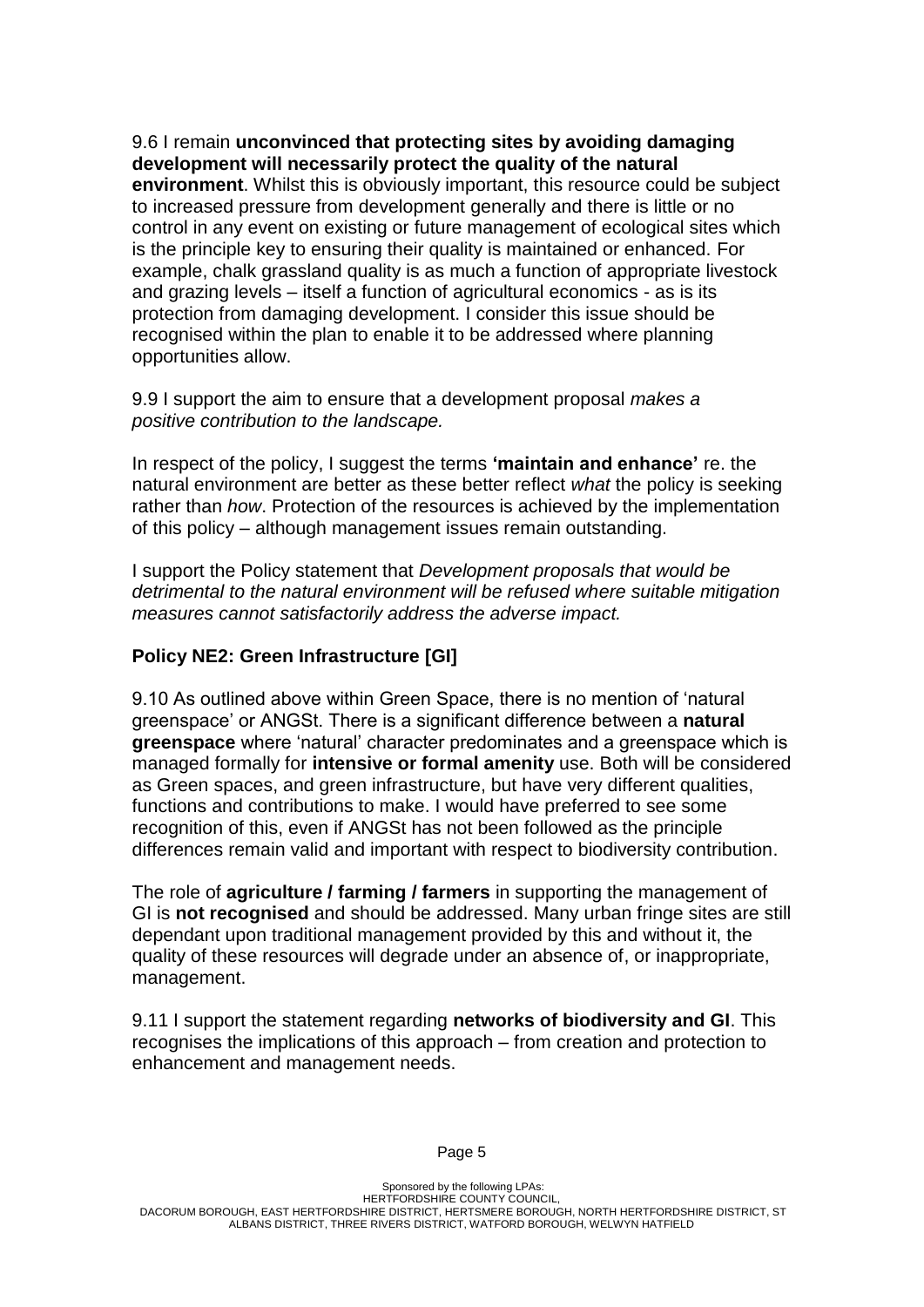9.12 This could also include **local food** as a benefit of GI – as demonstrated by allotments and orchards in addition to produce derived from gardening or even foraging, all of which have an impact on provision of biodiversity.

9.16 I strongly support the statement that *The policy will also ensure that where new green infrastructure is created appropriate management and maintenance regimes are in place to provide the framework for its long-term use.* 

I support the objectives as set out within Policy NE2: Green infrastructure.

# **Policy NE3: Biodiversity**

9.19 I advise that this should more correctly refer to HMWT *Nature Reserves,*  and also to *Wildlife Sites* which is the standard term accepted throughout Hertfordshire for non-statutory sites of recognised biodiversity importance. WS are overseen by a partnership of HMWT, HE, NE etc…to ensure a robust protocol for identification and general management of the system is maintained.

9.20 This statement should also refer to the presence of **important species** across the District, from European and Nationally Protected Species, to more local rarities and others that **should be considered in development proposals**. Consequently these would also need to be reflected in providing net gains, where appropriate. Species will - in part – be dependent upon the nature and quality of habitat resources available to them, and **must be recognised by the planning process as a material consideration** despite any existing legislation for their protection.

It should also refer to the role of **ecosystem services** (e.g. pollination, water and nutrient cycling) and recognise their wider benefits (provisioning, regulating, supporting and cultural services).

There should also be recognition of the importance of **planning for landscape scale biodiversity resources**. The evidence for this will include the mapping of known sites, networks, corridors and stepping stones, as well as areas for restoration and creation. These should include provision for priority habitats and species. Reference should be made to the **Ecological Networks** mapping undertaken on behalf of the **Local Nature Partnership** to help inform this process.

There should also be reference to the role of **Hertfordshire Environmental Records Centre** in providing the **evidence base of ecological resources** required to inform policies and their implementation, as required by NPPF. This includes sites, habitats and species data and is continuously updated as new information and datasets become available. This is a similar role to that of the Historic Environment Record, which is described in 10.10 and 10.12.

There are currently **no indicators for monitoring** within the plan, although several species groups in Hertfordshire benefit from regular volunteer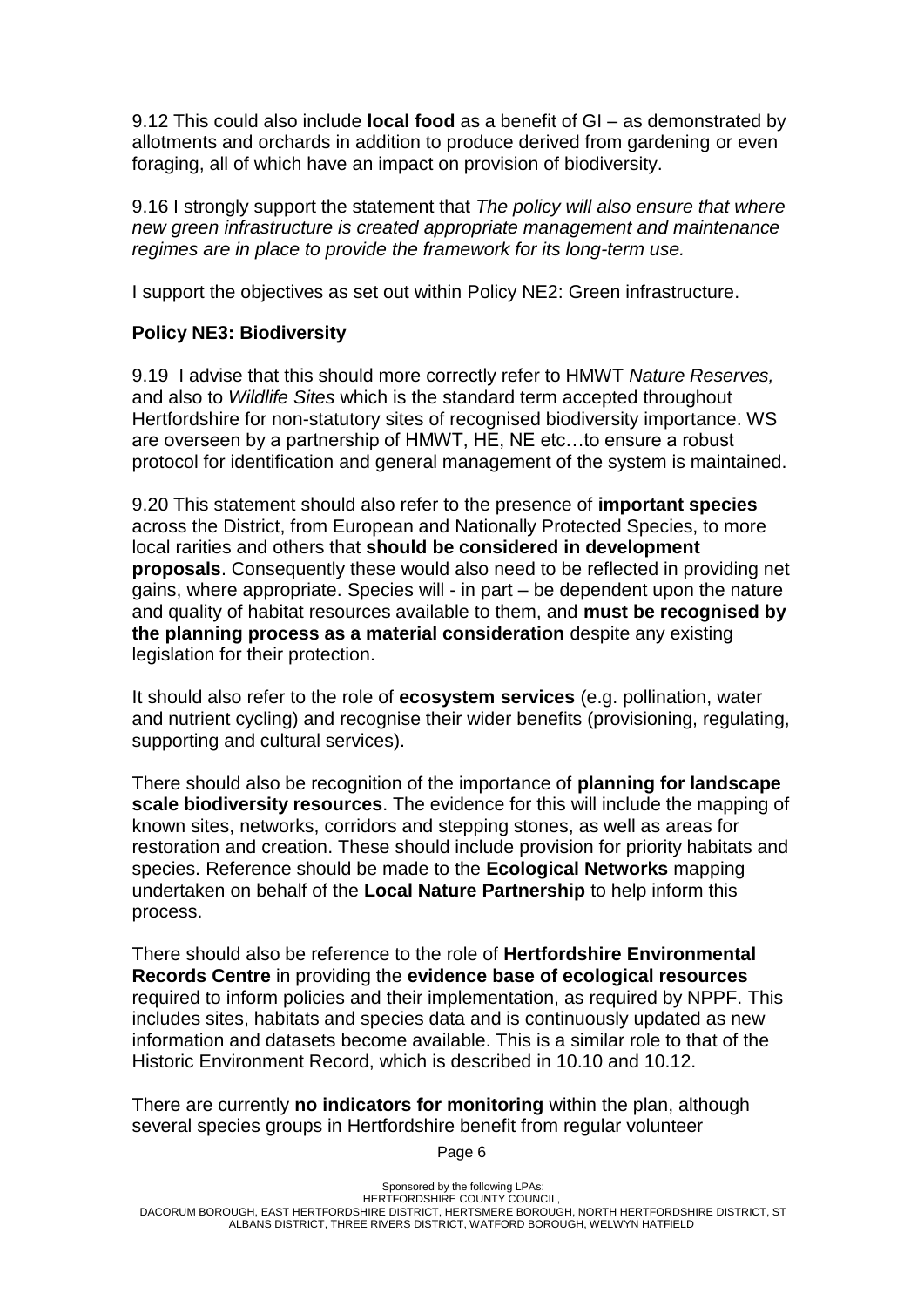monitoring which provide contextual information on some biodiversity resources generally. This information is also held by the Local Records Centre. I consider the **Local Plan should support the function of HERC** and the volunteer recording effort which helps to help provide what is in effect the only species monitoring data available.

9.21 I consider that this should better reflect the hierarchy of site status so that their protection – and consequently mitigation options - is commensurate with their status. This is reflected in the NPPF which in relation to the hierarchy of sites, states that protection is commensurate with status, giving appropriate weight to their importance and contribution to ecological networks when considering development.

#### **Policy NE3: Biodiversity**

I am unclear as to why Local Wildlife Sites are referred to as *managed*; SSSIs and LNRs also need to be managed; I consider **this term is unnecessary in this context and should be removed.**

I do the policy could more accurately reflect the **hierarchy** outlined above; SSSIs are of national importance and damaging development should only be allowed where this national interest is considered to be outweighed by the needs of the development, whatever mitigation or compensation is provided. The same relative approach would be applied to sites of lower status. I consider the policy should better reflect this, consistent with NPPF.

I consider that the **wording** of the final paragraph **needs improving** for clarification: *Development proposals should also demonstrate that where if there are existing wildlife habitats such as trees, hedgerows and woodlands they will be retained, they will be safeguarded and managed during and after development in the appropriate manner.* 

Currently, the wording implies that there is an assumption such features *will be* incorporated into developments, which although desirable may not be the case as in order to accommodate a development, there is often a requirement for tree removal etc. It is only when such features are to be retained that the LPA needs to ensure they will be properly maintained during and after development.

#### **Policy NE4: Renewable energy development**

I support the policy in respect that proposals for renewable energy will be supported *subject to an assessment of the impacts*, which include any affecting **environmental assets**. These will include recognised **sites** as well as both **habitat and species interests** generally that could be present. There may also be opportunity for biodiversity enhancements depending on the existing nature of the site and the types of proposals.

#### **Natural Environments Policy NE5: Delivering sustainable water supply.**

Sponsored by the following LPAs: HERTFORDSHIRE COUNTY COUNCIL, DACORUM BOROUGH, EAST HERTFORDSHIRE DISTRICT, HERTSMERE BOROUGH, NORTH HERTFORDSHIRE DISTRICT, ST ALBANS DISTRICT, THREE RIVERS DISTRICT, WATFORD BOROUGH, WELWYN HATFIELD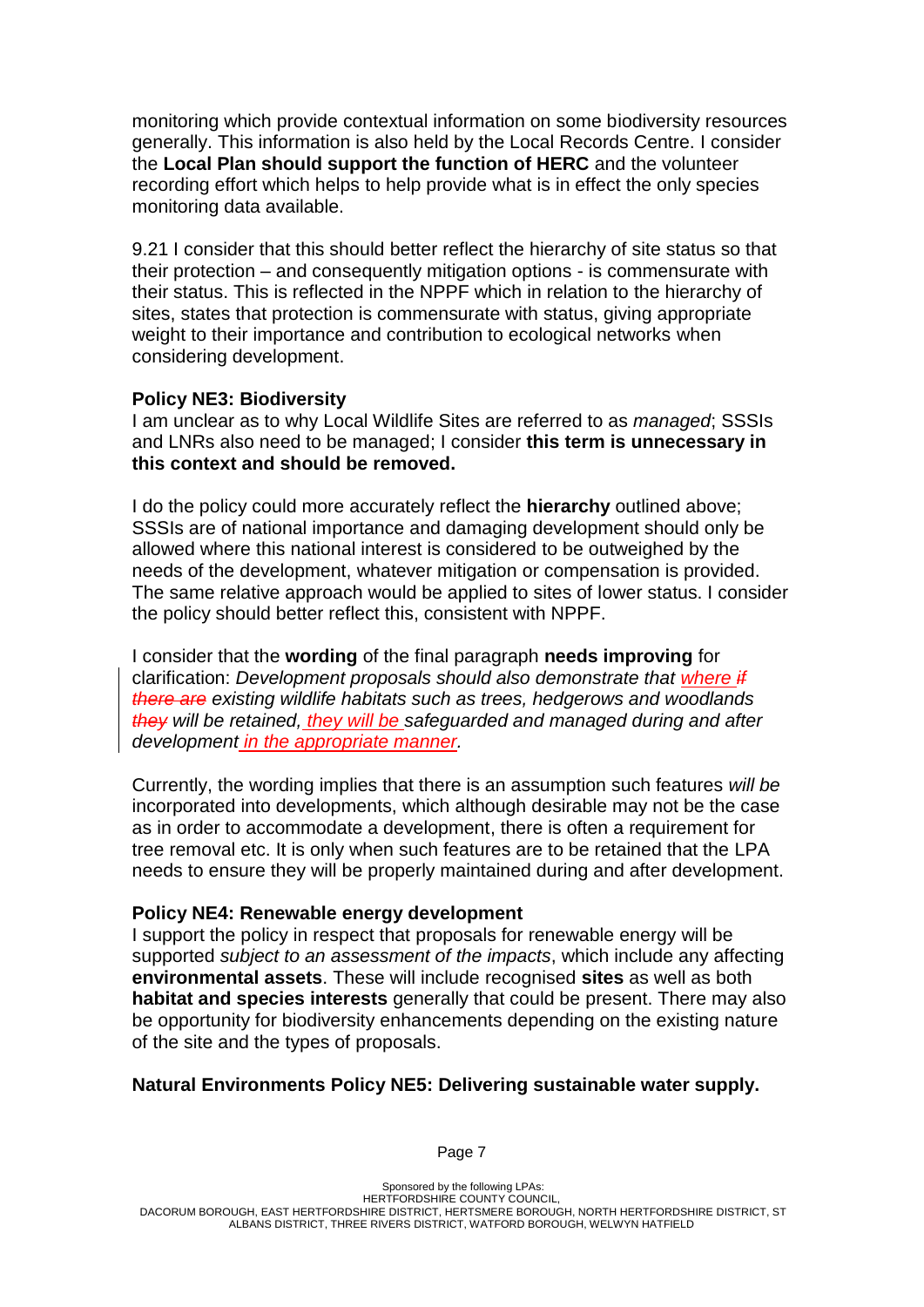I support the aims of this policy in seeking to reduce and manage water consumption, given the **impact** abstraction has **on hydrology and local ecological resources** such as chalk streams, rivers and spring sources.

#### **Policy NE6: Reducing flood risk**

9.36 I support the statement that SuDS *may be interlinked with open space, highways, ecological and/or landscape features.* This recognises the **multifunctionality** of open spaces in particular, and the need to design such features into schemes from the outset. In this respect**, land management** operations also become increasingly important and influential in helping to provide broader solutions to drainage problems.

## **Natural Environment Policy NE6: Reducing flood risk**

I support the policy which states: *The most sustainable drainage solutions will be sought for each development to reduce the risk of surface water flooding, enhance biodiversity, water quality and provide amenity benefits. Sites should aim to mimic the drainage of an undeveloped greenfield site.*

I would make the observation is that 'greenfield' sites can vary hugely in their existing capacity to influence hydrology. Differences between more simple systems of bare, arable fields or closely mown, species-poor amenity grassland, to more complex vegetation of unimproved or longer grassland with hedgerows, scrub or trees will influence the soil characteristics and hydrology significantly in terms of storage capacity, water uptake or surface evaporation. Perhaps a better statement would be *to mimic natural drainage patterns and processes as far as possible.* This should have **positive implications for biodiversity**.

## **Policy NE7: Water quality and environment**

9.39 I support the statement that the policy will ensure *that the design of the development conserves precious water resources, improves water quality and enhances the natural environment.*

9.40 I support the inclusion of the statement *The NPPF emphasises the importance of natural networks of linked habitat corridors to allow the movement of species between suitable habitats and promote biodiversity. River corridors are particularly effective in this way.* Indeed, rivers are about the only **continuous linear habitat features** of any significant consequence at the landscape scale, and are considerably enhanced when associated with their respective floodplain habitats.

9.41 I support the recognition of this in the next paragraph which states *Rivers and watercourses enhance the quality of the environment. Their protection and enhancement will improve the enjoyment of these assets, enhancing biodiversity and make them more resilient to current and future pressures. This can be achieved through the use of buffers alongside watercourses and through restoration projects as part of development schemes.*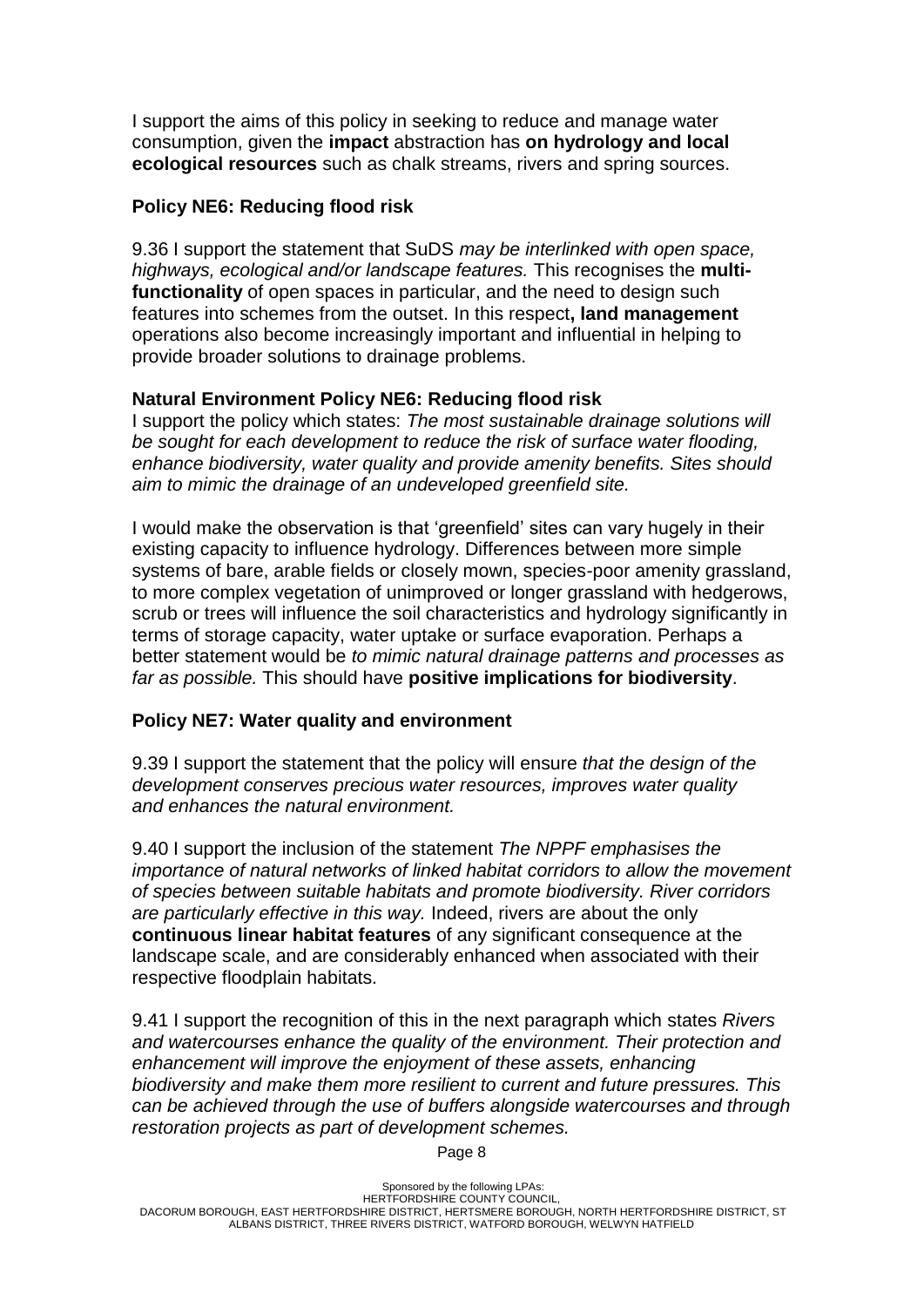#### **Natural Environment Policy NE7: Water quality and environment**

In this respect I support the policy objective that *All new development proposals will seek to make space for water and will maintain a minimum 9 metre7 wide undeveloped buffer zone from all designated main rivers and 5m for ordinary watercourses to enhance and protect local biodiversity and wildlife corridors and ensure the preservation of acceptable flood flow routes is maintained.*

I also support the **river restoration proposals** where development affects nearby watercourses or sites close to a river.

#### **Natural Environment Policy NE9: Contaminated land**

I support the objectives of this policy which *include Development proposals must give consideration to the potential or actual impact of land contamination, whether naturally occurring or man-made, on surrounding receptors….. Receptors may include human beings, the built environment and the natural environment, including controlled waters.*

## **11. Infrastructure & Delivery**

11.2 In support of implementation I consider some **reference** should be made of the **advisory services** which LPAs – including NHDC – have collectively supported within Hertfordshire to enable appropriate advice to be provided in specialist disciplines – such as **ecology** or archaeology.

11.8 I support the statement that *the provision of other forms of infrastructure, such as…green infrastructure should not be underestimated. They are highly important in achieving the objectives and vision of this Local Plan and achieving sustainable communities.* 

11.19 I support the statement that *development pressures have the potential to have a significant impact on the natural, historic or built environment. This could be through removing trees leading to a change in the biodiversity and landscape character of a site…. One of the aims of the Local Plan is to seek to conserve and enhance such features. However, if there are reasons to allow proposals that outweigh any significant harmful effects, then these will need to be minimised and mitigated against. This policy seeks to ensure this.*

#### **Infrastructure & Delivery Policy ID2: Masterplans**

In respect of the preparation of masterplans for north of Baldock, north of Letchworth, east of Luton and north of Stevenage, I support the following which will be considered:

- *The amount and function of open space and green infrastructure;*
- *Protection of biodiversity, landscape and the historic environment;*

Sponsored by the following LPAs: HERTFORDSHIRE COUNTY COUNCIL, DACORUM BOROUGH, EAST HERTFORDSHIRE DISTRICT, HERTSMERE BOROUGH, NORTH HERTFORDSHIRE DISTRICT, ST ALBANS DISTRICT, THREE RIVERS DISTRICT, WATFORD BOROUGH, WELWYN HATFIELD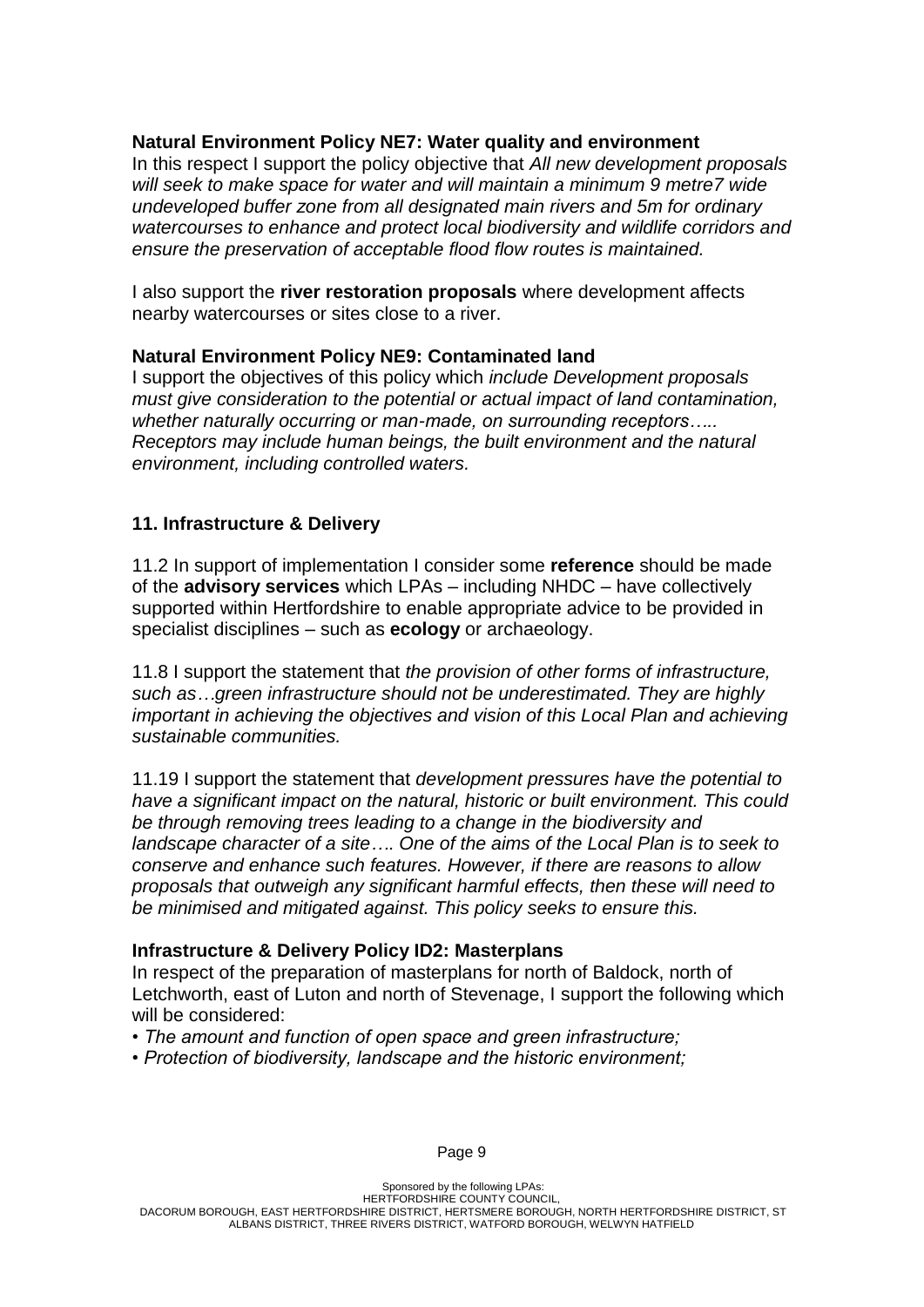## **12. Communities**

12 Part l Development for North Hertfordshire's own needs

# **Ashwell**

# **Site AS1**

**Recorded ecology sites within Site** : No, but considered to provide existing habitat interest.

**Recognised sites adjacent / close to Site**: No

**Other features**: Loss of ruderal / rough grassland habitat developed within site. **Protected species**: Bats in area; reptile potential in site.

**Opportunities**: Retention of boundary hedgerows, offsetting to compensate for habitat loss – within an area considered medium priority for habitat creation.

**Ecological sensitivity**: low / moderate

**Fundamental ecological constraints**: None apparent – requires Phase 1 survey to confirm interest; retile survey required, retention of vegetated Green Infrastructure.

# **Baldock**

# **Site BA1 Blackhorse Farm**

**Recognised ecology sites within Site:** Yes**.** The area is now identified is ten times the size of the original consultation, although a larger was included within an additional area study. The area now includes a Wildlife Site roadside verge important for its characteristic chalk rarities and local BAP species. This area of farmland was included within a three Counties (Beds/Camb/Herts) Corn Bunting\* survey in 2014 which showed this area to be one of the most important for the remaining Corn Bunting population in Hertfordshire with about 10% of the county total. The open chalky area of North Herts remains a stronghold generally for this species, principally from Baldock to Royston and beyond. Good numbers of Yellow Wagtails\* were also found in the area in addition to Grey partridge\* and Linnet.

**Recognised sites adjacent / close to Site:** Blackhorse Farm Meadow Wildlife Site and Ivel Springs WS and LNR.

**Other features:** scrub / hedgerows, Bygrave Road verge generally with locally valuable chalk remnants.

**Protected species:** Important Priority Bird Species\* above. Possible reptiles along hedgerows, field baulks and railway.

**Opportunities:** Retention of hedgerows; compensation enhancements for bird habitat loss, roadside verge habitats as part of GI.

**Ecological sensitivity:** High for farmland bird species and rare plants.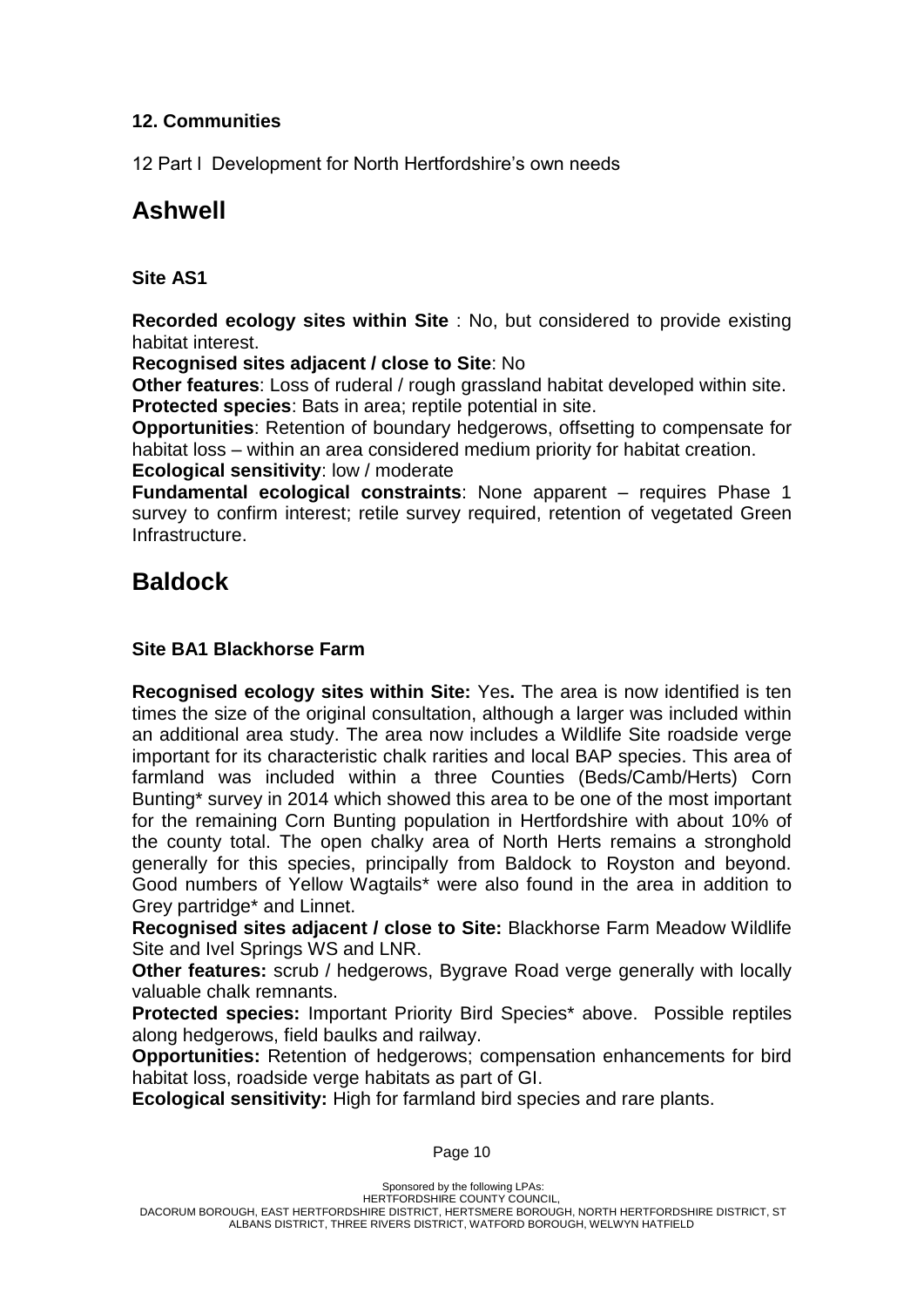Full impact on priority bird species needs assessing – relative significance of site and opportunities for Biodiversity offsetting should be identified.

Ivel Springs to west requires protection and appropriate management.

**Fundamental ecological constraint:** Yes if priority bird species are not adequately considered in respect of impact prior to taking site forward with suitable conservation measures. Reptiles and roadside verge flora must also be considered. Area considered to be low / medium for habitat creation. Hydrological sensitivities associated with Ivel Springs.

#### **Site BA2 Land west of Clothall Road**

**Recognised ecology sites within Site:** No

**Recognised sites adjacent / close to Site:** Weston Hills WS

**Other features:** Existing hedgerows

**Protected species:** Possible reptiles if rough grassland persists – recorded at Weston Hills lizards

**Opportunities:** Retention of hedgerows; compensation for loss of rough grasslands if necessary.

**Ecological sensitivity:** low

**Fundamental ecological constraint:** none apparent although, loss of habitat of site value. Survey required for reptiles

#### **Site BA3 Land south of Clothall Common**

**Recognised ecology sites within Site:** No

**Recognised sites adjacent / close to Site:** None

**Other features:** Wallington Road verge, edge to A505 Baldock by-pass cutting. **Protected species:** Possible lizards along road verges – previous records.

**Opportunities:** Hedgerows and GI creation – corridors along by-pass and

Wallington Rd verge...

**Ecological sensitivity:** low

**Fundamental ecological constraint:** Reptile surveys needed.

#### **Site BA4 Land east of Clothall Common**

**Recognised ecology sites within Site:** No – identified as supporting existing habitat, developed following by-pass creation.

**Recognised sites adjacent / close to Site:** None

**Other features:** Rough grassland and scattered scrub; Royston road verge **Protected species:** Possible lizards

**Opportunities:** Roadside verge corridor and compensation grassland / improved management of remainder.

**Ecological sensitivity:** low

**Fundamental ecological constraint:** Reptile interest or butterfly interest on developing grasslands.

Page 11

Sponsored by the following LPAs: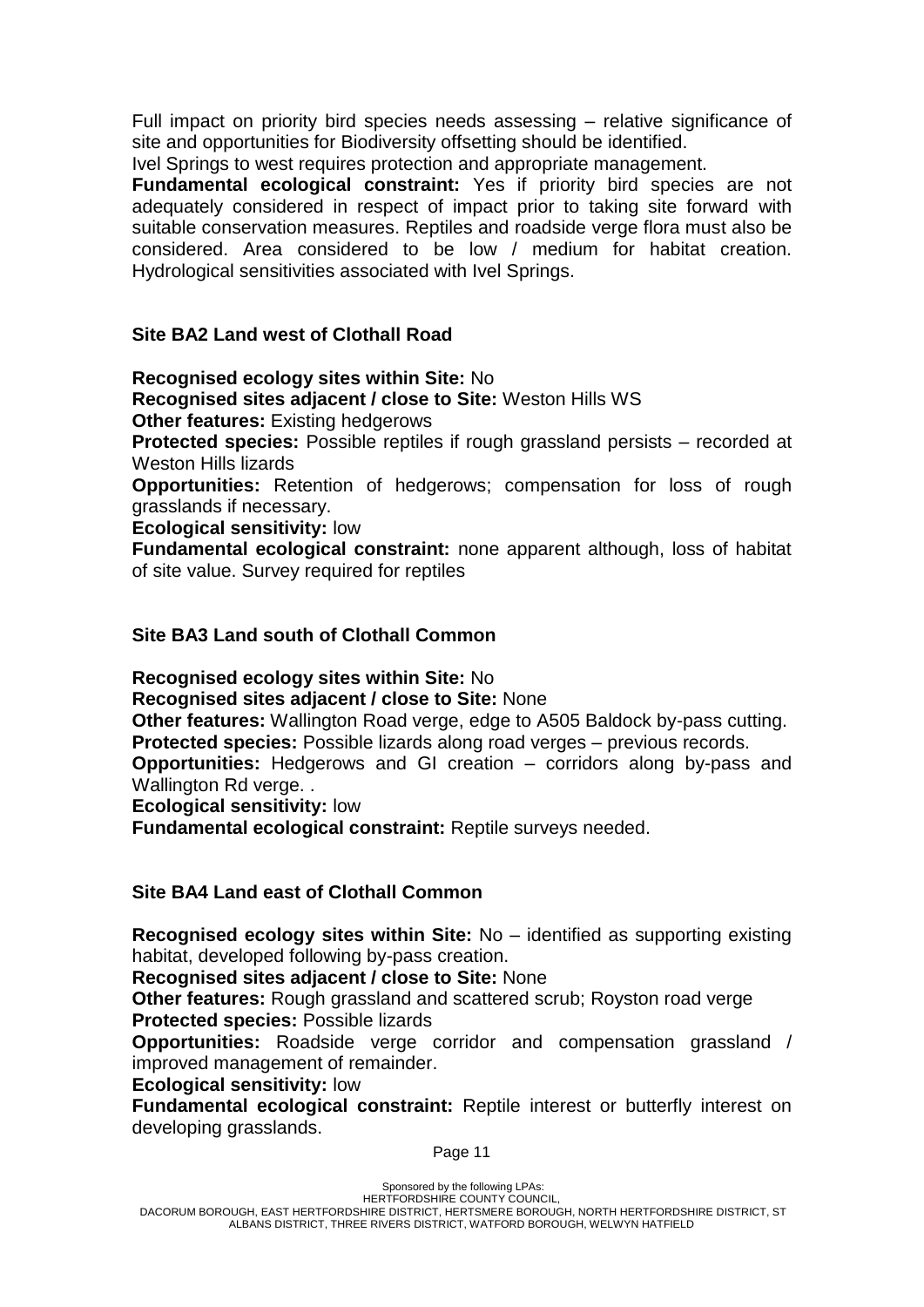#### **BA5 Land off Yeomanry Drive**

**Recognised ecology sites within Site:** No **Recognised sites adjacent / close to Site:** None **Other features:** scrub / rough grassland habitat

**Protected species:** Possible reptiles

**Opportunities:** Retention of hedgerows; compensation for loss of rough grassland if developed lost;

**Ecological sensitivity:** low at District level; high locally given its existing GI and existing green corridor role through recent development.

**Fundamental ecological constraint:** retention of corridor link into new development from west.

#### **BA6 Land at Icknield Way**

**Recognised ecology sites within Site:** No

**Recognised sites adjacent / close to Site:** None

**Other features:** adjacent railway scrub / hedgerows

**Protected species:** Possible reptiles associated with railway corridor – site itself unlikely to support depending on condition – if redundant and brownfield for a number of years reptiles could readily colonise.

**Opportunities:** Retention of hedgerows / scrub.

**Ecological sensitivity:** low

**Fundamental ecological constraint:** none – reptile survey if habitat suitable.

#### **BA7 Land rear of Clare Crescent**

**Recognised ecology sites within Site:** No

**Recognised sites adjacent / close to Site:** None

**Other features:** trees / woodland / scrub

**Protected species:** Possible reptiles if open habitats remain – former allotment gardens.

**Opportunities:** Retention of boundary scrub; replacement of habitat through offsetting

**Ecological sensitivity:** low – locally moderate. The site currently provides local GI and habitat resource within urban area.

**Fundamental ecological constraint:** unlikely – reptile survey may be required

#### **BA8 Works, station Road**

**Recognised ecology sites within Site:** No **Recognised sites adjacent / close to Site:** None **Other features:** No **Protected species:** Unlikely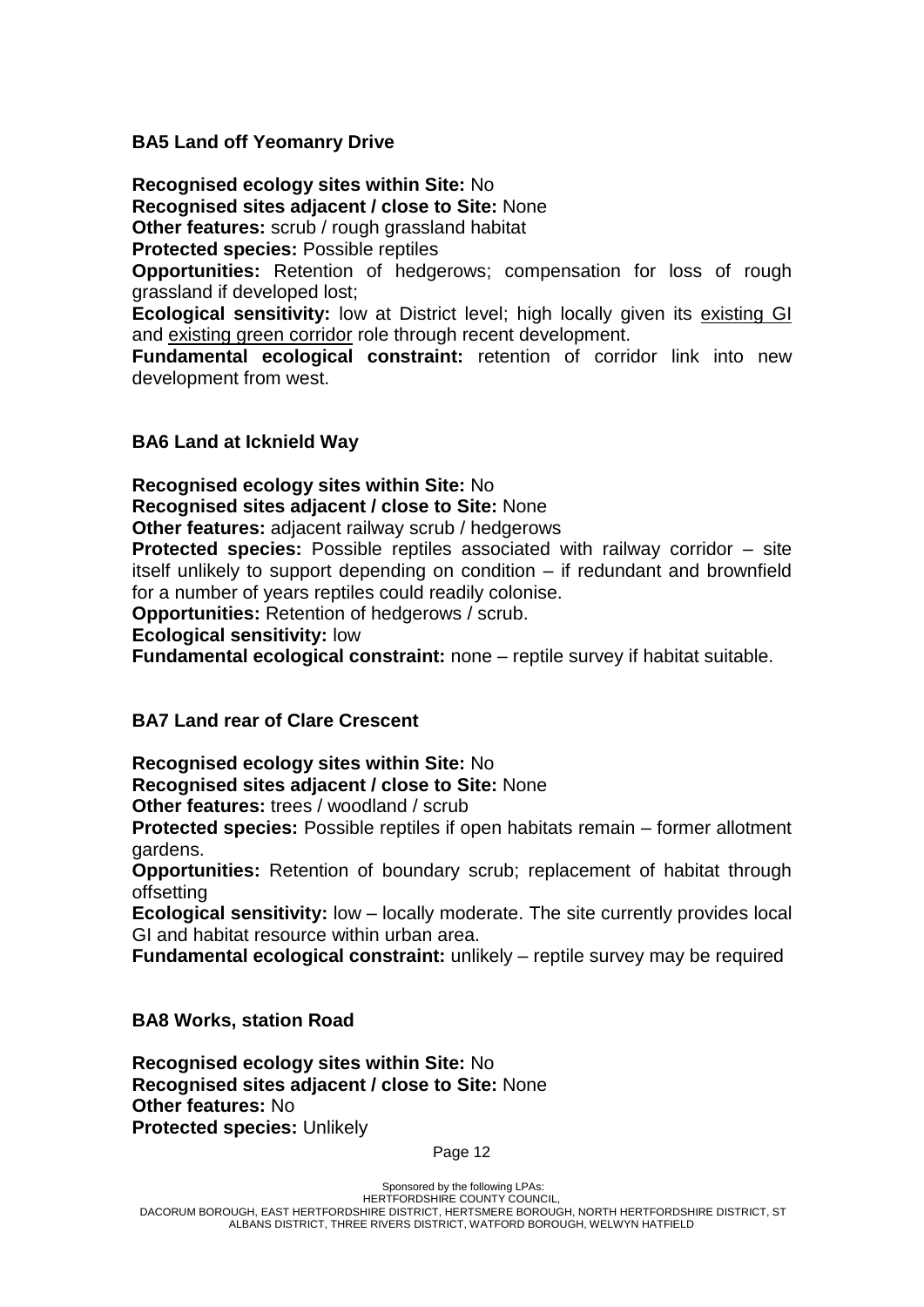**Opportunities:** Limited – wholly developed site **Ecological sensitivity:** negligable **Fundamental ecological constraint:** No

#### **BA9 Adjoining Raban Court**

**Recognised ecology sites within Site:** No **Recognised sites adjacent / close to Site:** None **Other features:** No **Protected species:** Unlikely **Opportunities:** Limited – wholly developed site **Ecological sensitivity:** negligable **Fundamental ecological constraint:** No

#### **BA10 Royston Road**

**Recognised ecology sites within Site:** No **Recognised sites adjacent / close to Site:** None **Other features:** Rough grassland, hedgerows and scrub **Protected species:** Reptiles by railway and elsewhere as habitat is suitable **Opportunities:** GI boundaries; biodiversity offsetting potential **Ecological sensitivity:** low - moderate **Fundamental ecological constraint:** No – reptile surveys

## **BE1 Bondor Business Centre**

**Recognised ecology sites within Site:** No **Recognised sites adjacent / close to Site:** None **Other features:** No – other than some boundary scrub **Protected species:** Unlikely **Opportunities:** Limited – wholly developed site **Ecological sensitivity:** negligable **Fundamental ecological constraint:** No

**BE2 Royston Road**

**Recognised ecology sites within Site:** No **Recognised sites adjacent / close to Site:** None **Other features:** Railway edge, small ruderal / grassland GI **Protected species:** Reptile potential **Opportunities:** Limited – essentially developed site **Ecological sensitivity:** low **Fundamental ecological constraint:** No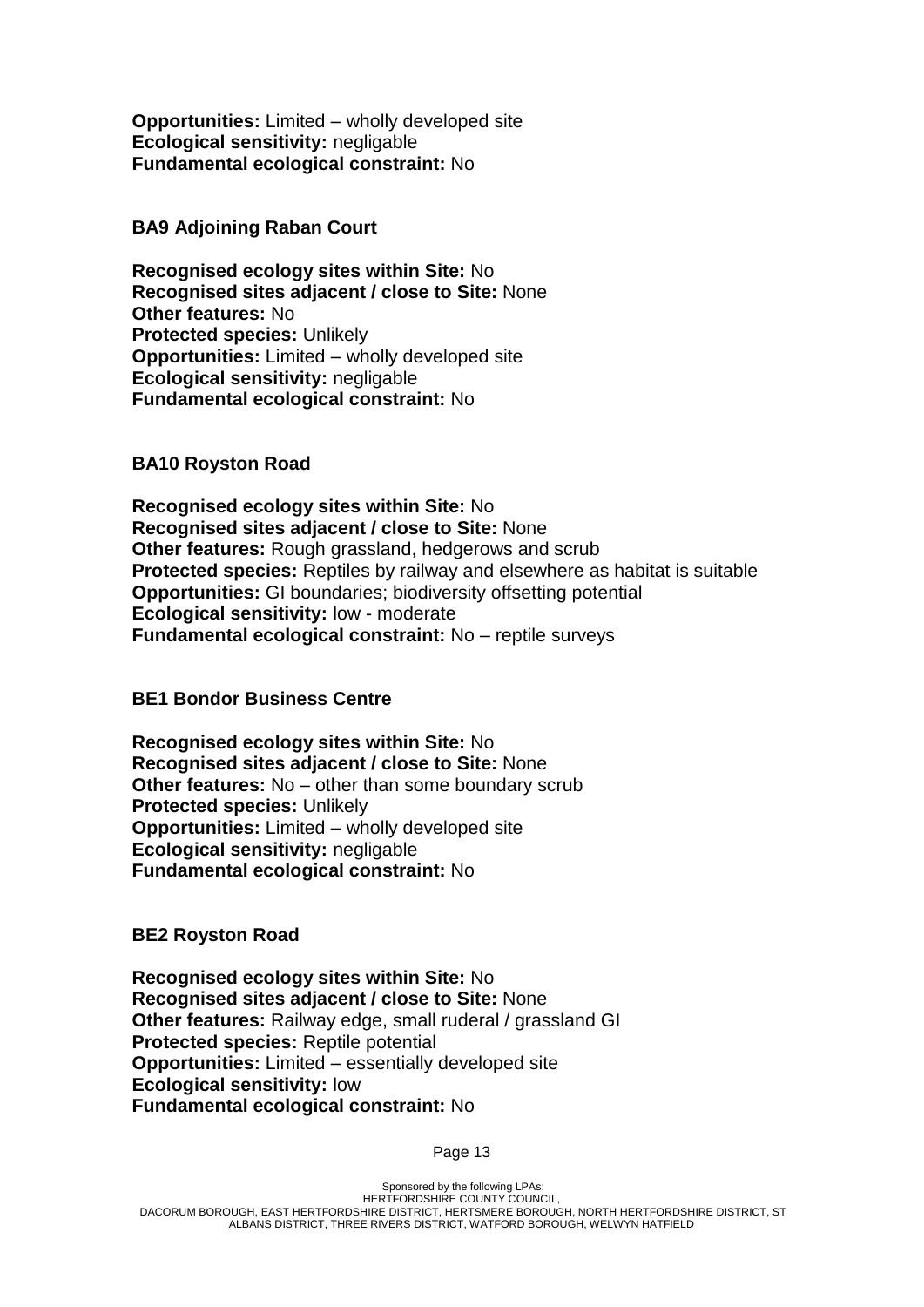#### **BB1 Bondor Business Centre East**

**Recognised ecology sites within Site:** No **Recognised sites adjacent / close to Site:** None **Other features:** No – some boundary scrub may present within site. **Protected species:** Unlikely **Opportunities:** Limited – wholly developed site **Ecological sensitivity:** negligible **Fundamental ecological constraint:** No **Barkway**

#### **BK1 Land west of Cambridge Road**

**Recognised ecology sites within Site:** No **Recognised sites adjacent / close to Site:** No **Other features:** Hedgerows / hedgerow trees; grassland identified as having potential interest but also could be overgrazed horse paddock **Protected species:** Barkway area good for bats; **Opportunities:** Compensate for loss of grasslands if considered necessary; **Ecological sensitivity:** low, NB loss of grassland, unknown quality. **Fundamental ecological constraint:** None apparent – former pond may contain water. Phase 1 survey of grassland to confirm value. .

#### **BK2 Land off Windmill close**

**Recognised ecology sites within Site:** No **Recognised sites adjacent / close to Site:** No **Other features:** Hedgerows scattered trees **Protected species:** Barkway area good for bats; **Opportunities:** Compensate for loss of grasslands and trees if necessary **Ecological sensitivity:** low – loss of urban GI on edge of intensive arable **Fundamental ecological constraint:** None likely – requires Phase 1 survey to assess any interest

# **Codicote**

## **CD1 Land south of Cowards Lane**

**Recognised ecology sites within Site:** No **Recognised sites adjacent / close to Site:** Yes – Wildlife Site 43/52 and adjacent to 43/42, both grasslands. **Other features:** Boundary hedgerows, grassland **Protected species:** Bats generally in area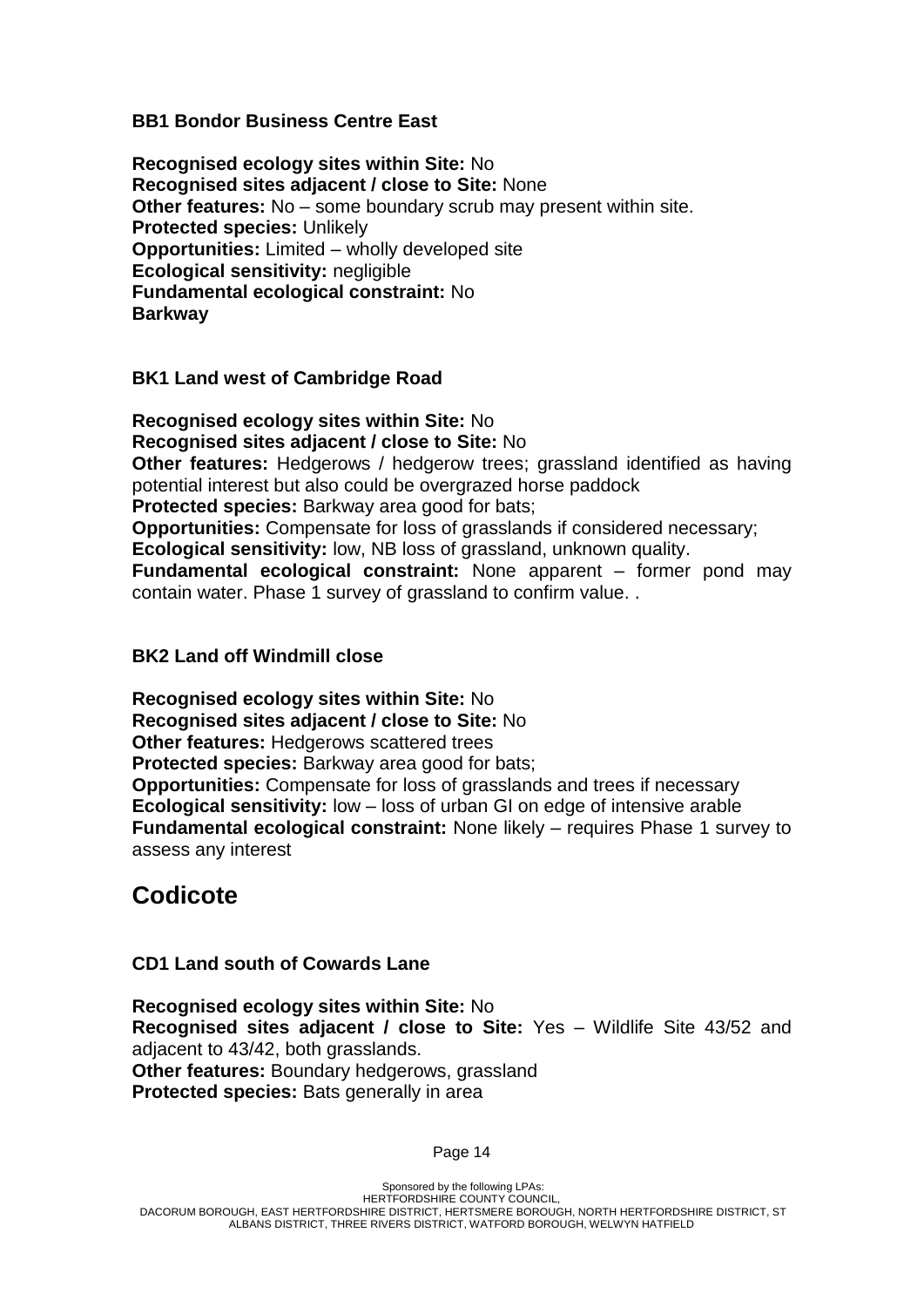**Opportunities:** Retain boundary features, compensate for grassland loss if necessary. Area identified as high priority for habitat creation due to WS. **Ecological sensitivity:** low / locally moderate;

**Fundamental ecological constraint:** Unlikely – Phase 1 survey to assess grassland. Buffer hedgerow with WS.

#### **CD2 Codicote Garden Centre, High Street**

**Recognised ecology sites within Site:** No **Recognised sites adjacent / close to Site:** No **Other features:** Some hedgerow boundaries present. **Protected species:** None likely **Opportunities:** Community orchard on N half if left undeveloped. **Ecological sensitivity:** negligible / low **Fundamental ecological constraint:** Unlikely

#### **CD3 Land north of The Close**

**Recognised ecology sites within Site:** No **Recognised sites adjacent / close to Site:** No **Other features:** Rank grass, scattered / dense scrub and hedgerow, locally valuable ecological and GI resource which needs assessment. **Protected species:** Possible reptile interest – survey required. **Opportunities:** GI retention and compensation grasslands if required. **Ecological sensitivity:** low / locally moderate; **Fundamental ecological constraint:** Unlikely

#### **CD4 Land at Pulmore Water, St Albans Road**

**Recognised ecology sites within Site:** No **Recognised sites adjacent / close to Site:** No **Other features:** Limited boundary scrub. May develop some interest if vegetation develops prior to development. **Protected species:** unlikely if site regularly disturbed. **Opportunities:** Grasslands potential depending on extent of quarry works. Considered to be medium priority area. **Ecological sensitivity:** low **Fundamental ecological constraint:** Unlikely

# **Gravely**

#### **GR1 Land at Milksey Lane**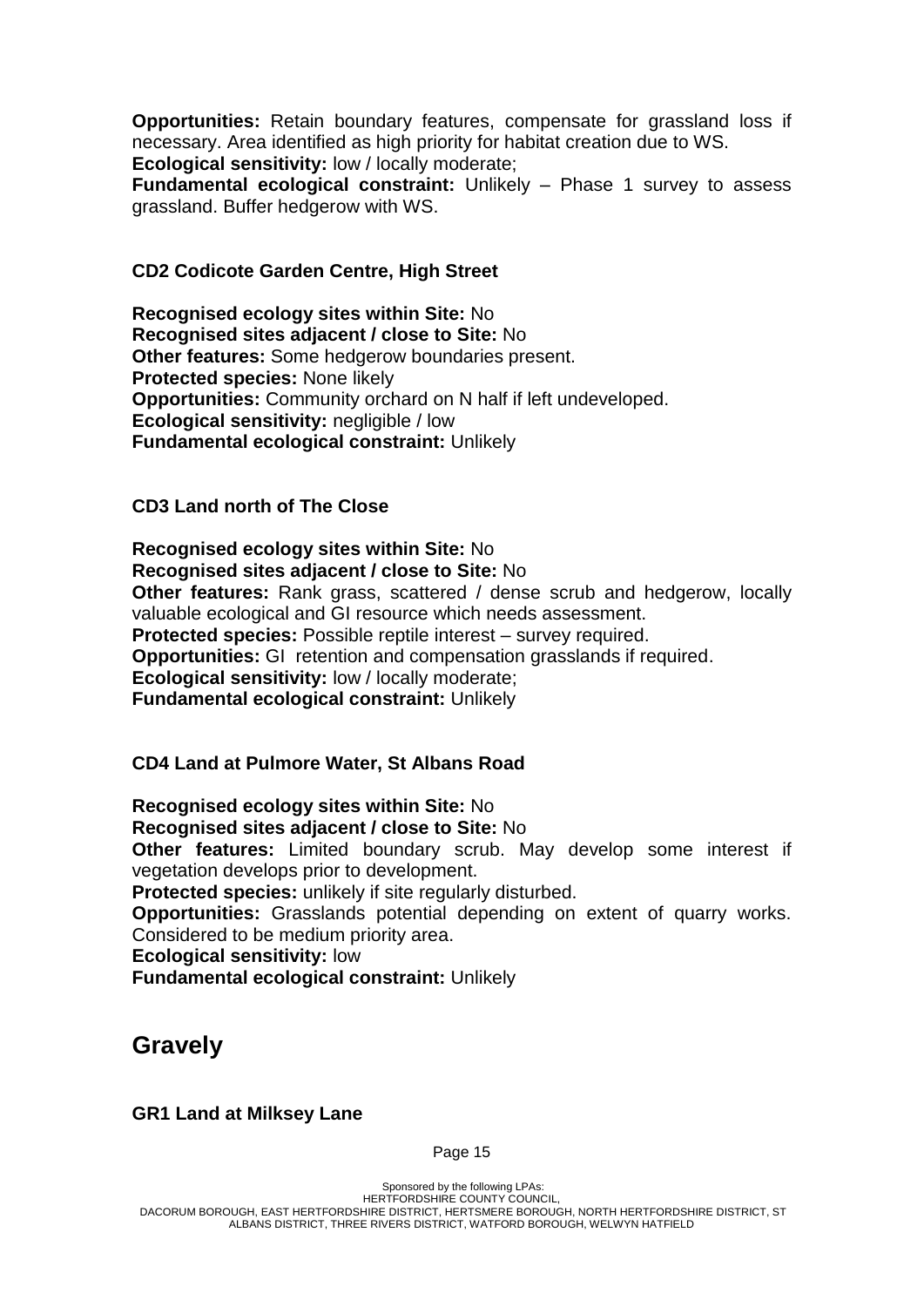**Recognised ecology sites within Site:** No **Recognised sites adjacent / close to Site:** No **Other features:** Adjacent boundary trees and scrub. Grassland appears intensive horse paddock. **Protected species:** No **Opportunities:** Limited given size of site **Ecological sensitivity:** low . **Fundamental ecological constraint:** No.

# **Great Ashby and North East of Stevenage**

## **GA1 Land at Roundwood**

**Recognised ecology sites within Site:** No

**Recognised sites adjacent / close to Site:** Yes **–** close to Tilekiln Wood and Parsonsgreen Wood Wildlife Site.

**Other features:** Adjacent woodland Round Wood, boundary scrub and rough grassland strips. . **Protected species:** No

**Opportunities:** Retention of boundaries and wildlife corridors across northern boundary.

**Ecological sensitivity:** low / locally moderate given proximity of woodlands. **Fundamental ecological constraint:** No.

#### **GA2 Land off Mendip Way**

**Recognised ecology sites within Site:** No

**Recognised sites adjacent / close to Site:** Yes – Tilekiln Wood, New Spring Wood, Brooches Wood Wildlife Sites, which will effectively be isolated by this development.

**Other features:** Boundary hedgerows, trees belts, scrub and possibly small area of rough grassland. General farmland ecology.

**Protected species:** Badger, hare and local bird species recorded. Bats at Tilekiln Farm – need to secure appropriate habitat resources maintained.

**Opportunities:** It is essential to ensure the **connectivity** between the woodlands and from the woodlands to open countryside is not destroyed. GI needs to be identified which retains viable corridors between these sites and to open countryside links beyond, given the increased pressure this will create on these WS and other existing habitat features. Identified as a high priority area for habitat creation.

**Ecological sensitivity:** medium / high given impact on woodlands.

**Fundamental ecological constraint:** Unlikely, but yes if sufficient corridors are not retained or created to reduce impact on woodlands.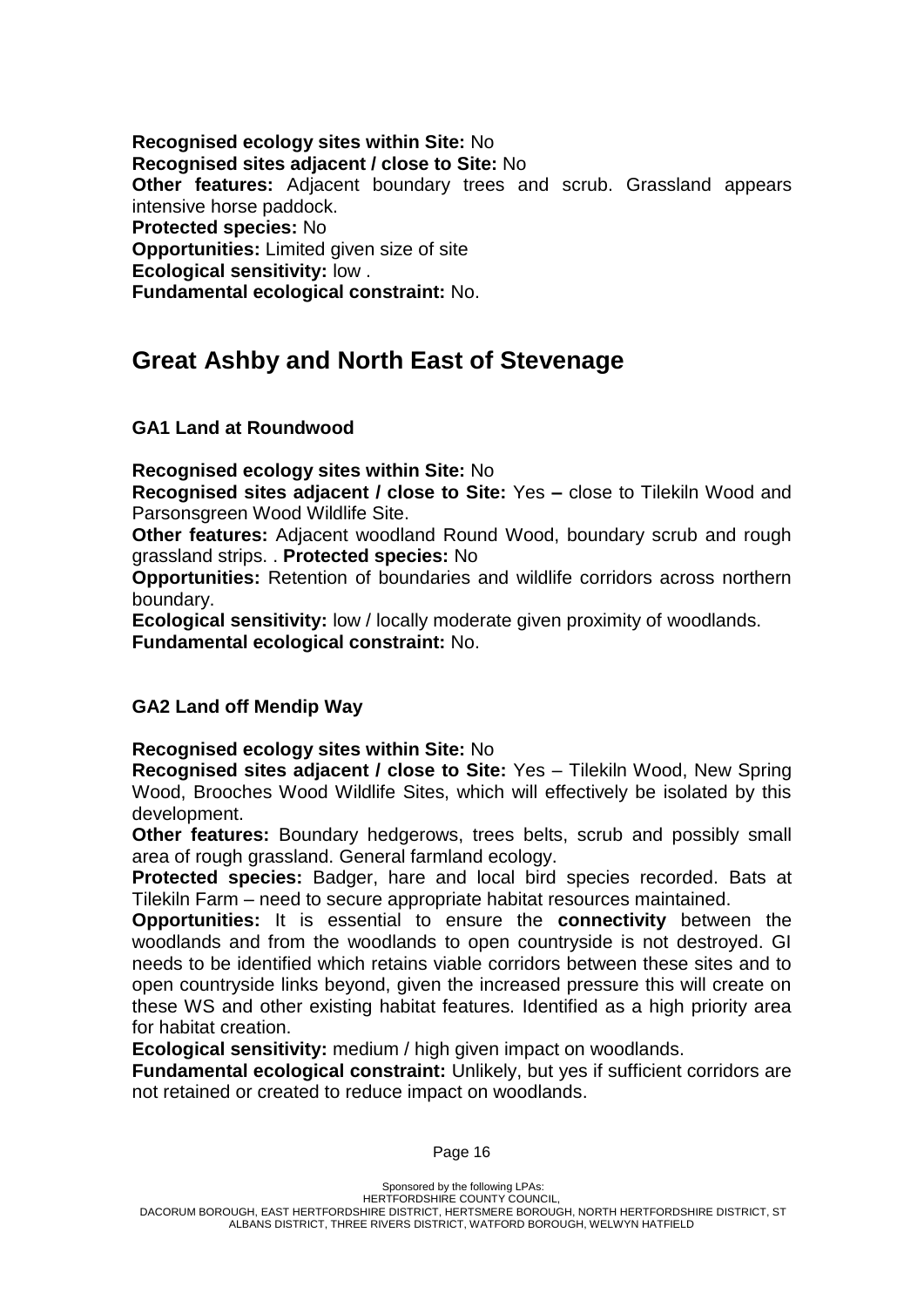# **Hitchin**

### **HT1 Land at Highover Farm**

## **Recognised ecology sites within Site:** No

**Recognised sites adjacent / close to Site:** No

**Other features:** Remnant hedgerows, ruderal vegetation, pond, scattered trees. Possible old grassland if ridge and furrow.

**Protected species:** Reptile interest potentially present alongside railway.

**Opportunities:** GI associated with historic features, but likely to represent unacceptable constraint on development potential. Grassland compensation if assessment demonstrates value.

**Ecological sensitivity:** Moderate. Includes large area of v probable ridge and furrow grassland, likely improved but not ploughed, with other earthworks. Remnant hedge features and pond in addition to arable.

**Fundamental ecological constrain**t: Needs phase 1 and species surveys – Great Crested newt and reptiles. .Grasslands may retain some interest.

## **HT2 Land north of Pound Farm**

#### **Recognised ecology sites within Site:** No

**Recognised sites adjacent / close to Site:** Yes - Folly alder Swamp WS to east;

**Other features:** Remnant hedgerows,

**Protected species:** Water vole on Ippollitts Brook – potential for increased pressure – GCN in pond to east?.

**Opportunities:** Limited – buffer river corridor to east. Assessed as high priority for habitat creation.

**Ecological sensitivity:** low / moderate – adjacent to WS;

**Fundamental ecological constrain**t: No – but ensure river corridor to east is properly protected.

## **HT3 Land south of Oughtonhead Way**

**Recognised ecology sites within Site:** No

**Recognised sites adjacent / close to Site:** No

**Other features:** Remnant hedgerows, rough grassland

**Protected species: Reptiles potentially present.** 

**Opportunities:** Retention of boundary features. Compensation for grassland if assessed as valuable - also adjacent to Oughton Head Lane Green Lane. **Ecological sensitivity:** possibly moderate.

**Fundamental ecological constrain**t: Phase 1 survey required to properly assess site as grasslands may retain some interest or species value.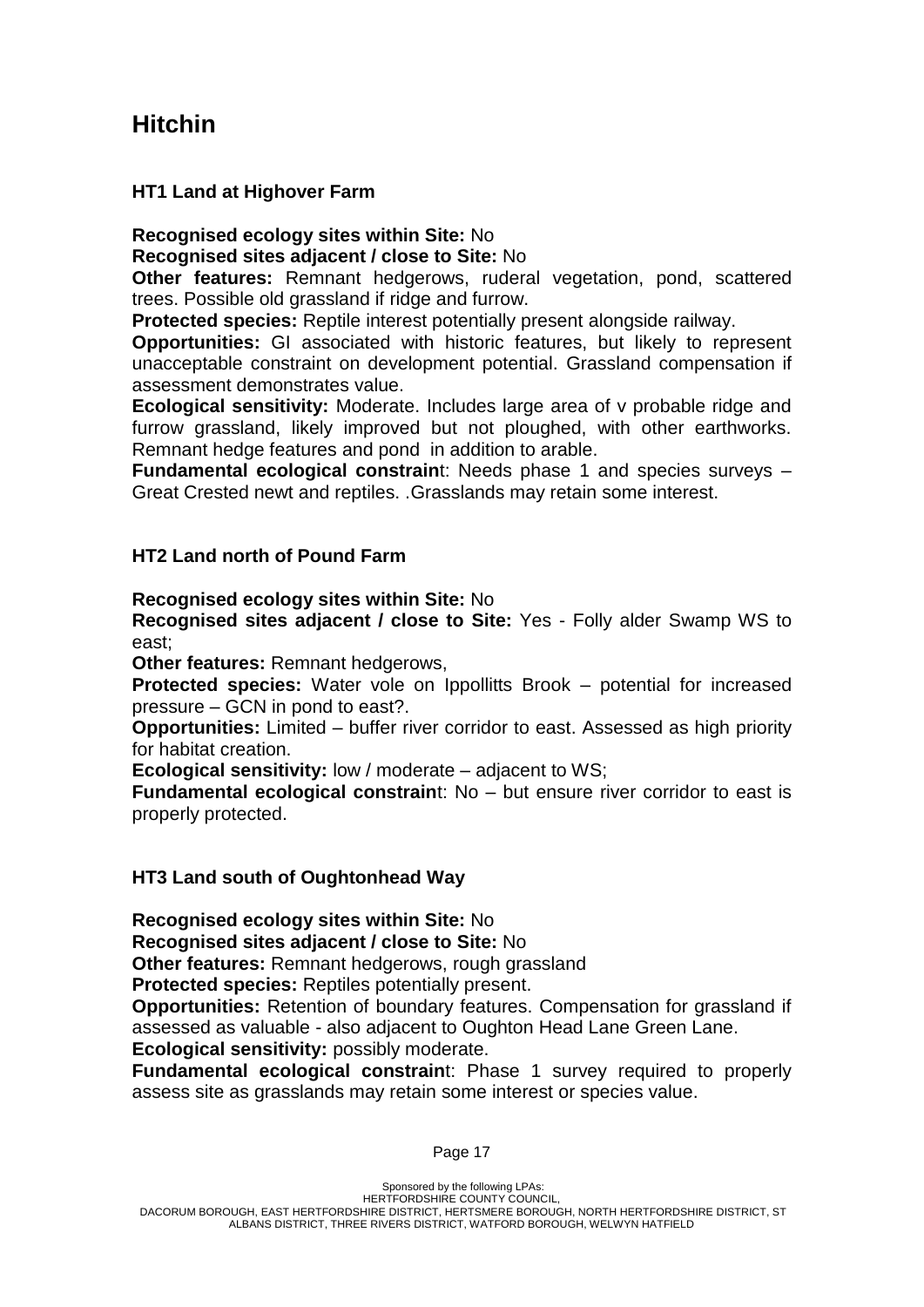### **HT4 Land off Lucas Lane**

**Recognised ecology sites within Site:** No **Recognised sites adjacent / close to Site:** No **Other features:** Remnant boundary hedgerows **Protected species:** Unlikely

**Opportunities:** River corridors, grassland and community orchards - historic features within Hitchin. Replacement trees and scrub where possible.

**Ecological sensitivity:** negligible **–** low, as intensive sports grassland unlikely to support significant interest

**Fundamental ecological constrain**t: Unlikely. Some data on grassland to confirm lack of interest.

### **HT5 Land at junction of Grays Lane and Lucas lane**

**Recognised ecology sites within Site:** No **Recognised sites adjacent / close to Site:** No **Other features:** Remnant hedgerows and adjacent scrub **Protected species:** Unlikely **Opportunities:** Limited as small site – low priority for habitat creation. **Ecological sensitivity:** low unless loss of grassland (no data) significant. **Fundamental ecological constrain**t: No

## **HT6 Land at junction of Grays Lane and Crow Furlong**

**Recognised ecology sites within Site:** No

**Recognised sites adjacent / close to Site:** No

**Other features:** Adjacent to woodland – loss of ruderal vegetation. Old orchard site but may be no surviving evidence. Boundary hedgerows.

**Protected species:** Reptile interest potentially present in places eg H/r28, H/r30.

**Opportunities:** River corridors, grassland and community orchards - historic features within Hitchin. Replacement trees and scrub where possible.

**Ecological sensitivity:** low if grassland loss of little interest (no data). Adjacent to woodland.

**Fundamental ecological constraint: No, although grassland survey would** confirm a lack of interest.

## **HT7 John Barker Place**

**Recognised ecology sites within Site:** No **Recognised sites adjacent / close to Site:** No **Other features:** Scattered formal trees and amenity grassland **Protected species:** Unlikely **Opportunities:** Limited due to size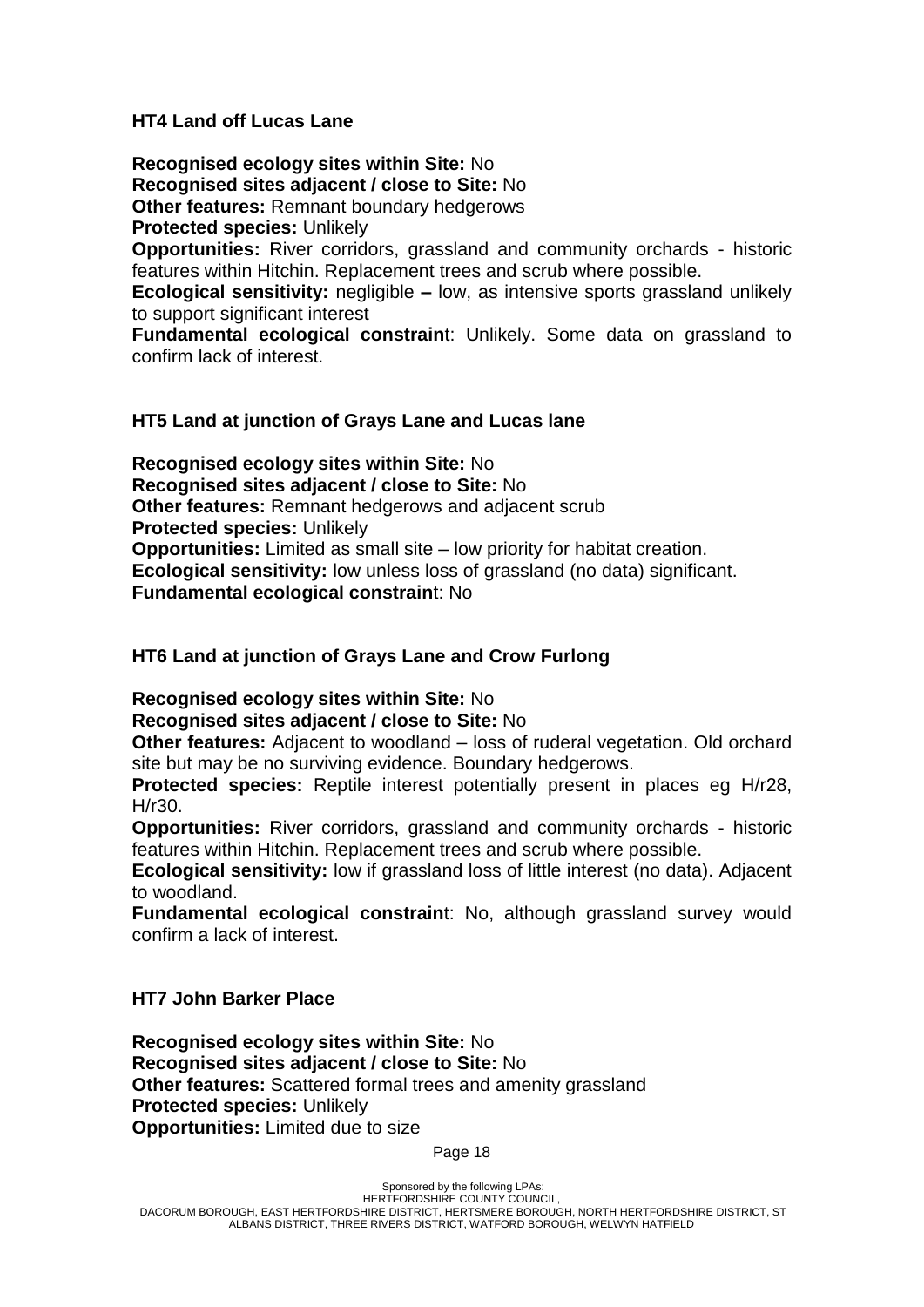**Ecological sensitivity:** negligible / low. **Fundamental ecological constrain**t: None apparent

**HT8 Cooks Way**

**Recognised ecology sites within Site:** No **Recognised sites adjacent / close to Site:** No **Other features:** Adjacent to Walsworth Common and woodland / scrub **Protected species:** Possible reptile interest associated with railway line. **Opportunities:** Retention of adjacent scrub, otherwise unlikely as site to small **Ecological sensitivity:** low to scrub

**HT9 Centre for the Arts, Willian Road**

**Recognised ecology sites within Site:** No **Recognised sites adjacent / close to Site:** Adjacent to Purwell Meadows Wildlife Site. **Other features:** Few amenity trees and grassland – site almost wholly

developed. **Protected species:** Unlikely

**Opportunities:** Negligable given size of site.

**Ecological sensitivity:** low

**Fundamental ecological constrain**t: No.

**HE1 Wilbury Way**

**Recognised ecology sites within Site:** No **Recognised sites adjacent / close to Site:** No **Other features:** Largely fully developed – railway line adjacent to south-east. **Protected species:** Reptile interest potentially present adjacent to railway if suitable habitat – unlikely.

**Opportunities:** None if site to remain essentially industrial

**Ecological sensitivity:** negligible

**Fundamental ecological constrain**t: None apparent

## **HE2 & HB3 Burymead Road**

**Recognised ecology sites within Site:** No **Recognised sites adjacent / close to Site:** No **Other features:** None – site wholly developed. **Protected species:** Unlikely **Opportunities:** None likely **Ecological sensitivity:** Negligible **Fundamental ecological constrain**t: None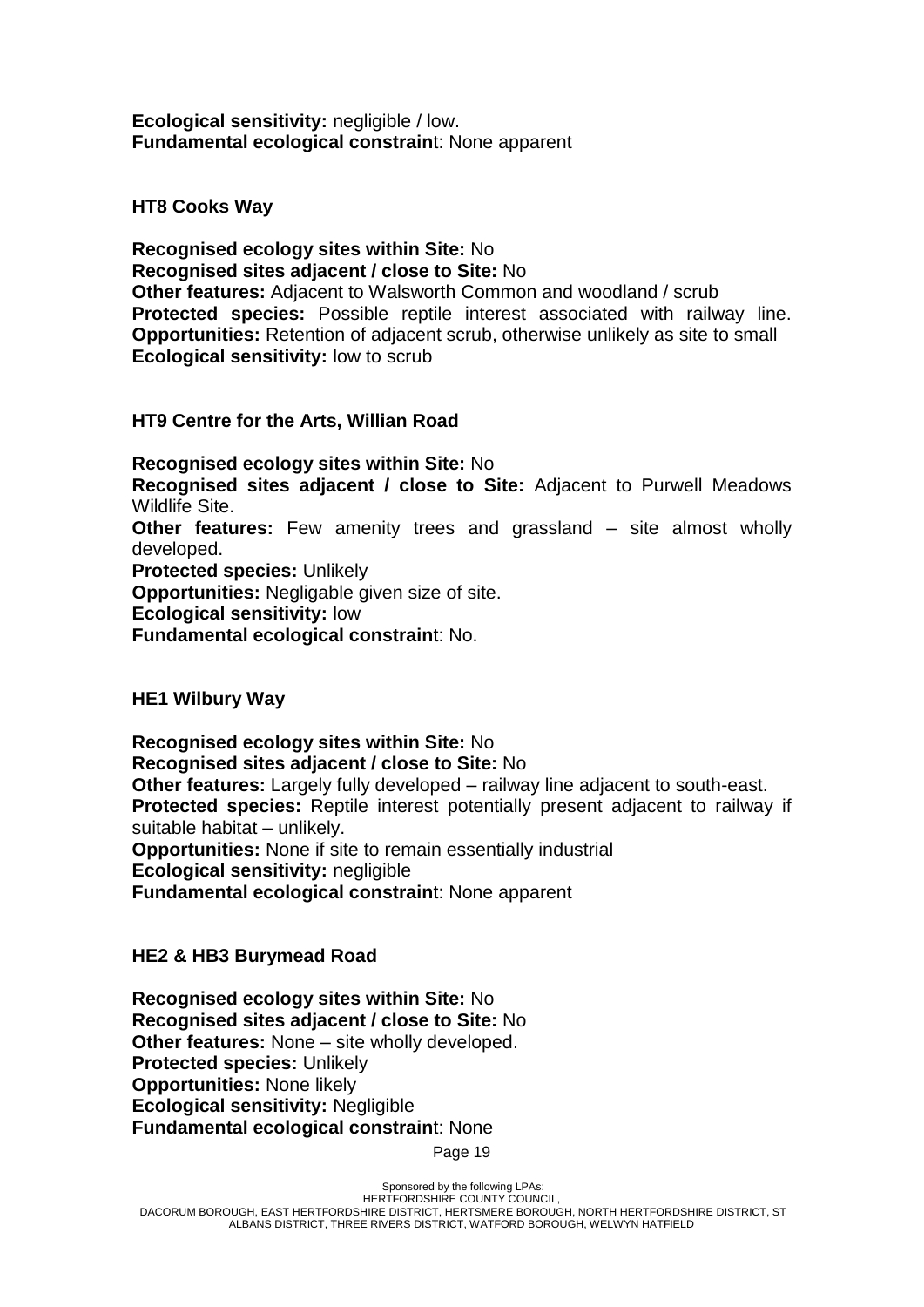#### **HE3 Station approach**

**Recognised ecology sites within Site:** Hitchin railway cutting – for lizards **Recognised sites adjacent / close to Site:** Hitchin railway cutting – for lizards **Other features:** Adjacent tree belts and scrub

**Protected species:** Reptiles (lizards and possibly slow worms) **Opportunities:** Provision of appropriate habitat opportunities where possible **Ecological sensitivity:** moderate depending on existing habitat suitability **Fundamental ecological constrain**t: Reptile surveys / advice needed if appropriate habitat present and affected.

## **HE4 & HB4 Land adjacent to Priory Park**

**Recognised ecology sites within Site:** No **Recognised sites adjacent / close to Site:** No **Other features:** Adjacent to formal parkland adjacent to River Hiz**. Protected species:** Bats if buildings affected**. Opportunities:** None as site too small. **Ecological sensitivity:** negligible **Fundamental ecological constrain**t: none

## **Ickleford**

#### **IC1 Duncots Close**

#### **Recognised ecology sites within Site:** No

**Recognised sites adjacent / close to Site:** Cadwell Marsh and Burymead Springs WS to east, adjacent to R Hiz floodplain.

**Other features:** Scrub / hedgerows

**Protected species:** Otter recorded in river.

**Opportunities:** Limited due to small size of site. Retention of boundary features / habitats. Considered within high priority area for habitat conservation.

**Ecological sensitivity:** low? Survey required. Historic orchard site – grassland, GCN habitat may be present.

**Fundamental ecological constraint:** Highly unlikely. Survey required to confirm lack of interest, or inform requirement for compensation.

#### **IC2 Burford Grange, Bedford Road**

**Recognised ecology sites within Site:** No **Recognised sites adjacent / close to Site:** Oughton Head WS – close to R Oughton corridor.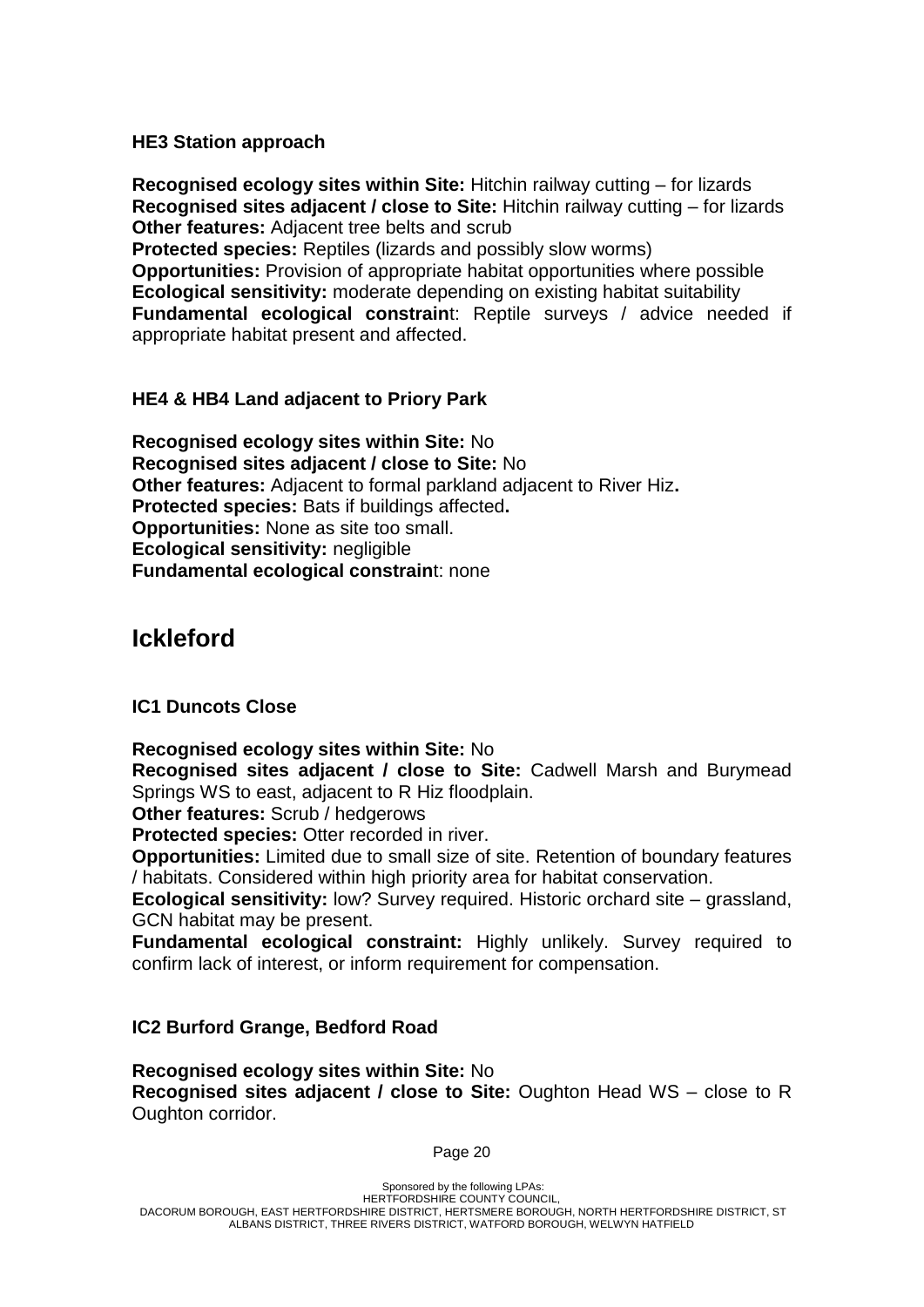**Other features:** Scrub / hedgerows, rough grassland habitat present.

**Protected species:** Water voles recorded in river.

**Opportunities:** Limited due to small size of site. Retention of boundary hedgerows and trees

**Ecological sensitivity:** low / locally moderate. No data – requires survey for reliable assessment.

**Fundamental ecological constraint:** Unlikely. Phase 1 survey required to confirm lack of interest or inform any requirement for compensation.

## **Kimpton**

**KM1 Land off Hall Way**

**Recognised ecology sites within Site:** No.

**Recognised sites adjacent / close to Site:** No.

**Other features:** Hedgerows, grassland; location for historic orchards, some older fruit trees may survive.

**Protected species:** Bats in general area – possible reptiles given allotment close by

**Opportunities:** Limited given small size of site – retention of boundaries. Low habitat creation potential.

**Ecological sensitivity:** low.

**Fundamental ecological constraint:** Unlikely – Phase 1 survey to confirm

## **KM2 Land off Lloyd Way**

**Recognised ecology sites within Site:** No.

**Recognised sites adjacent / close to Site:** No.

**Other features:** Secondary woodland / hedgerows / ruderal vegetation **Protected species:** Possible reptiles

**Opportunities:** Retention of boundary hedgerow / scrub. Woodland compensation if proposed area lost. High priority habitat creation area.

**Ecological sensitivity:** moderate / locally high. Lloyd Way Meadow (secondary woodland) will be lost, locally significant habitat in the context of Kimpton.

**Fundamental ecological constraint:** habitat should be surveyed (current application has submitted an ecological survey report) and compensated for if lost.

## **KM3 Land north of High Street**

**Recognised ecology sites within Site:** No. **Recognised sites adjacent / close to Site:** No. **Other features** Adjacent hedgerows.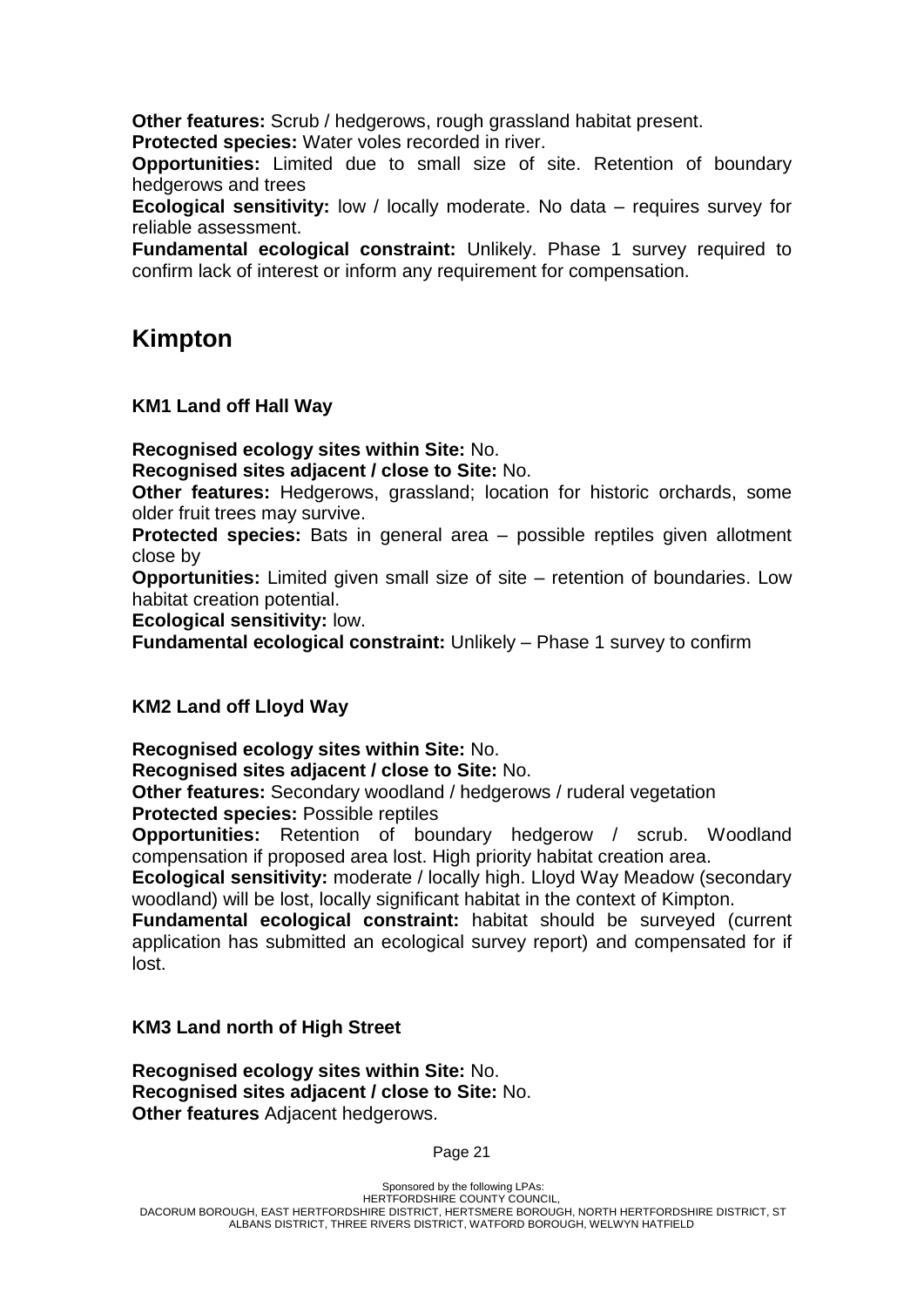**Protected species:** Unlikely

**Opportunities:** Limited due to size off site – retention and enhancement of boundary features where present – new hedgerow along northern edge. **Ecological sensitivity:** negligible / low

**Fundamental ecological constraint:** none likely

## **King's Walden**

**KW1 Land west of The Heath, Breachwood Green**

**Recognised ecology sites within Site:** No.

**Recognised sites adjacent / close to Site:** No

**Other features:** Allotments, boundary hedgerow and trees and small tree clump

**Protected species:** Reptiles possible in allotments. Dormouse recorded in close-by site

**Opportunities:** Limited due tom small site. Compensation for allotments; retention of boundary features.

**Ecological sensitivity:** low / locally moderate given loss of allotments and potential reptile interest.

**Fundamental ecological constraint:** allotments; reptile surveys required and compensation if justified.

## **Knebworth**

## **KB1 Land at Deards End**

**Recognised ecology sites within Site:** No.

**Recognised sites adjacent / close to Site:** No.

**Other features:** Large area of rough grassland; boundary hedgerows and pond.

**Protected species:** Possible reptile interest in grassland. Bats in general area **Opportunities:** Retention of hedgerow features and GI potential. Compensation grassland if justified. Medium habitat creation potential.

**Ecological sensitivity:** Varies from negligible / low in arable areas to low / locally moderate due to rough grassland area with ?ancient hedge and pond. Possible ridge and furrow in arable field north of park lane – potential for arable weeds?

**Fundamental ecological constraint: Grassland area** requires Phase 1 survey to assess value, including pond.

## **KB2 Land off Gypsy Lane**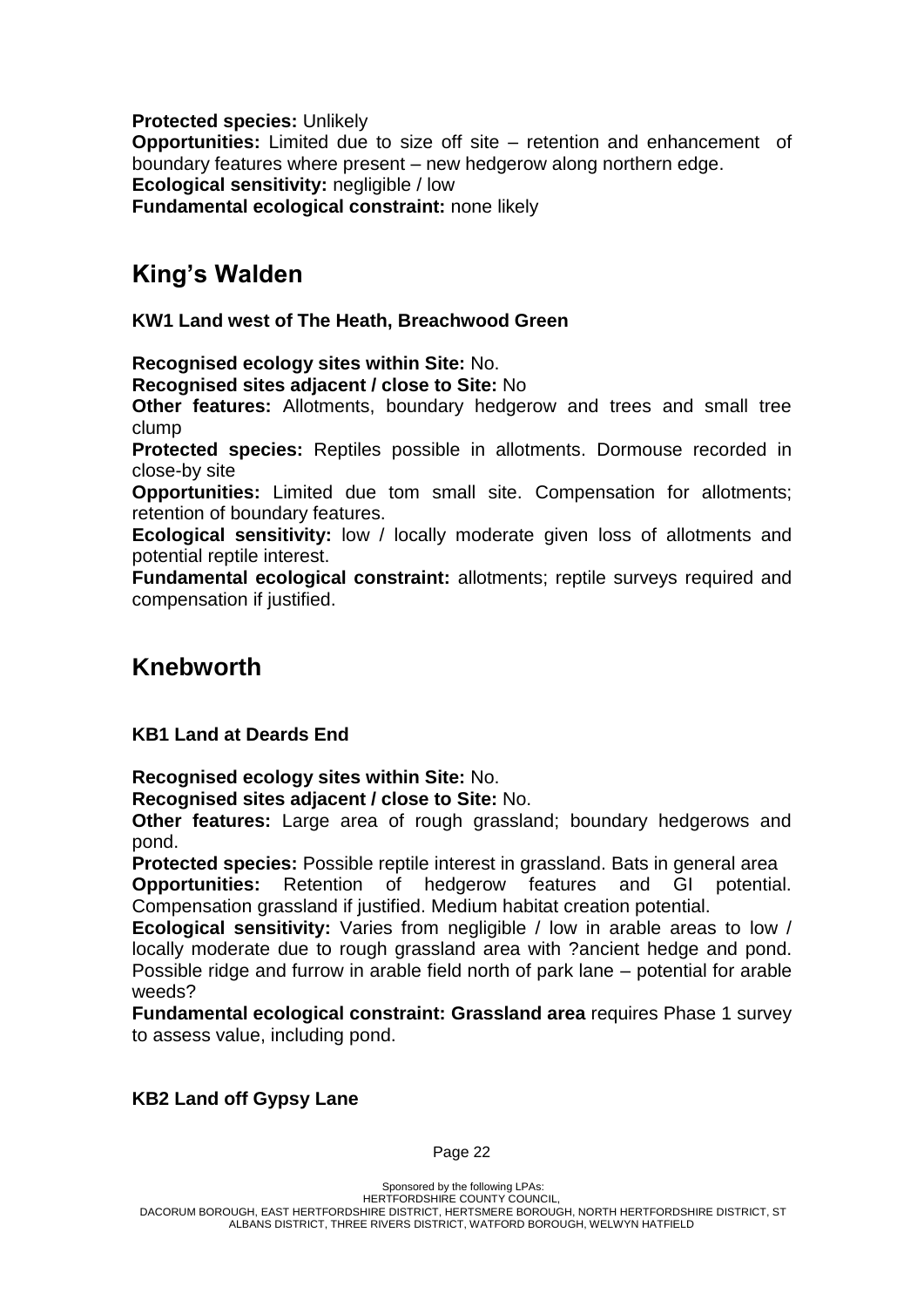**Recognised ecology sites within Site:** No.

**Recognised sites adjacent / close to Site:** No.

**Other features:** Arable; remnant hedgerows and scrub by A1.

**Protected species**: Unlikely other than casual foraging

**Opportunities:** Medium habitat creation potential – new hedgerows and community orchard depending on space. .

**Ecological sensitivity:** negligible - intensive arable. Gipsy La hedgerows should be protected.

**Fundamental ecological constraint:** None

## **Letchworth garden City**

#### **LG1 Land north of Letchworth**

**Recognised ecology sites within Site:** No. **Recognised sites adjacent / close to Site:** No.

**Other features:** Entirely arable; network of hedgerows, drainage ditches, rare arable weeds. There may be local bird interest associated with arable farmland.

**Protected species:** Reptiles (lizards) known. Great crested newts at Norton may be present if habitat suitable.

**Opportunities:** Arable weed compensation and provision for reptiles and GCN if present. GI within new development could include allotments and / or community orchard. Area within medium priority for habitat creation.

#### **Ecological sensitivity:** low

**Fundamental ecological constraint:** None apparent – protected species surveys required if habitats suitable.

#### **LG2 Former George W.King site, Blackhorse Road**

**Recognised ecology sites within Site:** No.

**Recognised sites adjacent / close to Site:** No.

**Other features:** Small area of apparent traditional orchard, recognised as Priority Habitat. Amenity grassland, scattered trees and hedgerow belt by road. **Protected species:** Unlikely, depending upon habitat condition.

**Opportunities:** Retention of orchard and trees or compensate if lost. **Ecological sensitivity:** negligible for most of site; locally moderate for orchard. **Fundamental ecological constraint:** none apparent but compensation if orchard area lost.

#### **LG3 Land east of Kristiansand way and Talbot Way**

**Recognised ecology sites within Site:** No. **Recognised sites adjacent / close to Site:** No.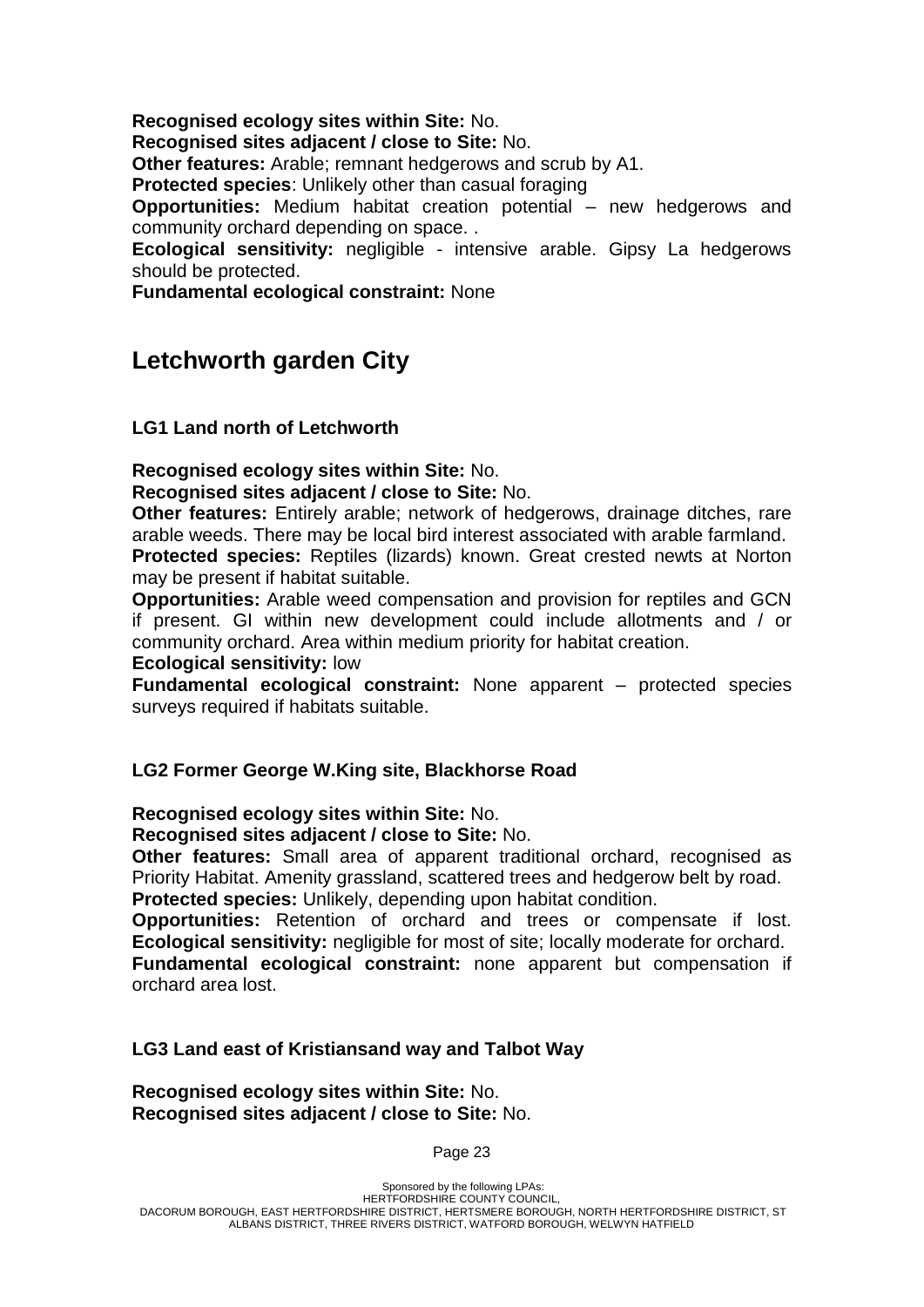**Other features:** Arable; rough grasslands and scrub belts to south east and north east boundaries.

**Protected species:** Lizards – associated with railway line.

**Opportunities:** Compensation should be required for loss of habitats. Medium priority habitat creation area.

**Ecological sensitivity:** generally low / locally moderate. Largely arable but significant edges of well established allotments, rough grassland and scrub. Reptile interest likely.

**Fundamental ecological constraint:** unlikely although compensation may be required for loss of scrub belts. Reptile surveys required.

## **LG4 Land north of former Norton School, Norton Road**

**Recognised ecology sites within Site:** No.

**Recognised sites adjacent / close to Site:** No.

**Other features:** Rough grassland and boundary hedgerow.

**Protected species:** Possible reptile interest if habitat suitable.

**Opportunities:** Limited due to small size of site. Retain boundary features and compensation for loss of grassland habitat.

**Ecological sensitivity:** low / locally moderate given habitat condition;

**Fundamental ecological constraint:** None apparent but surveys required to assess value and potential for protected species.

## **LG5 Land at Birds Hill**

**Recognised ecology sites within Site:** No.

**Recognised sites adjacent / close to Site:** No.

**Other features:** Scattered boundary trees, mainly along railway.

**Protected species:** Potential for reptiles associated with railway line.

**Opportunities:** None due to size, other than retain reptile habitat along railway line.

**Ecological sensitivity:** low

**Fundamental ecological constraint:** None apparent.

## **LG6 Land off Radburn Way**

## **Recognised ecology sites within Site:** No.

**Recognised sites adjacent / close to Site:** No.

**Other features:** Former orchard area dating from 1930s. Includes small open glade, adjacent to allotments. Old trees, some secondary woodland and scrub **Protected species:** Potential for reptiles associated with allotments, and bats associated with some trees having splits and hollows etc.

**Opportunities: Limited if site developed due to size.** Compensation loss of what is traditional orchard Priority Habitat given high numbers of surviving fruit trees.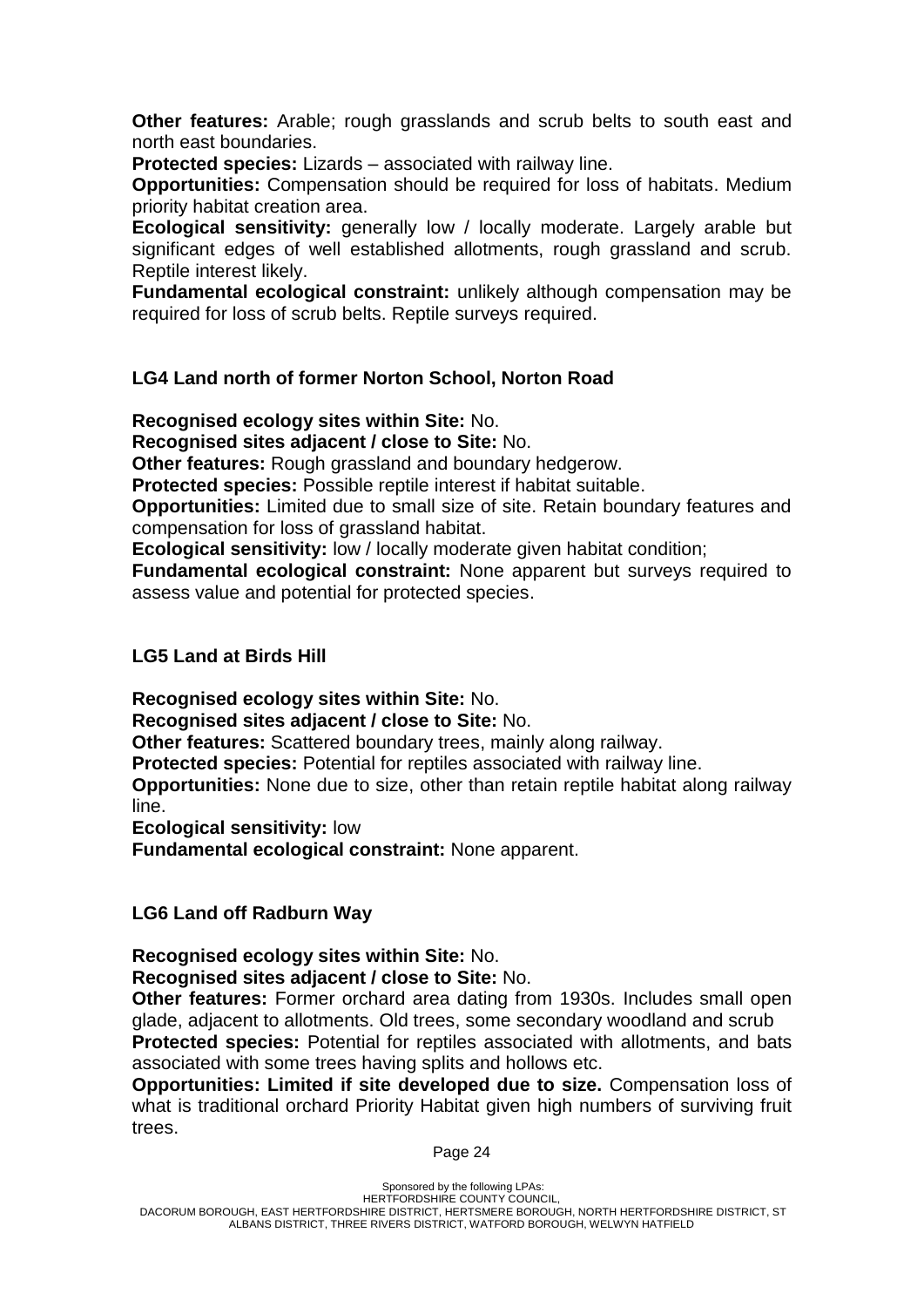### **Ecological sensitivity:** moderate / locally high

**Fundamental ecological constraint:** Yes – if site developed given local loss now that historic orchard site confirmed. Surveys are needed to properly assess site and any species interest.

## **LG7 Former Gates Garage Station Road**

**Recognised ecology sites within Site:** No. **Recognised sites adjacent / close to Site:** No. **Other features:** Scrub / ruderal habitat adjacent to railway. **Protected species**: reptile potential associated with railway line. **Opportunities:** Little or none other than railway buffer strip. **Ecological sensitivity:** negligible **Fundamental ecological constraint:** None apparent

### **LG8 Pixmore Centre, Pixmore Avenue**

**Recognised ecology sites within Site:** No. **Recognised sites adjacent / close to Site:** No. **Other features:** Small number of scattered amenity trees if within site. **Protected species:** Unlikely. **Opportunities:** None - site too small **Ecological sensitivity:** negligible – site wholly developed. **Fundamental ecological constraint:** No

## **LG9 Former Lannock School**

**Recognised ecology sites within Site:** No. **Recognised sites adjacent / close to Site:** No.

**Other features:** Amenity trees. Adjacent to open grassland of former school grounds.

**Protected species:** Unlikely unless bats associated with buildings which is of relatively low potential given modern design and build.

**Opportunities:** Little or none given size of site**.** 

**Ecological sensitivity:** negligible

**Fundamental ecological constraint:** No

## **LG10 Former playing field, Croft Lane**

**Recognised ecology sites within Site:** No. **Recognised sites adjacent / close to Site:** No.

**Other features:** Grasslands may be on former ridge and furrow and could be of interest. Some areas may be more rank than others, providing further species interest. Boundary scrub and at east end, and ruderal habitat.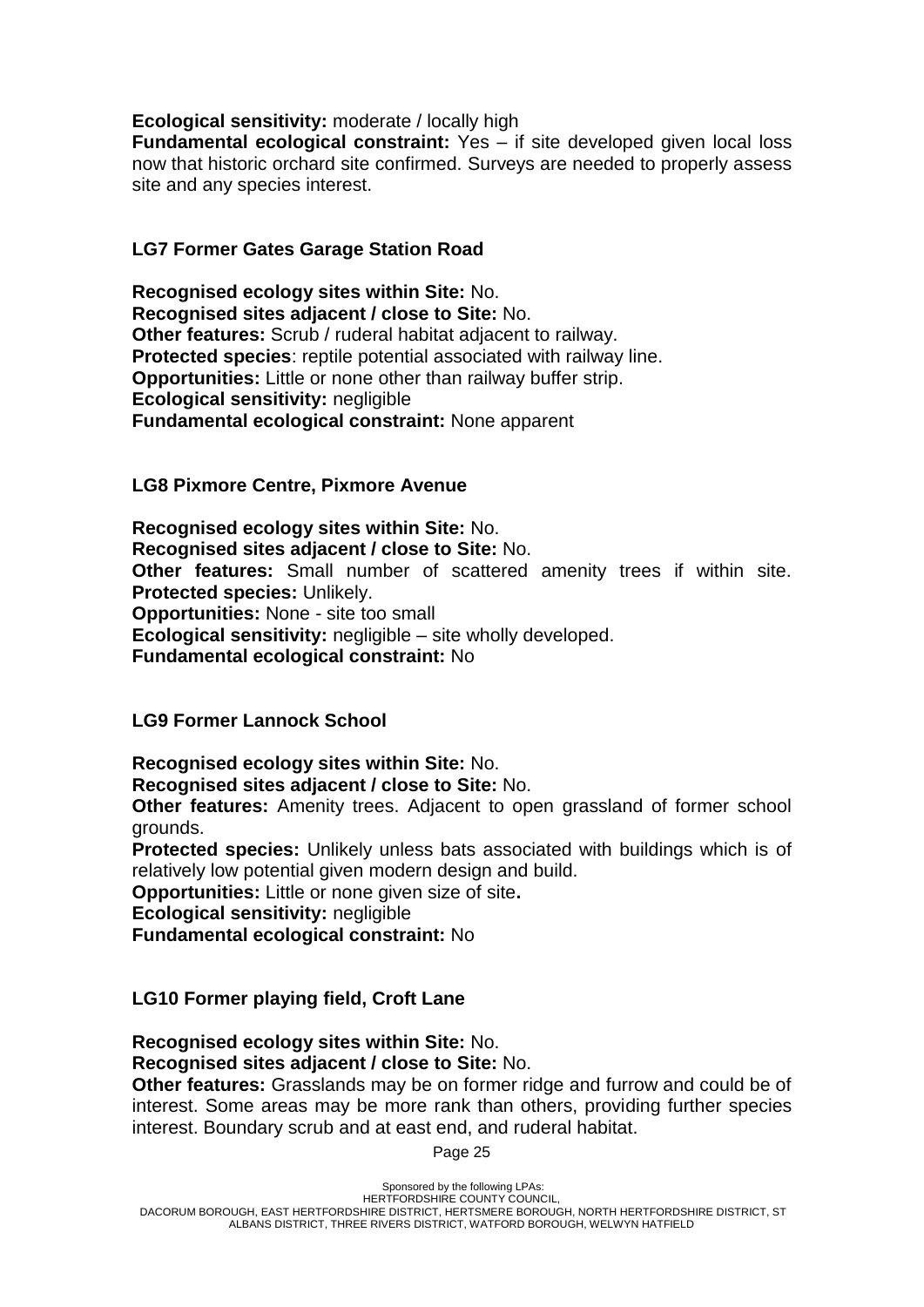**Protected species:** Possible Great crested newt presence depending on habitat condition.

**Opportunities:** If grassland shown to be of interest, compensation should be required for loss if developed. GI may be limited given size of site

**Ecological sensitivity:** low? Possible GCN habitat. Hedgerows / trees around edge. Grassland unlikely to be of interest but requires survey.

**Fundamental ecological constraint:** Not apparent unless grassland shown to be valuable in which case some offsetting may be required.

## **LG11 Garden Square shopping centre**

**Recognised ecology sites within Site:** No. **Recognised sites adjacent / close to Site:** No. **Other features:** Entirely developed. **Protected species:** no **Opportunities:** None **Ecological sensitivity:** Negligible **Fundamental ecological constraint:** No

#### **LG12 Former power station, Works Road**

**Recognised ecology sites within Site:** No.

**Recognised sites adjacent / close to Site:** No.

**Other features:** Boundary scrub and hedgerows. Ruderal vegetation likely if remains a typical brownfield undeveloped site.

**Protected species:** Reptiles possible from railway.

**Opportunities: Very limited -** site too small

**Ecological sensitivity:** negligible – depending on current condition

**Fundamental ecological constraint:** Reptile surveys may be required depending upon habitat condition.

#### **LE1 Works Road**

**Recognised ecology sites within Site:** No. **Recognised sites adjacent / close to Site:** Yes – Icknield Way railway bank Wildlife Site for lizards

**Other features:** Scattered boundary features within site and on external edges.

**Protected species:** Unlikely – possibile reptile interest adjacent to railway depending on habitat availability.

**Opportunities:** GI if any areas redeveloped.

**Ecological sensitivity:** negligible – site wholly developed.

**Fundamental ecological constraint:** No

## **LE2 & LB2 Blackhorse Road (and north)**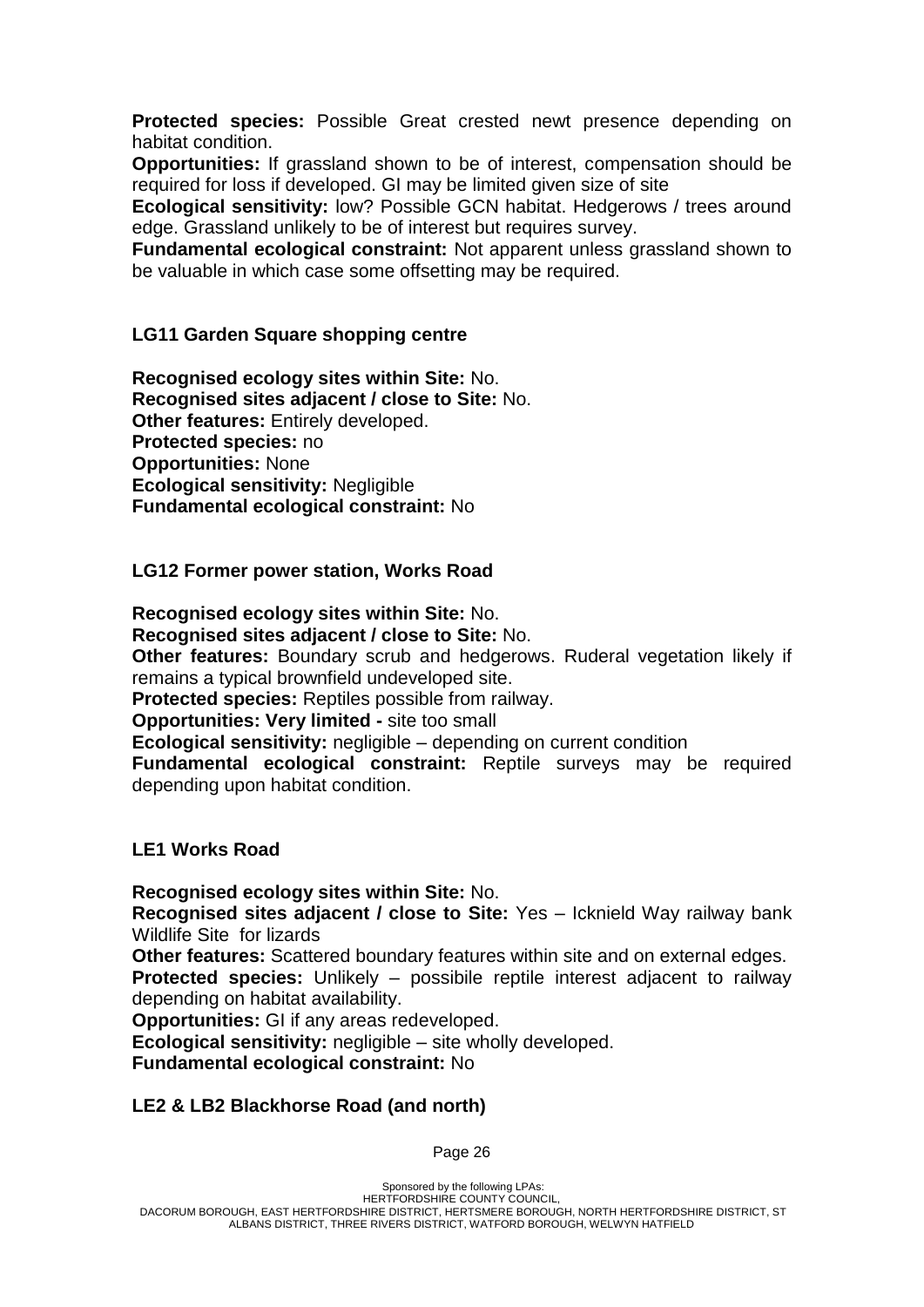### **Recognised ecology sites within Site:** No.

**Recognised sites adjacent / close to Site:** Yes – Icknield Way railway bank Wildlife Site for lizards

**Other features:** NW and NE edge scrub / ruderal belts; other boundary features, scattered trees and amenity grassland within site.

**Protected species:** Unlikely other than reptiles if habitat suitable by railway.

**Opportunities:** Limited as site relatively small – develop GI.

**Ecological sensitivity:** negligible (other than reptile potential) – site wholly developed.

**Fundamental ecological constraint:** No

## **LE3, LB3 and LB4 Icknield Way (and north and south)**

**Recognised ecology sites within Site:** No. **Recognised sites adjacent / close to Site:** Yes – Norton common Wildlife Site

. **Other features:** Railway edge scrub and scattered boundary scrub elsewhere **Protected species:** Reptiles possible if habitats suitable adjacent to railway. **Opportunities:** GI depending on opportunities if redeveloped. **Ecological sensitivity:** negligible – site wholly developed. **Fundamental ecological constraint:** No

**LE4 &LB5 Spirella**

**Recognised ecology sites within Site:** No.

**Recognised sites adjacent / close to Site:** Yes – Norton Common Wildlife Site.

**Other features:** Tree belt adjacent to railway. Scattered boundary trees and scrub around edges and garden. Amenity grassland.

**Protected species:** Unlikely unless reptiles associated with railway.

**Opportunities:** Limited - site small but could include GI

**Ecological sensitivity:** negligible – site wholly developed.

**Fundamental ecological constraint:** No

## **Offley**

**OF1 Former allotments, Luton road**

**Recognised ecology sites within Site:** No. **Recognised sites adjacent / close to Site:** No. **Other features:** Boundary trees and hedgerow, rough grassland / ruderal area to NE on historic orchard site

**Protected species:** Potential reptiles.

#### **Opportunities: GI**

**Ecological sensitivity:** low / locally moderate depending on any reptile presence - survey required.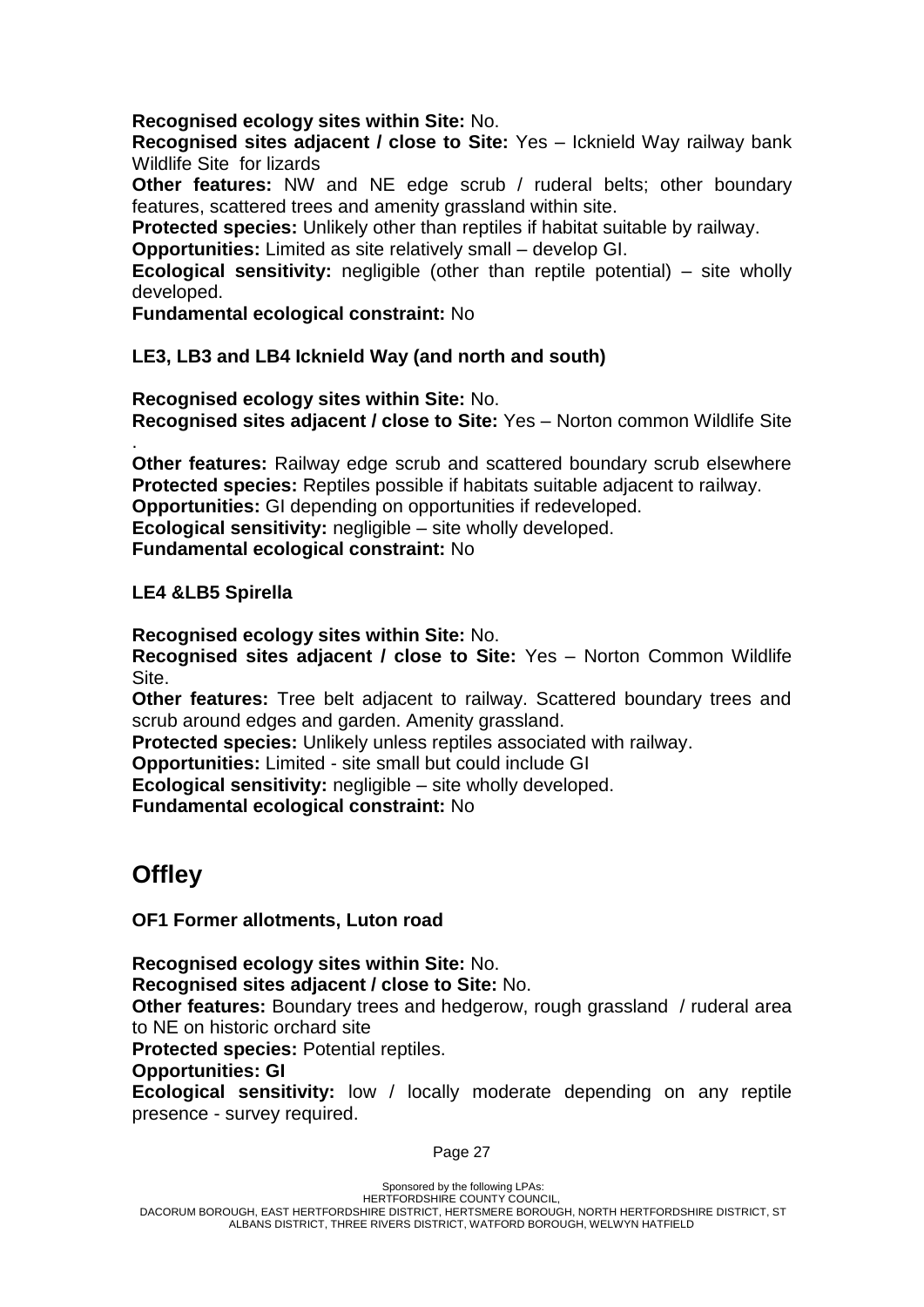**Fundamental ecological constraint:** None apparent, pending protected spp surveys and advice.

## **Pirton**

**PT1 Land east of Priors Hill**

**Recognised ecology sites within Site:** No **Recognised sites adjacent / close to Site:** No

**Other features:** Boundary hedgerows

**Protected species:** Within Great Crested Newt zone but habitat may not be suitable to provide shelter.

**Opportunities:** Retain hedgerows; GI. Considered medium opportunity habitat creation area. Community orchard given historic orchards in village.

**Ecological sensitivity:** low. If grassland, may retain some interest – if so requires survey to confirm.

**Fundamental ecological constraint:** None. Dividing hedge may be Important if follows historic field pattern.

## **PT2 Holwell Turn, West Lane**

**Recognised ecology sites within Site:** No **Recognised sites adjacent / close to Site:** No

**Other features:** Boundary hedgerow

**Protected species:** Within edge of GCN zone but land use likely to preclude presence.

**Opportunities:** Retain hedgerows; community orchard. Considered medium opportunity habitat creation area.

**Ecological sensitivity:** Negligible / low - arable

**Fundamental ecological constraint:** Highly unlikely

## **Preston**

**PR1 Land off Templars Lane**

**Recognised ecology sites within Site:** No. **Recognised sites adjacent / close to Site:** No.

**Other features:** Boundary hedgerows – otherwise improved / heavily grazed disturbed grassland.

**Protected species:** Unlikely, depending on nature of grassland if left in future. **Opportunities:** Considered to be in a high priority area for habitat creation

#### **Ecological sensitivity:** low

**Fundamental ecological constraint:** None apparent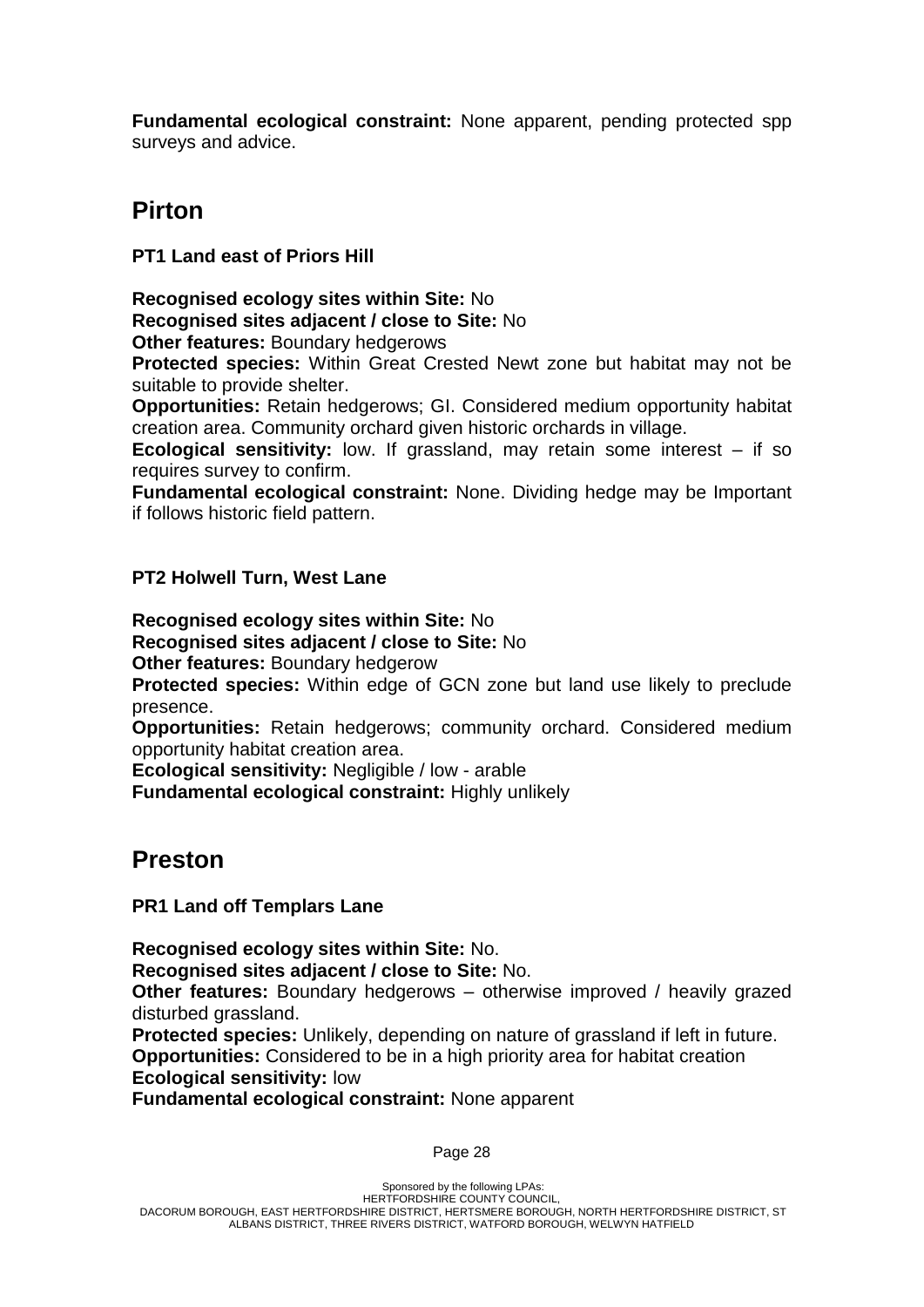## **Reed**

## **RD1 Land at Blacksmiths lane**

**Recognised ecology sites within Site:** No. **Recognised sites adjacent / close to Site:** No.

**Other features:** Hedgerows and dense bramble patches in rough grassland. Site adjacent to rough grassland / scrub

**Protected species:** Potential reptile interest.

**Opportunities:** Community orchards as part of GI – historically present. Retention of boundary features. Medium priority for habitat creation

**Ecological sensitivity:** potentially low. Rough grassland and hedgerows – surveys required to confirm

**Fundamental ecological constraint:** None apparent depending on new survey information

## **RD2 Farmyard, Brickyard Lane**

**Recognised ecology sites within Site:** No.

**Recognised sites adjacent / close to Site:** No.

**Other features:** Pond, ruderal / bramble patches, disturbed ground. Some boundary scrub.

**Protected species:** Potential for reptile interest

**Opportunities:**Limited given size of site.

**Ecological sensitivity:** low, other than any reptile interest.

**Fundamental ecological constraint:** None apparent.

## **Royston**

**RY1 Land west of Ivy Farm, Baldock Road**

**Recognised ecology sites within Site:** No.

**Recognised sites adjacent / close to Site:** Yes – Therfield Heath SSSI; Icknield Way Wildlife Site

**Other features:** Boundary tree belts, loss of improved grassland

**Protected species:** Lizards a feature of the N edge of the town and railway – need to be surveyed.

**Opportunities:** Retention of roadside trees; buffer with railway. Within high priority area for habitat creation.

**Ecological sensitivity:** High due to increased pressure on SSSI.

**Fundamental ecological constraint:** Yes - site should not be considered unless suitable mitigation / compensation measures are provided to demonstrate impact on SSSI will be limited. Local lizard populations will require surveying and translocation where necessary.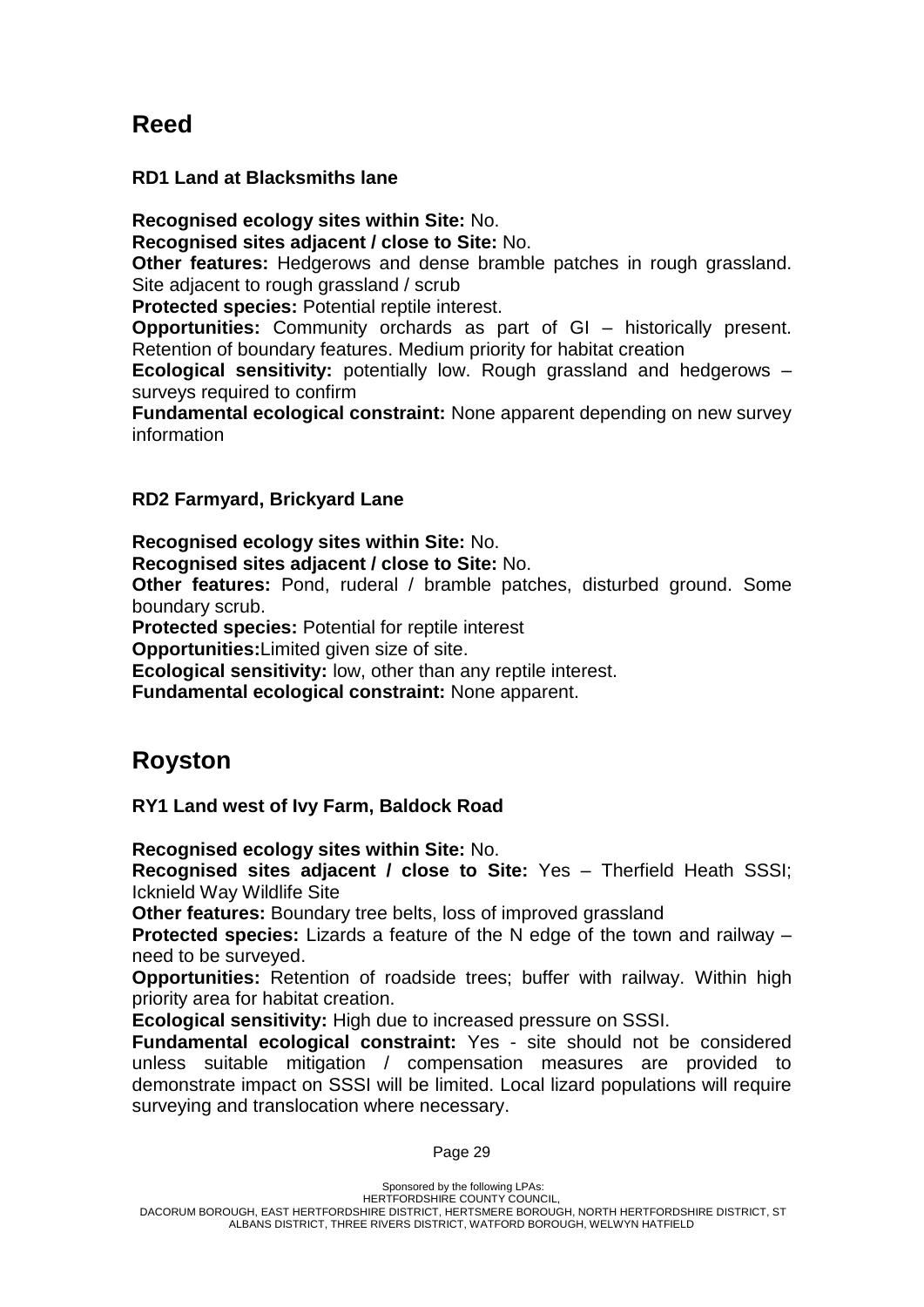### **RY2 Land north of Newmmarket Road**

**Recognised ecology sites within Site:** No. **Recognised sites adjacent / close to Site:** No.

**Other features:** Tree belts – otherwise arable.

**Protected species:** Reptiles likely to be a feature of the A505 roadside and cutting.

**Opportunities:** Chalk grasslands on section not to be developed; within medium / high priority areas for habitat creation. Buffer to A505

**Ecological sensitivity:** low. Roadside trees and tree clump (A505 & Newmarket Road) should be retained.

**Fundamental ecological constraint:** Local lizard populations will require surveying and translocation where necessary. Local tree belts retained where possible – important as corridors into urban area.

### **RY3 Land off Burns Road**

**Recognised ecology sites within Site:** No.

**Recognised sites adjacent / close to Site:** No.

**Other features:** Loss of rough grasslands, tree belts.

**Protected species:** Reptiles (lizards) a feature – dealt with as part of current development.

**Opportunities:** GI and roadside buffers. Medium habitat creation priority area.

**Ecological sensitivity:** low – lizards dealt with.

**Fundamental ecological constraint:** None apparent. Local lizard populations will require surveying and translocation where necessary.

#### **RY4 Land north of Lindsay Close**

**Recognised ecology sites within Site:** No.

**Recognised sites adjacent / close to Site:** No.

**Other features:** Loss of rough grasslands (ex arable), tree belts, A505 verge. **Protected species:** Lizards a feature

**Opportunities:** GI; retention of tree belts as corridors into town. Medium habitat creation priority area.

**Ecological sensitivity:** low

**Fundamental ecological constraint:** None apparent; Local lizard populations will require surveying and translocation where necessary. Local tree belts retained where possible.

#### **RY5 Agricultural supplier, Garden Walk**

**Recognised ecology sites within Site:** No. **Recognised sites adjacent / close to Site:** No.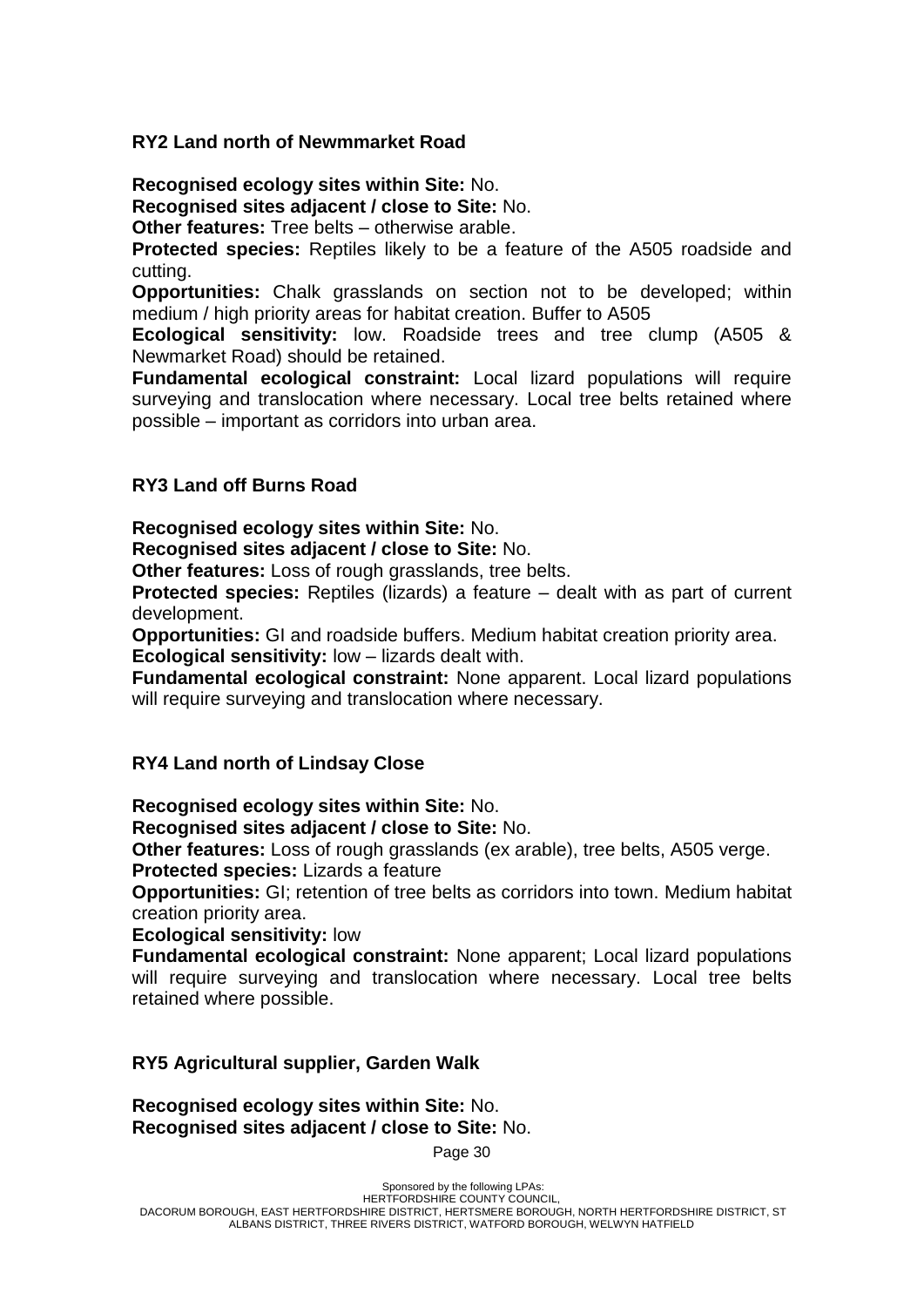**Other features:** Boundary tree belts and scrub to be retained. **Protected species:** Unlikely given location – reptiles a low possibility **Opportunities:** Retention of boundary features.

**Ecological sensitivity:** low

**Fundamental ecological constraint:** Local lizard populations will require surveying and translocation where necessary. Local tree belts retained where possible – important as corridors in urban area. Rough grasslands may be of local value – compensate if necessary.

### **RY6 Royston Football Club**

**Recognised ecology sites within Site:** No. **Recognised sites adjacent / close to Site:** No. **Other features:** Boundary trees. **Protected species:** Highly unlikely **Opportunities:** Retention of boundary vegetation **Ecological sensitivity:** negligible **Fundamental ecological constraint:** No

#### **RY7 Anglian Business Park, Orchard Road**

**Recognised ecology sites within Site:** No.

**Recognised sites adjacent / close to Site:** No.

**Other features:** Scattered trees, ruderal and rough grassland adjacent to railway.

**Protected species:** Reptiles potentially present in area by railway if still present.

**Opportunities:** Retention of railway edge.

**Ecological sensitivity:** negligible (low if habitat patch by railway still present) **Fundamental ecological constraint:** Highly unlikely

**RY8 Land at Lumen road**

**Recognised ecology sites within Site:** No.

**Recognised sites adjacent / close to Site:** No.

**Other features:** Trees and scrub

**Protected species:** unlikely to be an issue depending on habitat – cemetery close by has potential.

**Opportunities:** Retention of trees

**Ecological sensitivity:** low

**Fundamental ecological constraint:** None, although trees locally valuable to site.

## **RY9 Land north of York Way**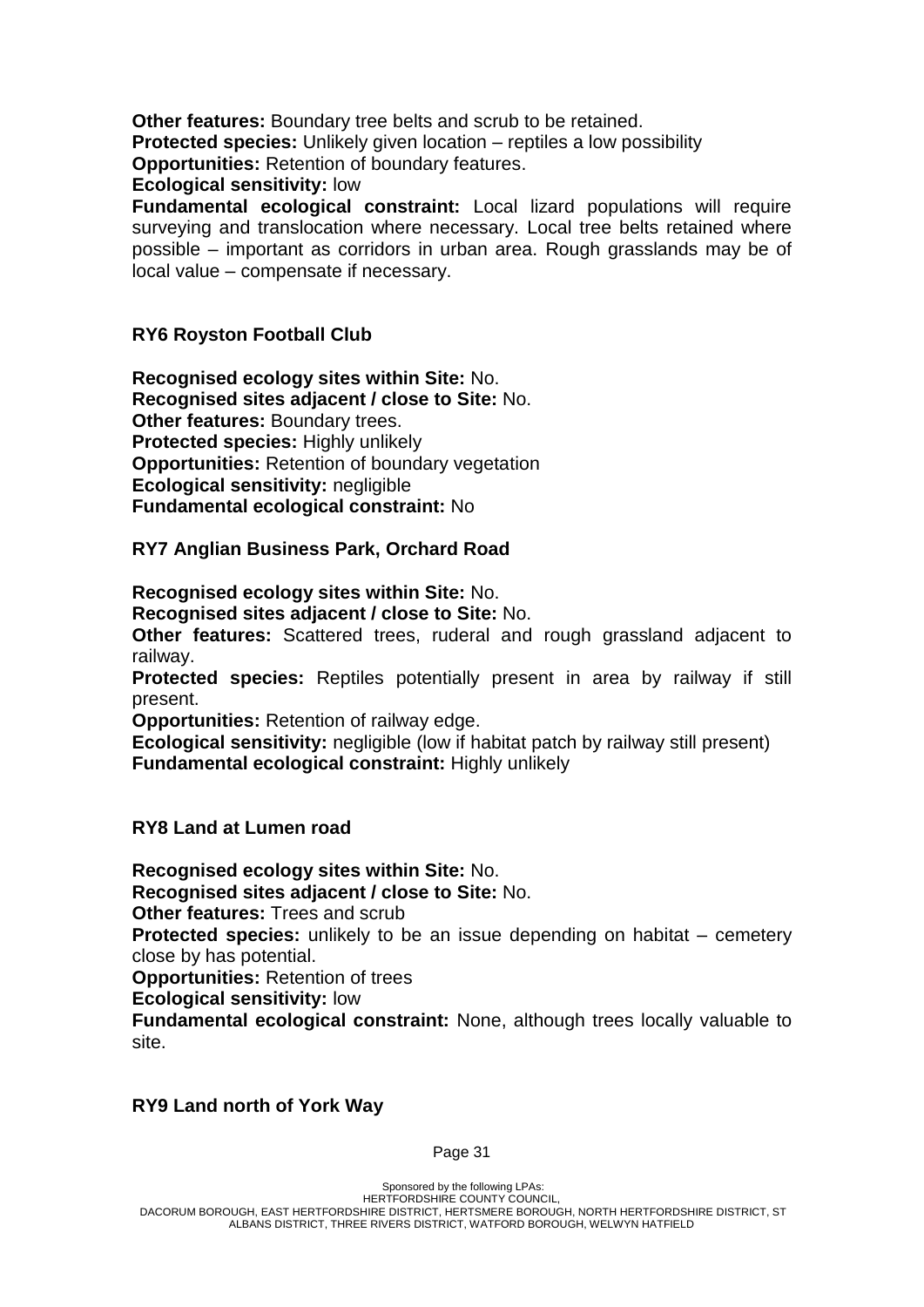### **Recognised ecology sites within Site:** No.

### **Recognised sites adjacent / close to Site:** No.

**Other features:** Majority former (or existing) arable, grassland to east may be of interest. Scrub and roadside verges.

**Protected species:** Reptiles likely along roadside verge (A505).

**Opportunities:** Retain existing green corridors along A505 and York Way. Compensation for grassland if of sufficient interest. Within area of medium priority for habitat creation.

**Ecological sensitivity:** low – locally moderate

**Fundamental ecological constraint:** Local lizard populations will require surveying and translocation where necessary. Phase 1 survey to assess grassland and determine compensation.

## **RE1 Orchard Road**

**Recognised ecology sites within Site:** No.

**Recognised sites adjacent / close to Site:** No.

**Other features:** Tree clump in SW corner

**Protected species:** Highly unlikely given wholly developed nature of area.

**Opportunities:** limited due to nature and use of the site unless redevelopment provides GI opportunities – e.g. green roofs.

**Ecological sensitivity:** negligible

**Fundamental ecological constraint:** none likely

# **St Ippolyts**

**SI1 Land south of Waterdell Lane**

**Recognised ecology sites within Site:** No.

**Recognised sites adjacent / close to Site:** St Ibbs Bush Wildlife Site to south. **Other features:** Boundary hedgerows. Parkland to south

**Protected species:** Low potential within site; adjacent site important for bats **Opportunities:** Retention of hedgerows and potential for GI. Within low priority habitat creation area.

**Ecological sensitivity:** low / locally moderate given adjacent parkland.

**Fundamental ecological constraint:** None apparent but due regard given to adjacent site to south

## **SI2 Land south of Stevenage Road**

**Recognised ecology sites within Site:** No. **Recognised sites adjacent / close to Site:** Yes - Wymondley Transforming Station WS **Other features:** Boundary scrub and rough grassland **Protected species:** Potential for reptiles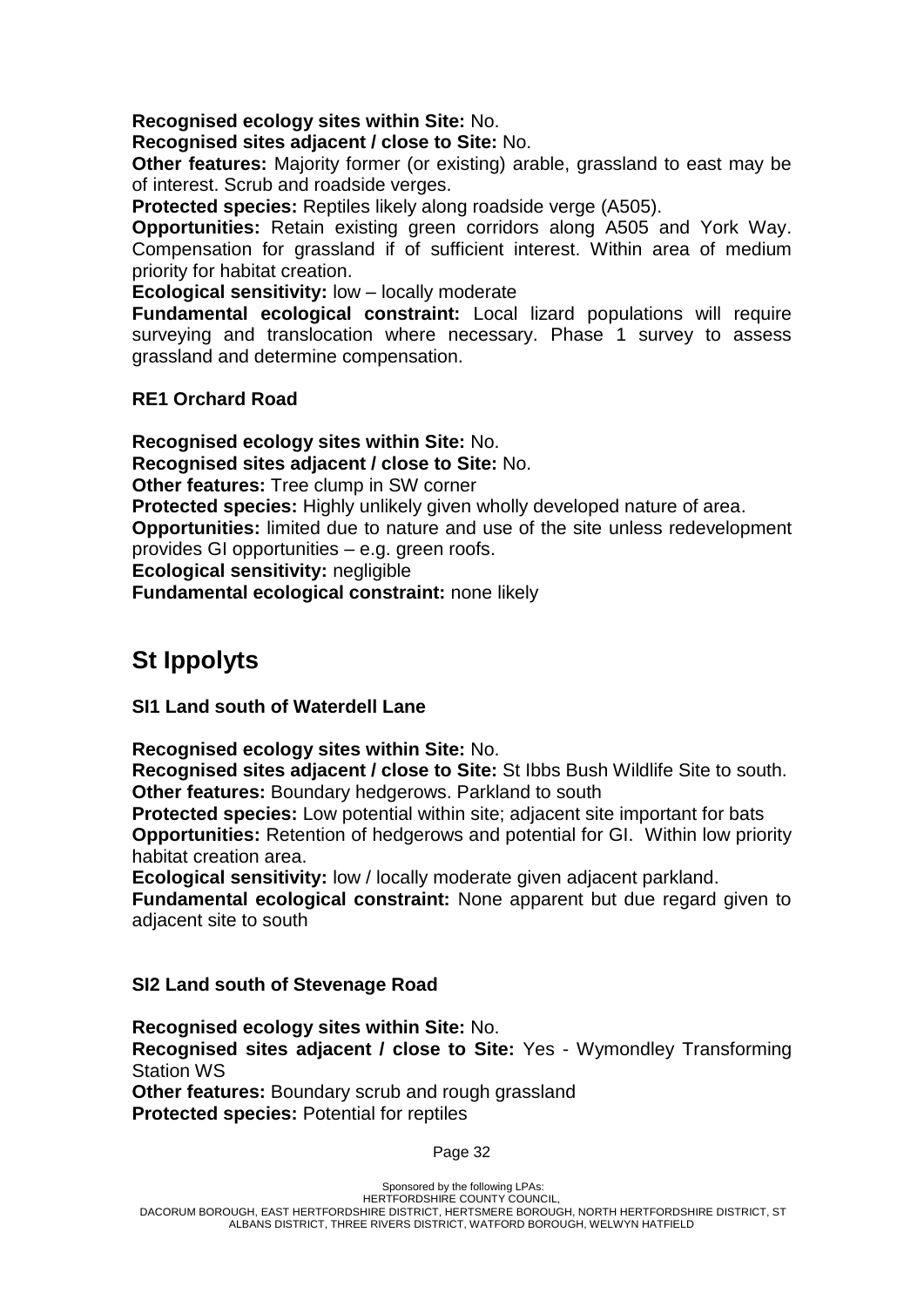**Opportunities:** Retention of boundary features. Within high priority habitat creation area. Habitat survey required to determine any grassland interest.

**Ecological sensitivity:** Low. Rough grassland, scrub and trees, roadside hedge - needs survey for assessment.

**Fundamental ecological constraint:** Unlikely but habitats need surveying to determine whether compensation needed.

## **St Paul's Walden**

**SP1 Land south of High Street, Whitwell**

**Recognised ecology sites within Site:** No.

**Recognised sites adjacent / close to Site:** Rose Farm meadows Wildlife Site north of Codicote Road – impact unlikely.

**Other features:** Rough grassland, hedgerows and tree belt.

**Protected species:** Potential for reptiles.

**Opportunities:** Retention of hedgerows. Adjacent to area of low opportunity for habitat creation.

**Ecological sensitivity:** low, but small parcel of rough grass needs Phase 1 survey to assess any habitat / protected species value. Adjacent hedgerows.

**Fundamental ecological constraint:** None apparent. Limited impact of disturbance on adjacent grassland where skylarks reported.

# **Stevenage North**

**NS1 North of Stevenage (in Gravely parish)**

**Recognised ecology sites within Site:**.Yes - a thin strip of Ledgeside Plantation Wildlife Site along the SW side of Back Lane.

**Recognised sites adjacent / close to Site:** Ledgeside Plantation Wildlife Site NE of Back Lane.

**Other features:** limited - whole site is managed as intensive arable with small area of recent shrub planting and grassland (for game?) with remnant hedgerows / boundary features.

**Protected species:** Possible reptiles in grassland / field boundaries if habitat suitable.

**Opportunities:**.Any GI – retention and enhancement of remnant boundary features to provide wildlife corridors, buffering of Ten Acre Plantation. Area incorporates high, medium and low priority areas for habitat creation.

**Ecological sensitivity:** low

**Fundamental ecological constraint:**. None apparent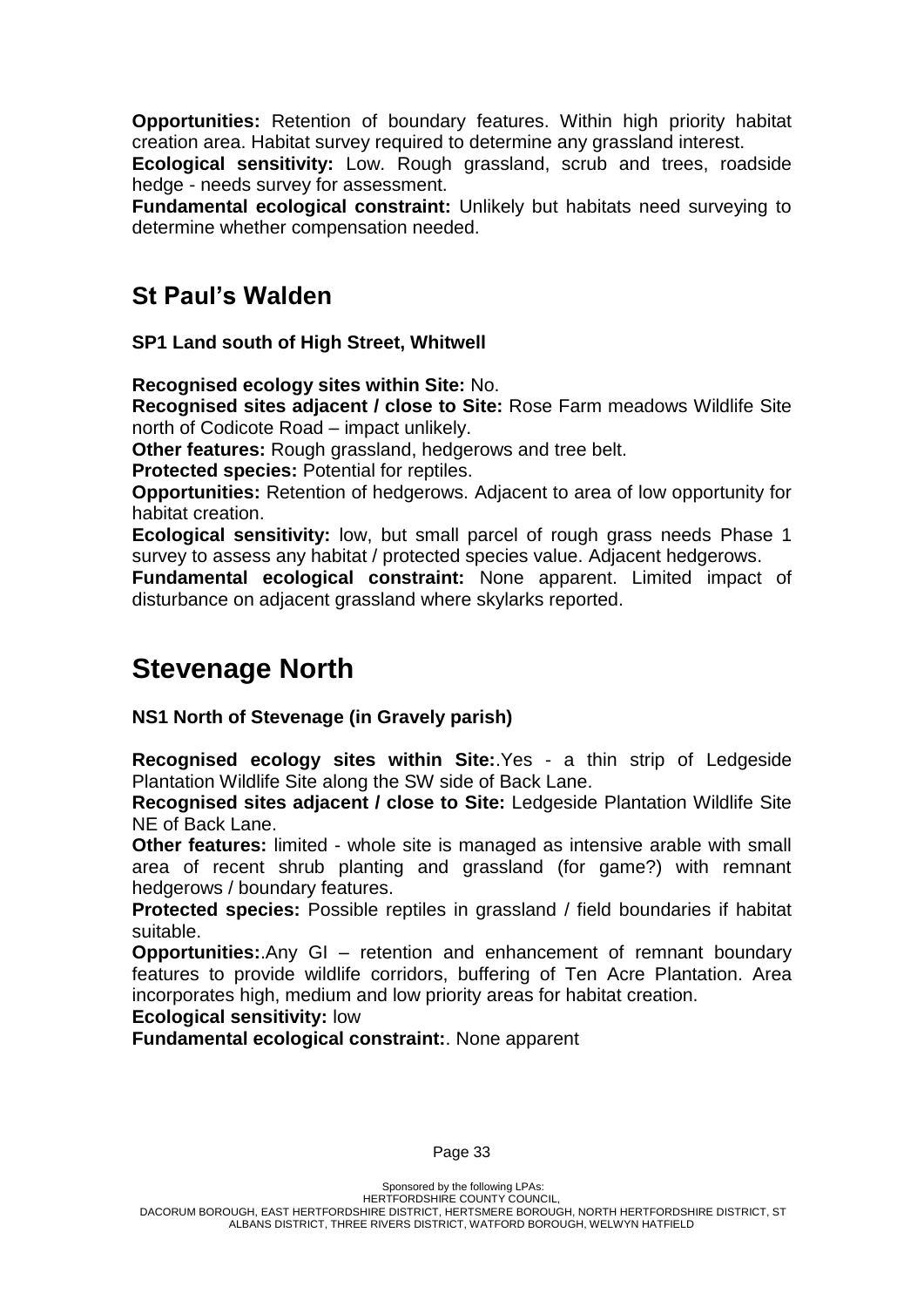# **Therfield**

**TH1 Land at Police Row**

**Recognised ecology sites within Site:** No.

**Recognised sites adjacent / close to Site:** No.

**Other features:** Grassland and boundary hedgerows

**Protected species:** Great crested newts in area.

**Opportunities**: Area with former orchards – community orchard potential as part of GI provision.

**Ecological sensitivity:** low, but grassland requires survey to assess interest. Within GCN zone although heavy grazing would reduce likelihood of habitable site.

**Fundamental ecological constraint:** None apparent. Boundary hedgerows should be retained – internal hedgerows already lost or degraded.

## **TH2 Land south of Kelshall Road**

**Recognised ecology sites within Site:** No. **Recognised sites adjacent / close to Site:** No.

**Other features:** Hedgerows, rough grassland edges

**Protected species:** Great crested newts in area – potential for reptiles if habitat suitable.

**Opportunities**: Limited given small size of site; retention of boundary hedgerows.

**Ecological sensitivity:** low

**Fundamental ecological constraint:** None apparent – protected species may need considering

## **Weston**

**WE1 Land off Hitchin Road**

**Recognised ecology sites within Site:** No.

**Recognised sites adjacent / close to Site:** No.

**Other features:** Hedgerows, what appears heavily grazed grassland, tree belts **Protected species:** Great crested newts in area – potential for reptiles if habitat suitable. If heavy horse grazing, unlikely.

**Opportunities**: Limited given small size of site; retention of boundary features, particularly by Htichin Road. Adjacent to area of high priority for habitat creation. **Ecological sensitivity:** low – grassland requires survey to assess value, unlikely to be high.

**Fundamental ecological constraint:** None apparent – protected species may need considering.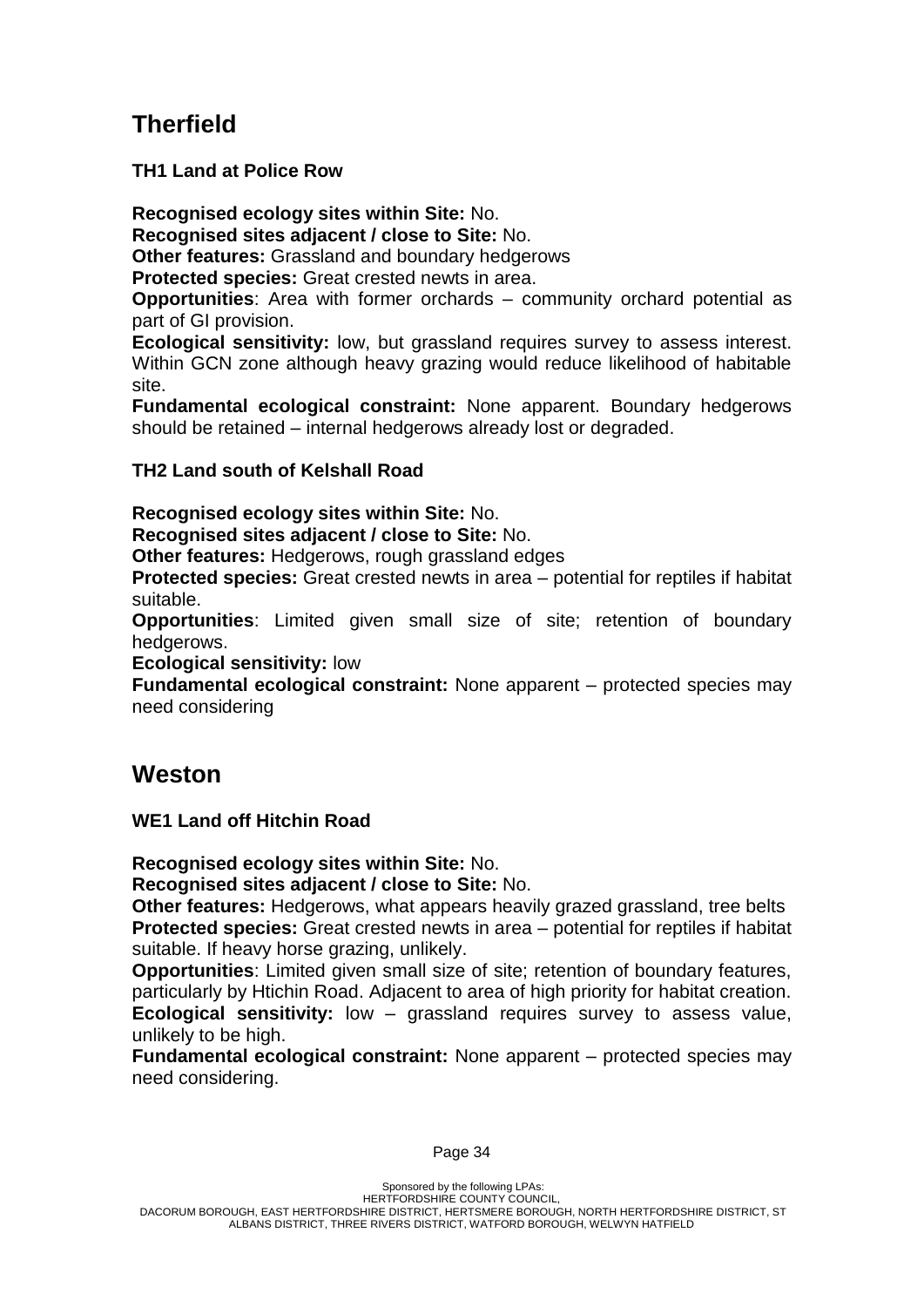# **Wymondley**

**WY1 Land south of Little Wymondley**

**Recognised ecology sites within Site:** No **Recognised sites adjacent / close to Site:** No

**Other features:** Old countryside of small rough grassland fields and well established hedgerow complex – historic orchard sites. Woodland and scrub. May include remnant ridge and furrow, suggesting older grasslands?

**Protected species:** Bats generally – potential for reptiles if habitat suitable.

**Opportunities:** Retention of hedgerow network. Community orchards as part of GI. Considered generally to be of lower priority for habitat creation.

**Ecological sensitivity:** locally moderate due to nature of area. Requires Phase 1 survey to assess grasslands and hedgerows. Should not be progressed unless offsetting provided to maintain landscape habitat features.

**Fundamental ecological constraint:** Yes, unless impacts overcome. Hedgerows should be protected as far as possible – locally rich and significant resource of grasslands and hedgerows in village, offsetting required if lost.

## **Chapter 12 Part ll Development for wider needs of Luton housing market area Cockernhoe & East of Luton**

**EL1 Wandon Park EL2 Wandon Park extension EL3 Land west of Cockernhoe**

**Recognised ecology sites within Site:** No

**Recognised sites adjacent / close to Site:** Yes – Stubbocks Wood WS to NE **Other features:** Area largely arable; scattered hedgerows and tree belts. Adjacent to woodland plantations**.** 

**Protected species:** Potential for bats generally although relatively poor habitat overall.

**Opportunities:** Retention and enhancement of hedgerow network to provide corridors, especially adjacent to existing urban area. Largely lower priority area for habitat creation

**Ecological sensitivity:** low

**Fundamental ecological constraint:** None apparent given intensive farmed use.

## **Chapter 12 Part lll Reserved sites for future needs West of the A1(M) at Stevenage**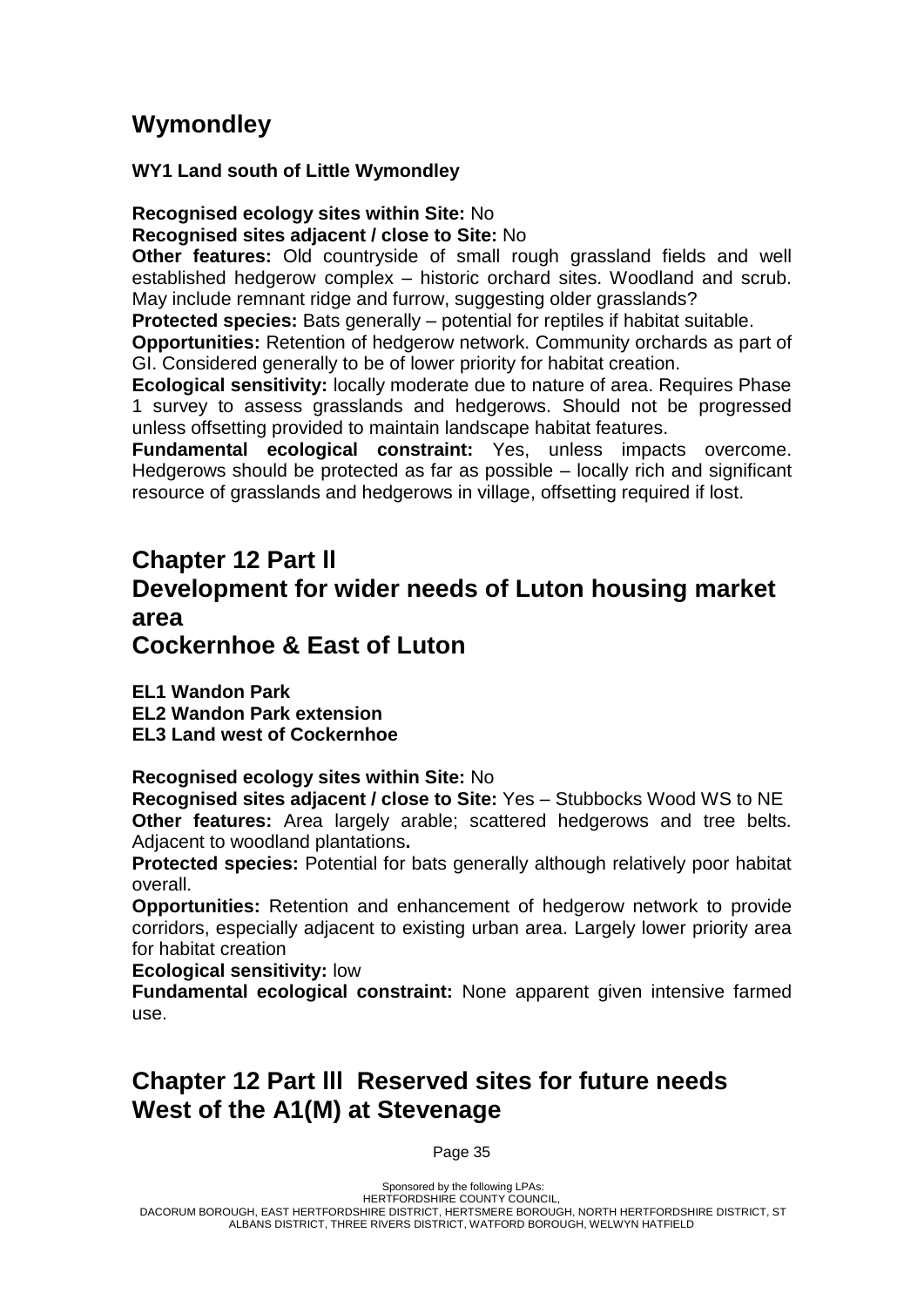#### **WS1 West of Stevenage**

This area contains a number of Wildlife Sites – **Lucas Wood** in the very north, and **Upper Kitching Spring** in the very south. The development area lies immediately adjacent to part of **Knebworth Woods SSSI** – both the old Green Lane section and Burleigh Meadow, the latter one of the most valuable neutral grassland sites in the county and highly sensitive to disturbance and management issues. Otherwise the majority of the area is intensive arable, largely open with few hedgerows, with a few small areas of grassland around Almshoe Bury and Lucas Wood. The hedgerow adjacent to the old Roman Road is known to be species rich and likely to be ancient. The southern area overlaps a little with potential Great crested newt zones, although these may not be a major issue given the current land use.

The thin extension south for potential development lacks a sensible pattern for such 'ribbon development' when the existing land use / land form does not in lend itself to this approach. It is barely 100 m wide near High Broomin Wood and the proposed fields are otherwise set within a very open area. Furthermore this approach to development will also increase residual impacts on the SSSI and associated features. However it is recognised that any development here would only proceed if land to the east within Stevenage was also developed which would also result in an increased impact overall.

Whilst there would not appear to be any significant ecological constraint on development in parts of this area, the **local impact would be high** given the sensitivities of the SSSI. Again the ecology of arable farmland will be lost, although such aspects would have been considered as part of the original west of Stevenage proposals. As I understand, no fundamental constraints were apparent from any of the studies and mitigation was proposed for what particular interests were found to be present (primarily farmland birds). However, there was no guarantee that any landowners could be identified to undertake appropriate management activities that would be needed to compensate for these species.

The proposal site has **medium ecological impact overall** although the Wildlife Sites MUST be protected and enhanced and offsetting provided for farmland bird species. I see no merits in the southern extension given the impacts this could have on WS and the SSSI and I think this would far better represent largely if not entirely some form of Green Infrastructure. Area considered for low, medium and high habitat creation potential, higher areas being around Wildlife Sites and SSSI.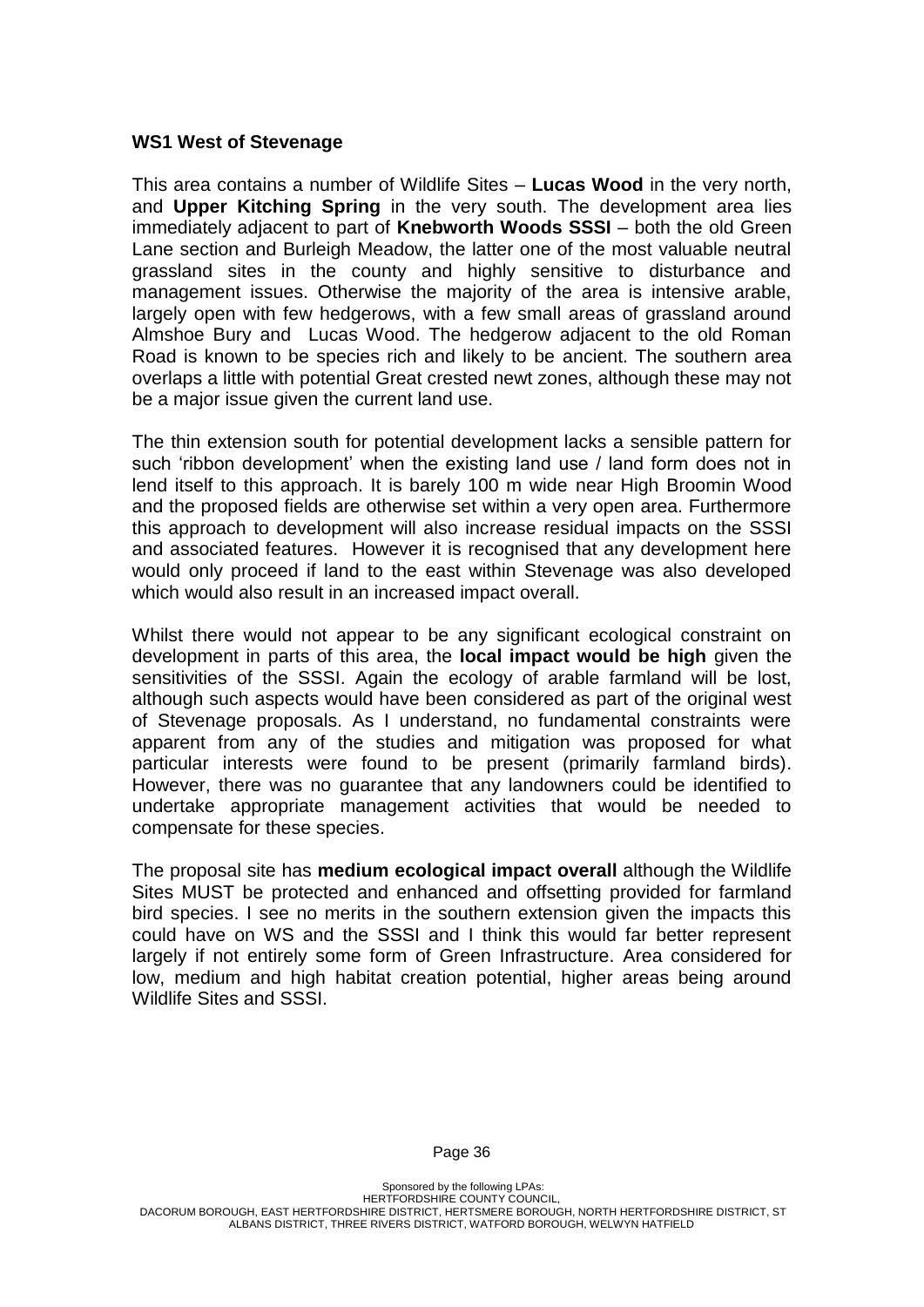I trust these comments are of assistance in considering the Local Plan.

Regards,

Martin hicks Ecology Advisor, Hertfordshire Ecology Email: [martin.hicks@hertfordshire.gov.ukk](mailto:martin.hicks@hertfordshire.gov.ukk)

Providing ecological advice to Hertfordshire's Local Authorities and communities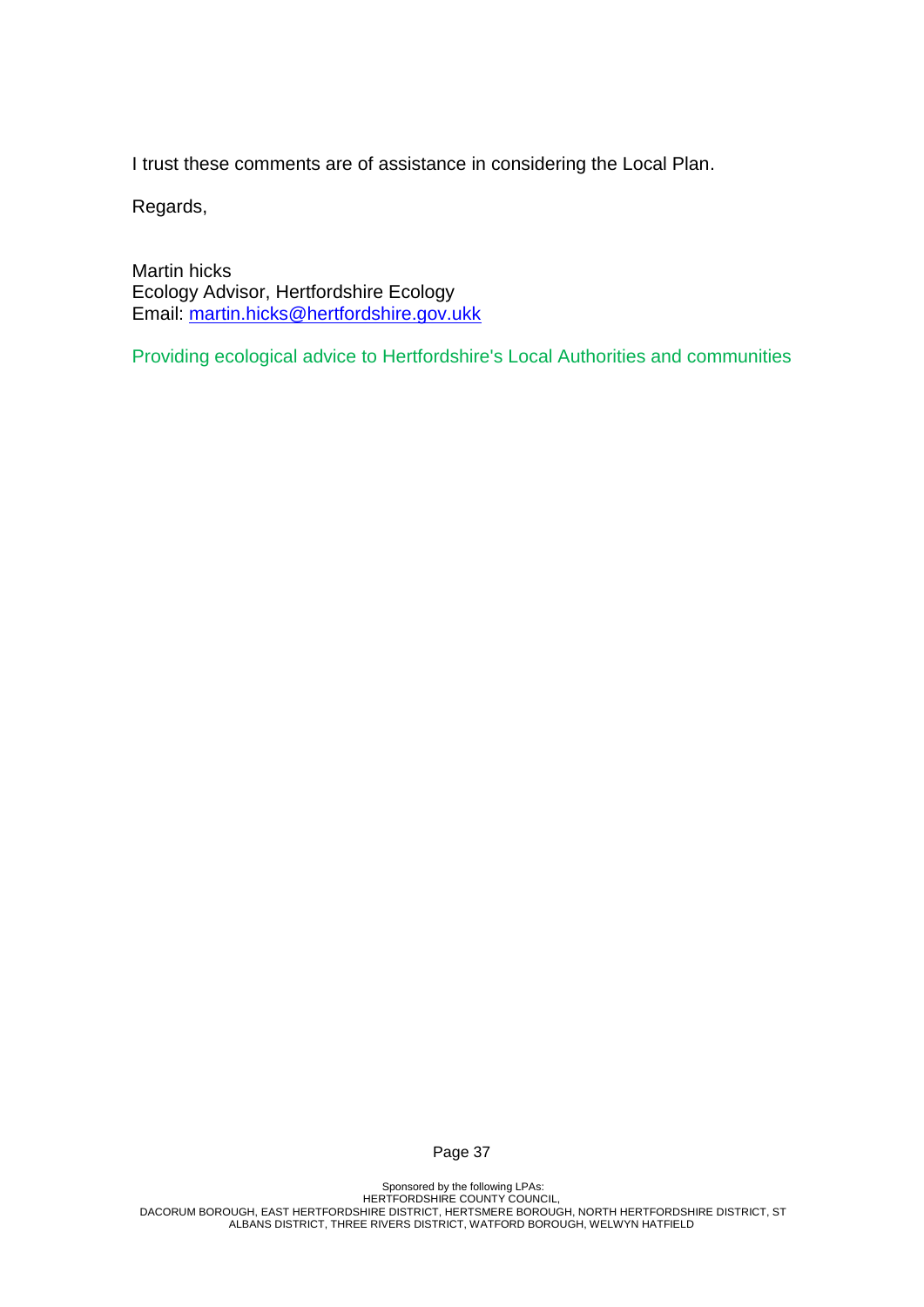## **HERTFORDSHIRE ECOLOGY**

#### Providing ecological advice to Hertfordshire's Local Authorities and communities

Environmental Resource Planning, Hertfordshire County Council,

County Hall, Pegs Lane, Hertford, SG13 8DN

[ecology@hertfordshire.gov.uk](mailto:ecology@hertfordshire.gov.uk)

Tel: 01992 555220

#### ASHWELL

301

**Recognised ecology sites within Site:** no.

**Recognised sites adjacent / close to Site:** yes, Local Wildlife Site - Ducklake Farm, Ashwell, to the west.

**Other features:** rough grassland with tall ruderal vegetation.

**Protected species:** Bats roosting nearby.

**Opportunities:** retention of hedgerows - GI boundaries; compensation for loss of rough grassland if developed / lost.

**Ecological sensitivity:** low - medium at local level given its semi-natural habitats.

**Fundamental ecological constraint:** none.

302

**Recognised ecology sites within Site:** no.

**Recognised sites adjacent / close to Site:** no.

**Other features:** rough grassland.

**Protected species:** unlikely.

**Opportunities:** retention of hedgerows - GI boundaries.

**Ecological sensitivity:** low.

**Fundamental ecological constraint:** None.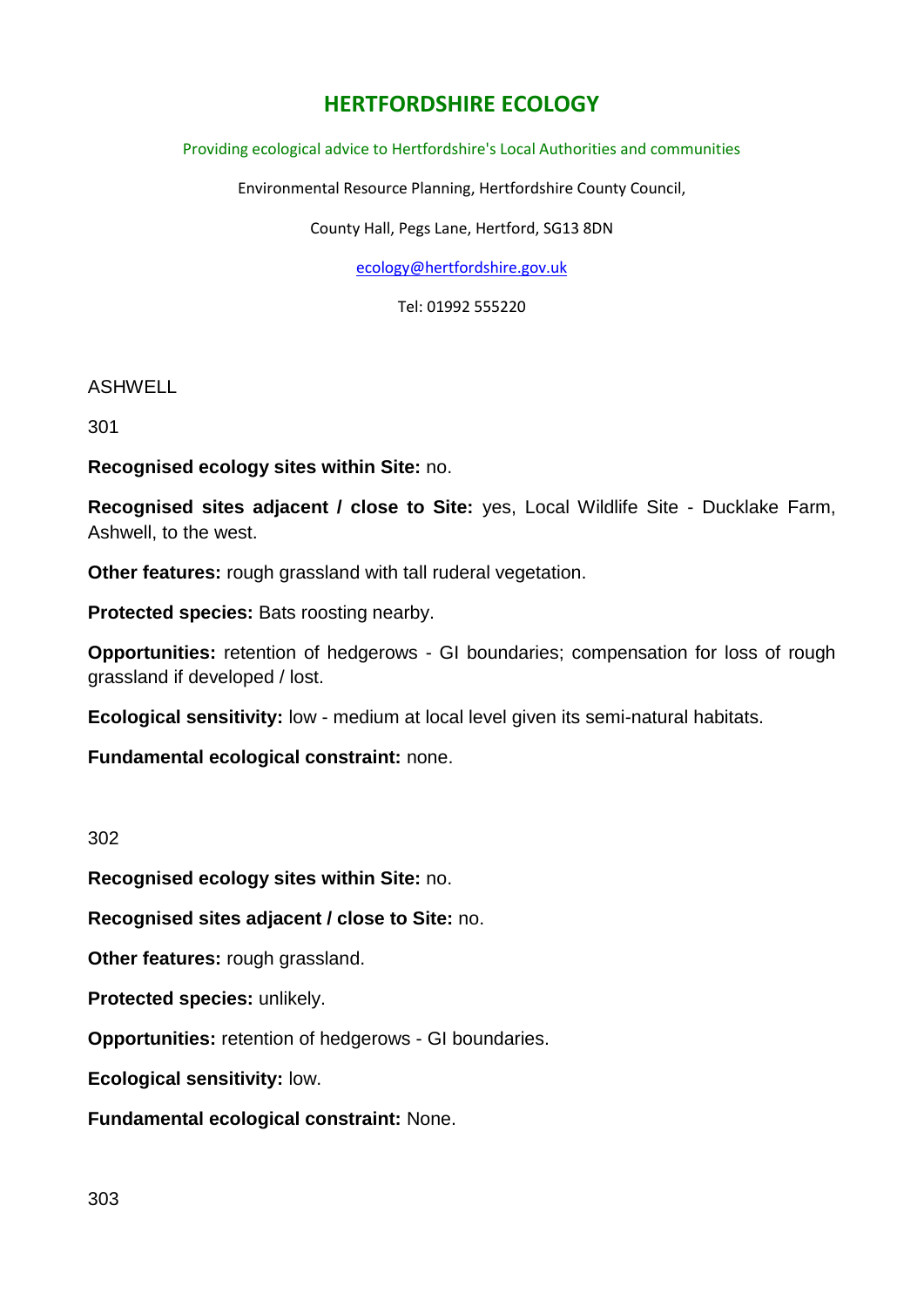**Recognised ecology sites within Site:** no. **Recognised sites adjacent / close to Site:** no. **Other features: patchy (cut) grassland. Protected species:** unlikely. **Opportunities:** retention of hedgerows - GI boundaries. **Ecological sensitivity:** low.

#### 304

**Recognised ecology sites within Site:** no.

**Fundamental ecological constraint:** none.

**Recognised sites adjacent / close to Site:** no.

**Other features:** improved grassland.

**Protected species:** unlikely.

**Opportunities:** retention of hedgerows - GI boundaries.

**Ecological sensitivity:** low.

**Fundamental ecological constraint:** none.

#### 305

**Recognised ecology sites within Site:** no.

**Recognised sites adjacent / close to Site:** no.

**Other features:** rough grassland with scattered and bordering mature trees.

**Protected species:** bat roost adjacent – may forage / disperse across site.

**Opportunities:** retention of hedgerows - GI boundaries.

**Ecological sensitivity:** low.

**Fundamental ecological constraint:** potentially nesting birds; possibly roosting bats.

#### 306

**Recognised ecology sites within Site:** no.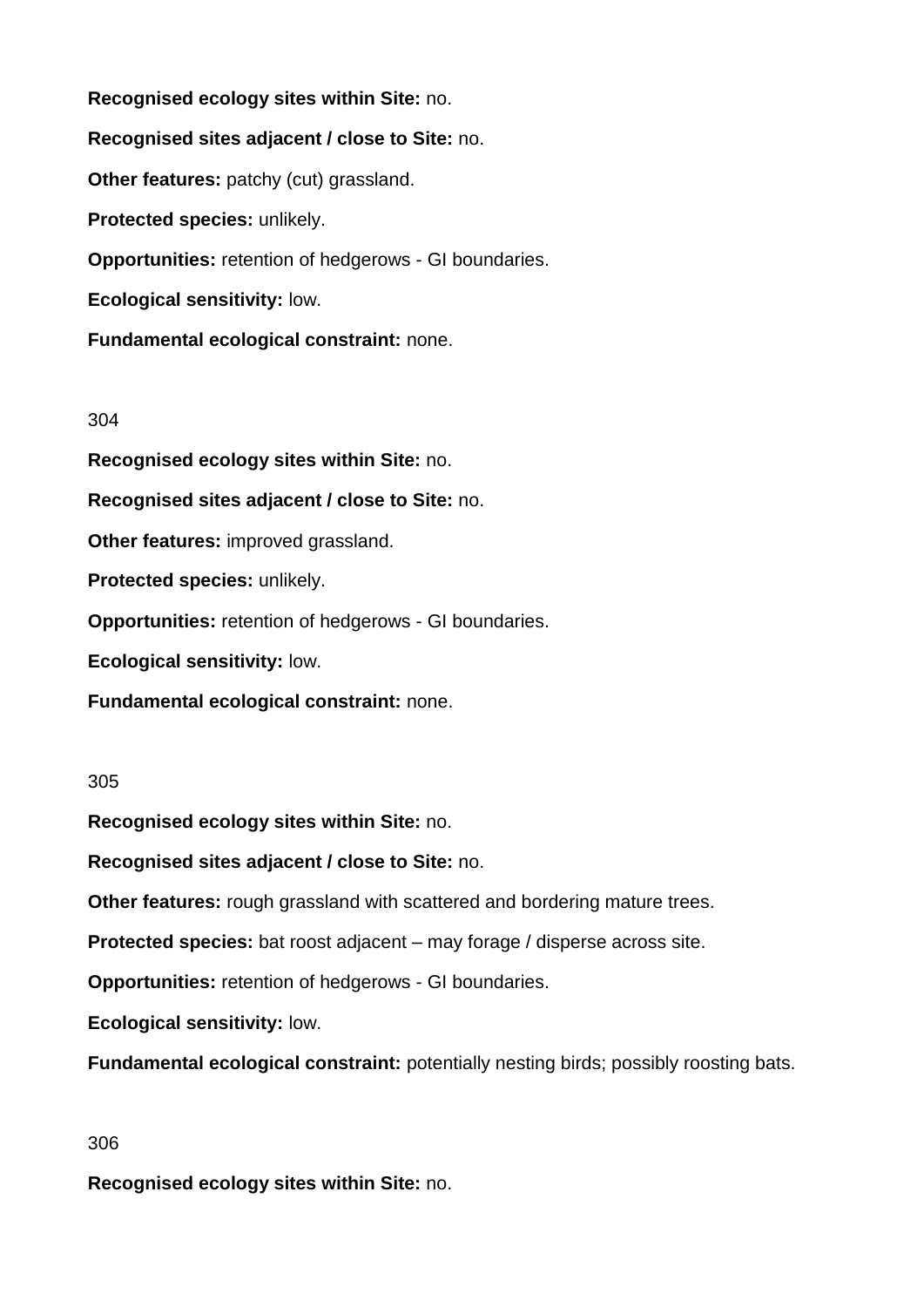## **Recognised sites adjacent / close to Site:** no.

**Other features:** largely developed site (caravan site) with hardstanding and amenity grassland. Bordering hedgerows and plantation strip on two sides.

**Protected species:** unlikely.

**Opportunities:** retention of hedgerows - GI boundaries.

**Ecological sensitivity:** low.

**Fundamental ecological constraint:** Preliminary ecological assessment of plantation; potentially nesting birds.

BALDOCK

307

**Recognised ecology sites within Site:** no.

**Recognised sites adjacent / close to Site:** no.

**Other features: none - largely developed site.** 

**Protected species:** bat potential.

**Opportunities:** Limited – wholly developed site.

**Ecological sensitivity:** negligible**.**

**Fundamental ecological constraint:** bat assessment of buildings advised.

#### BARKWAY

308

**Recognised ecology sites within Site:** no.

**Recognised sites adjacent / close to Site:** no.

**Other features:** part of golf course: short amenity grassland, rough grassland, scattered scrub, ditch/drain on southern edge.

**Protected species**: Badgers; reptile potential in rough grass / tall vegetation.

**Opportunities:** moderate. Compensation for loss of rough grassland if developed / lost.

**Ecological sensitivity:** medium, due to size of site; and it is wholly semi-natural habitat. Notable White-letter Hairstreak butterflies in bordering hedgerows – these feed solely on elm, therefore retain elm.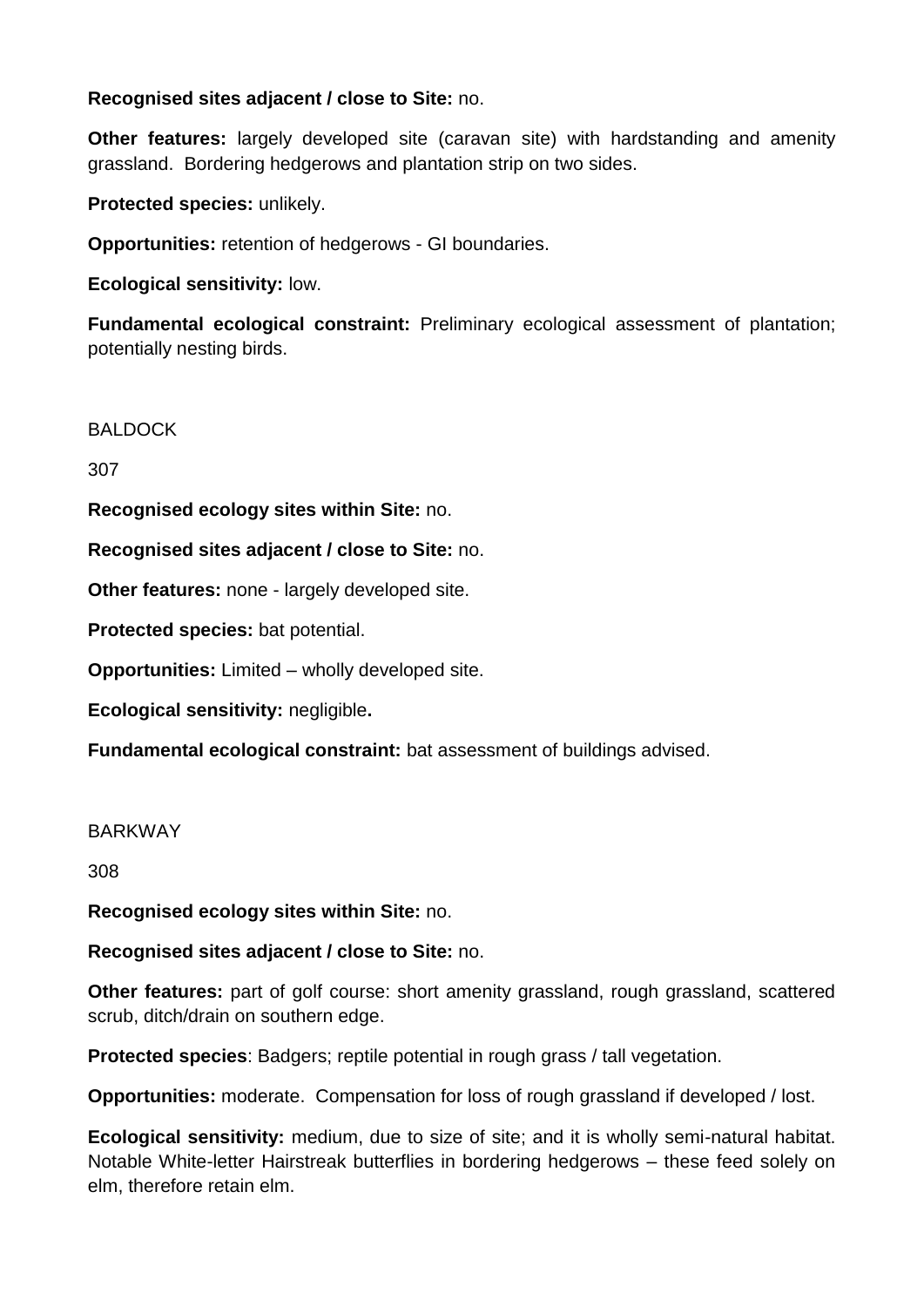## **Fundamental ecological constraint:** Badger and reptile assessments advised.

## BARLEY

309

**Recognised ecology sites within Site:** no.

**Recognised sites adjacent / close to Site:** locally important (ecologically) banks of Barley green lane to the north.

**Other features:** rough grassland.

**Protected species:** unlikely.

**Opportunities:** retention of hedgerows, especially northern boundary which abuts a significant bank feature. - GI boundaries.

**Ecological sensitivity:** low.

**Fundamental ecological constraint:** none apart from potential nesting birds.

### 310

**Recognised ecology sites within Site:** no.

**Recognised sites adjacent / close to Site:** no.

**Other features:** scrub. Abuts with old hedgerow.

**Protected species:** potential for reptiles and nesting birds.

**Opportunities:** retention of some scrub - GI boundaries.

**Ecological sensitivity:** low-medium as may lose reptile habitat.

**Fundamental ecological constraint:** advise assessment for reptiles.

## CODICOTE (POTTERSHEATH0

311

#### **Recognised ecology sites within Site:** no.

**Recognised sites adjacent / close to Site:** within 75m of Mardley Heath Local Nature Reserve (LNR) and Local Wildlife Site, however separated by A1(M) motorway.

**Other features:** Pond Plantation – plantation, possibly some secondary woodland, pond.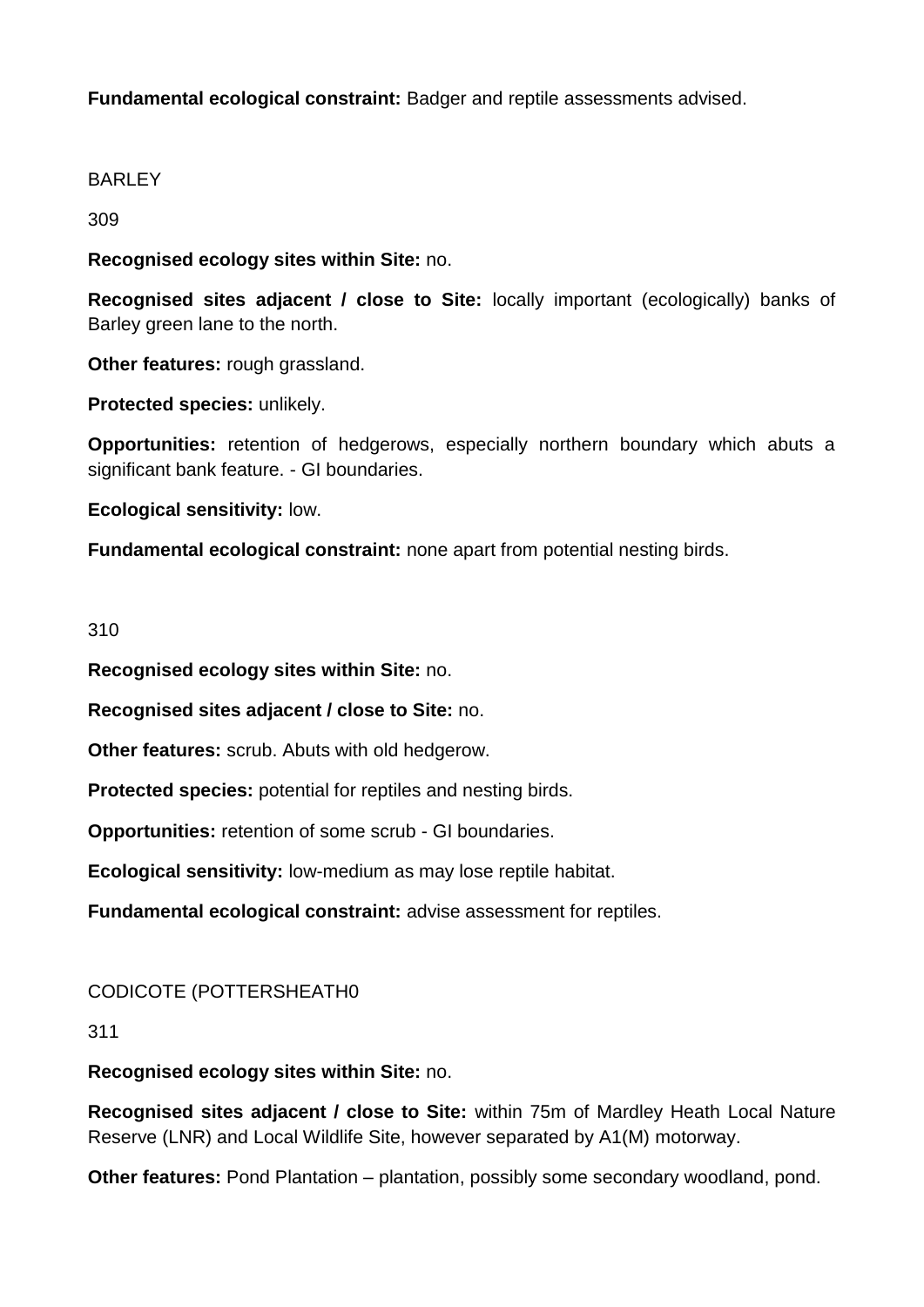**Protected species:** potential nesting birds.

**Opportunities:** retention of trees around the edge, particularly the northern edge which borders part of Ninings Wood – a Local Wildlife Site and Ancient Woodland Inventory site. This will act as a buffer to any proposed development, and provide GI boundaries.

**Ecological sensitivity:** locally medium with loss of trees. Also may lose bird nesting habitat.

**Fundamental ecological constraint:** advise preliminary ecological assessment to determine ecological interest.

## **CODICOTE**

312

**Recognised ecology sites within Site:** no.

**Recognised sites adjacent / close to Site:** no.

**Other features:** rough grassland, tall vegetation, scattered scrub.

**Protected species:** potential reptiles.

**Opportunities:** retention of hedgerows, plant up gaps - GI boundaries.

**Ecological sensitivity:** low – locally medium as large area of rough grassland.

**Fundamental ecological constraint:** advise preliminary ecological assessment, including for reptiles, to determine ecological interest.

#### 313

**Recognised ecology sites within Site:** no.

**Recognised sites adjacent / close to Site:** within 50m of Heath Plantation Local Wildlife Site, however separated by Heath Lane / Heath Hill roads.

**Other features:** the majority of the site is improved, cut, grassland divided by gappy hedgerows. The north-west section appears to be a large residential plot with house and associated buildings; however there are substantial broadleaf tree lines / wooded belts bordering and dissecting this area.

**Protected species:** Bats are in the area. Potential for roosting bats and nesting birds.

**Opportunities:** Large given size of site and within high priority habitat creation area. Retention of mature trees / woodland in the north-west section, and buffer this from any proposed development. Retention of hedgerows and plant up gaps - GI boundaries.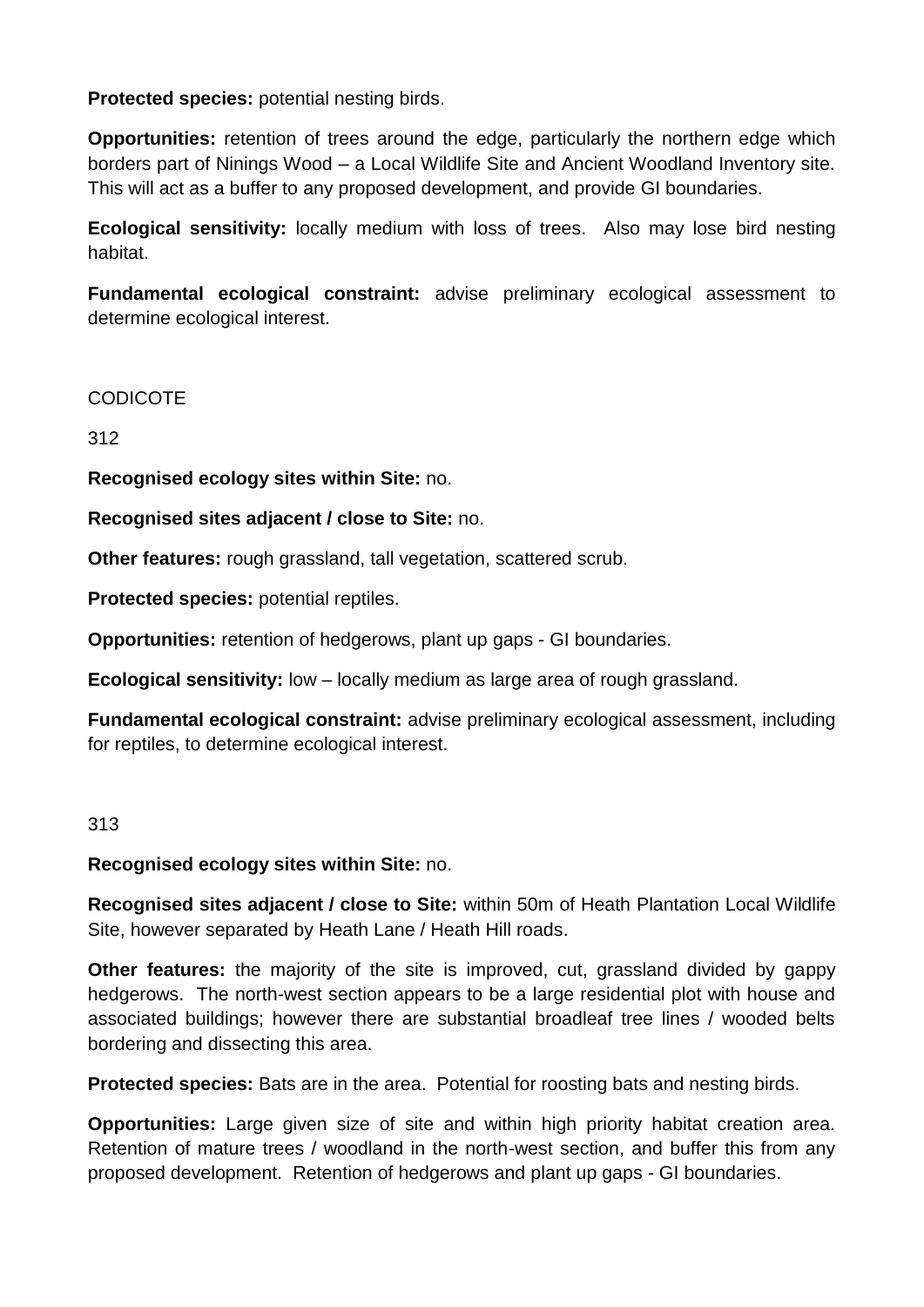**Ecological sensitivity:** locally medium with loss of trees. Also may lose bird nesting and/or bat roosting habitat.

**Fundamental ecological constraint:** advise preliminary ecological assessment to determine ecological interest.

314

**Recognised ecology sites within Site:** no.

**Recognised sites adjacent / close to Site:** within 15m of St Giles Churchyard Local Wildlife Site, however separated by Bury Lane.

**Other features:** improved grassland.

**Protected species:** unlikely.

**Opportunities:** limited due to nature and use of site. Medium habitat creation priority area.

**Ecological sensitivity:** low.

**Fundamental ecological constraint:** none.

315

**Recognised ecology sites within Site:** no.

**Recognised sites adjacent / close to Site:** no.

**Other features:** improved grassland.

**Protected species:** none.

**Opportunities:** Medium habitat creation priority area.

**Ecological sensitivity:** low.

**Fundamental ecological constraint:** none.

316

**Recognised ecology sites within Site:** no.

**Recognised sites adjacent / close to Site:** no.

**Other features:** improved grassland.

**Protected species:** none.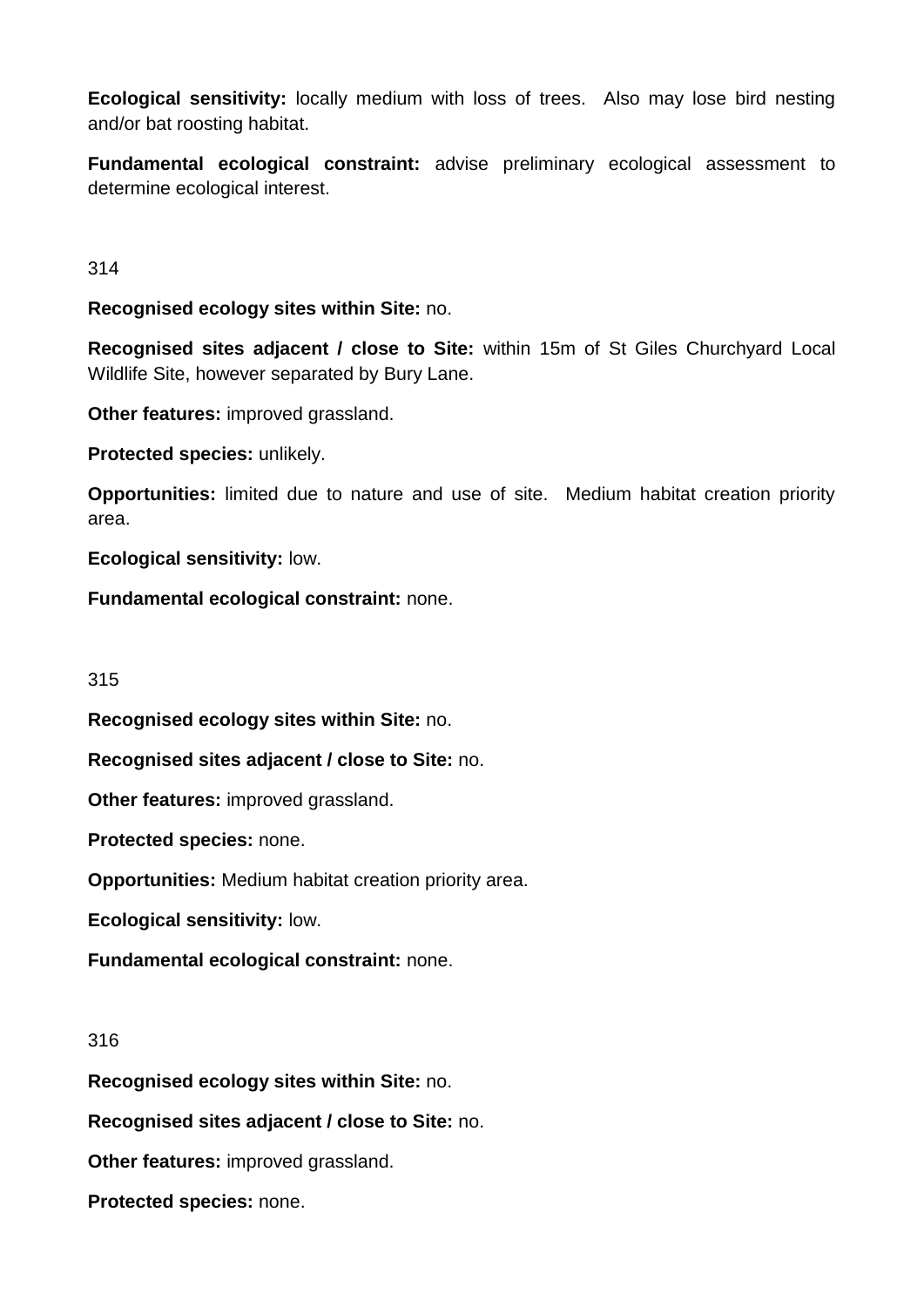**Opportunities:** Medium habitat creation priority area.

**Ecological sensitivity:** low.

**Fundamental ecological constraint:** none.

## 317

**Recognised ecology sites within Site:** no.

**Recognised sites adjacent / close to Site:** no.

**Other features:** improved grassland.

**Protected species:** none.

**Opportunities:** Medium habitat creation priority area.

**Ecological sensitivity:** low.

**Fundamental ecological constraint:** none.

## 318

**Recognised ecology sites within Site:** no.

**Recognised sites adjacent / close to Site:** adjacent to Longston and Catchpole Local Wildlife Site.

**Other features:** a large part of the site is improved (grazed) grassland with some reasonable hedgerows. The southern field (bordered by Catchpole Wood) was once thought to be unimproved grassland meadow, but since at least 1996 it appears to be species-poor semi-improved grassland (but unsprayed). The northern part includes a large residential plot with house9s0 and associated buildings / barns, amenity grassland and planting.

**Protected species:** potential for bats in buildings.

**Opportunities:** Low - medium habitat creation priority area. Retention of hedgerows - GI boundaries.

**Ecological sensitivity:** low.

**Fundamental ecological constraint:** advise bat assessment of buildings.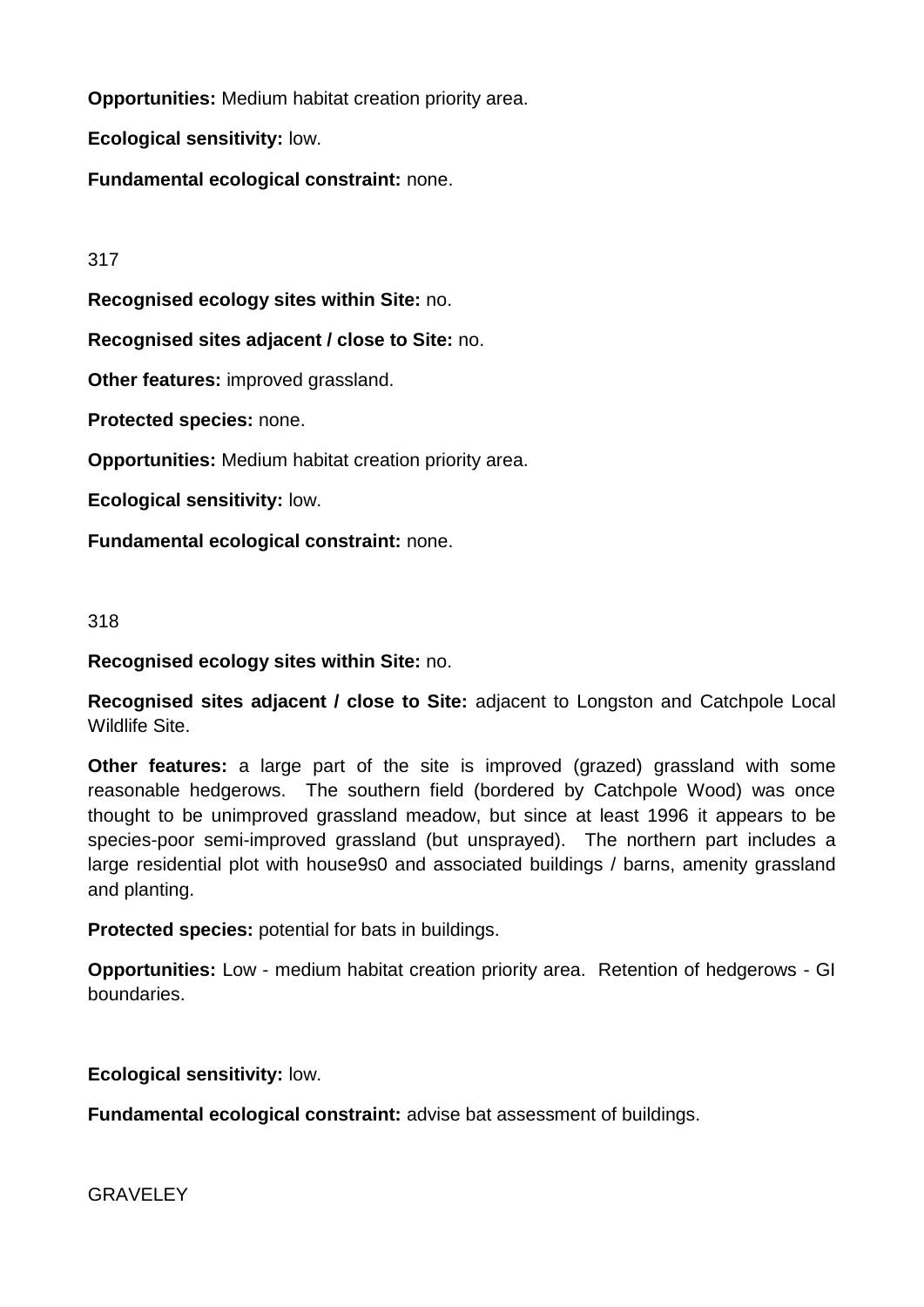## 319

**Recognised ecology sites within Site:** no.

**Recognised sites adjacent / close to Site:** no.

**Other features:** partly arable field and partly rough grassland. Borders broadleaf woodland on north-east and north-west sides.

**Protected species:** Badgers in the area.

**Opportunities:** High habitat creation priority area. Buffer adjacent woodland blocks.

**Ecological sensitivity:** low.

**Fundamental ecological constraint:** none.

### 320

**Recognised ecology sites within Site:** no.

**Recognised sites adjacent / close to Site:** close to small part of Ledgeside Plantation Local Wildlife Site.

**Other features:** Largely arable field, but also includes Ten Acre Plantation. There are a few single trees within field.

**Protected species:** Badgers in the area. Potential for nesting birds in trees.

**Opportunities:** Medium habitat creation priority area. Buffer plantation against development.

**Ecological sensitivity:** field low, woodland locally moderate. Avoid development within woodland if possible, or compensation for tree loss with native planting.

**Fundamental ecological constraint:** advise preliminary ecological assessment to determine ecological interest.

#### 321

**Recognised ecology sites within Site:** no.

**Recognised sites adjacent / close to Site:** no.

**Other features:** large area of rough grassland with copses and scattered trees. Hedgerow on western boundary.

**Protected species:** Badgers in the area.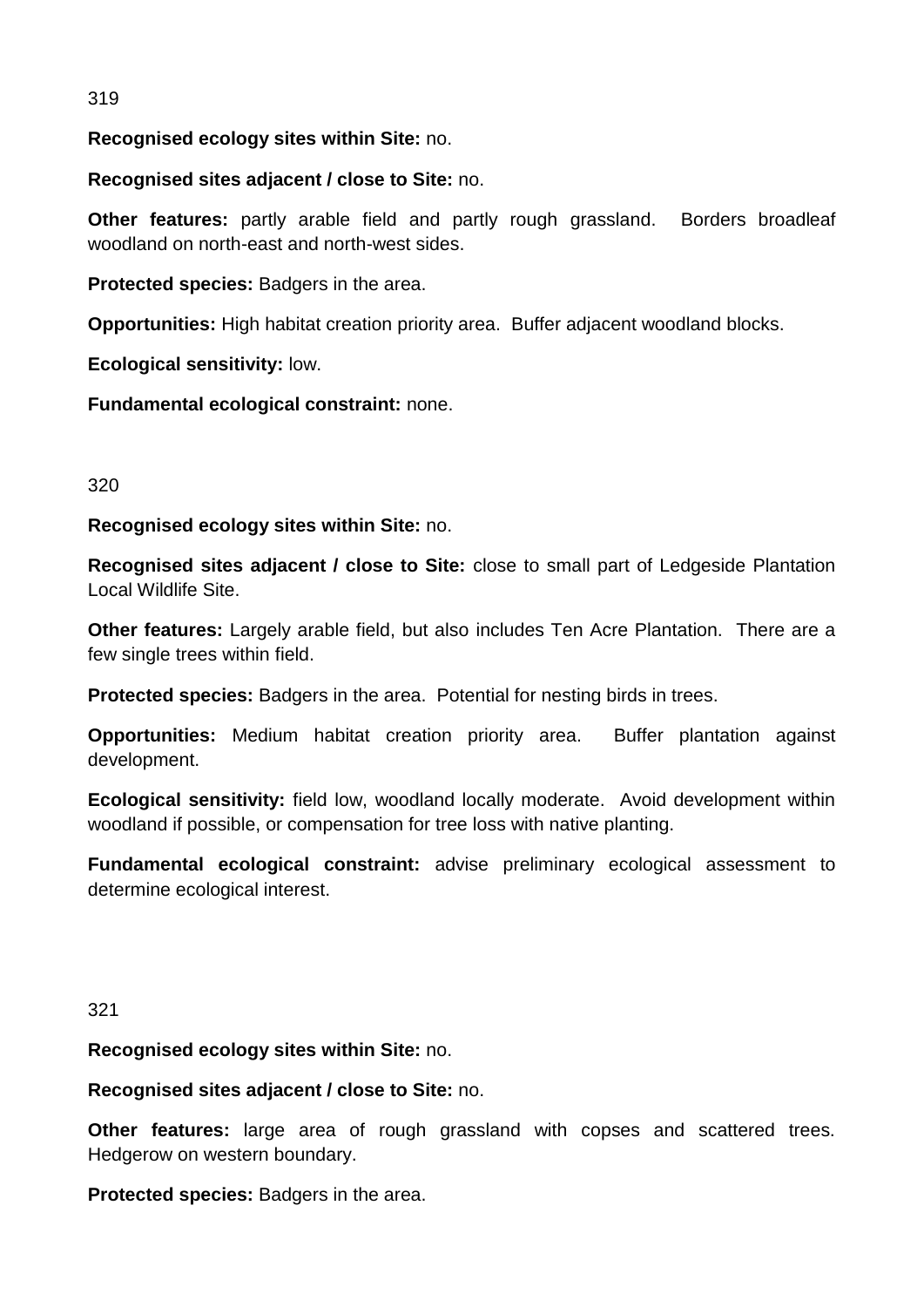**Opportunities:** Medium habitat creation priority area. Buffer against adjacent plantations to the south, east and north-west. Retention of hedgerow(s) - GI boundaries.

**Ecological sensitivity:** low – locally moderate depending on survey results.

**Fundamental ecological constraint:** advise preliminary ecological assessment to determine ecological interest.

### 322

**Recognised ecology sites within Site:** no.

**Recognised sites adjacent / close to Site:** within 50m of small part of Ledgeside Plantation Local Wildlife Site.

**Other features:** arable field. Bordered to north-west and south-east by broadleaf woodland belts. Single tree within field.

**Protected species:** Badgers in the area.

**Opportunities:** High habitat creation priority area. Buffer adjacent woodland belts.

**Ecological sensitivity:** low.

**Fundamental ecological constraint:** none.

## GREAT ASHBY / WESTON

323

**Recognised ecology sites within Site:** no.

**Recognised sites adjacent / close to Site:** no.

**Other features:** mainly arable fields with two woodland blocks (Nine Acre Spring and Longdell Wood); improved grassland field with a small wooded dell. Some hedgerows.

**Protected species:** bats in the area. Potential for nesting birds. Hazel dormouse and badgers known to be in the area.

**Opportunities:** High habitat creation priority area. Avoid impact to woodlands if possible; if not then compensate for loss of trees with native planting. Buffer woodland blocks if they are retained. Plant up gappy hedgerows - GI boundaries.

**Ecological sensitivity:** fields low; potentially high if Hazel dormouse present.

**Fundamental ecological constraint:** dormouse assessment of suitable habitats. Badger assessment,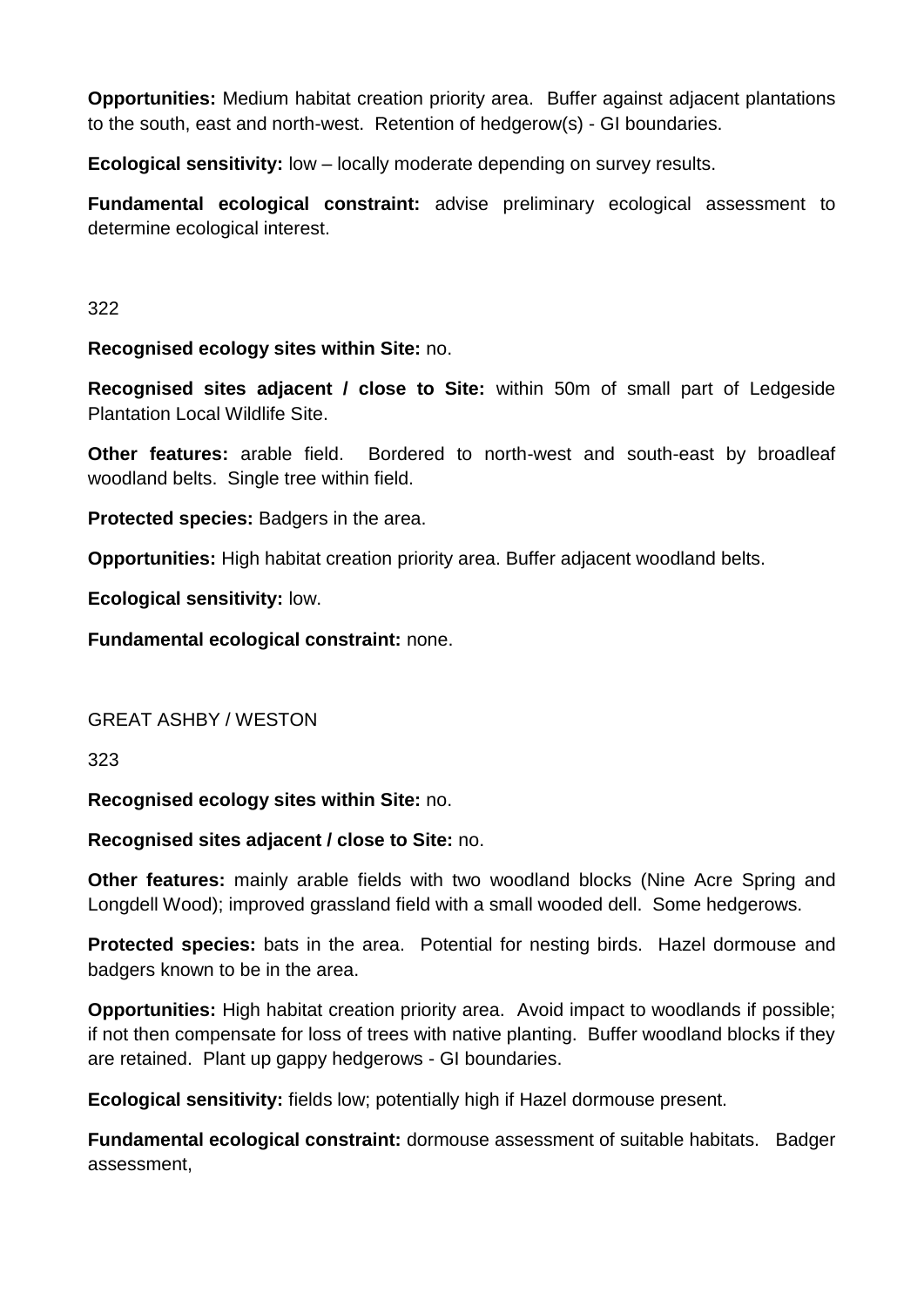## **HITCHIN**

324

## **Recognised ecology sites within Site:** no.

### **Recognised sites adjacent / close to Site:** no.

**Other features:** improved grassland with occasional scattered trees. Bordered on all four sides by thick, mixed hedgerows. Southern part of site has a wooded dell. Some buildings within the site boundary.

**Protected species:** Bats foraging and roosting on site. Potential for nesting birds.

**Opportunities:** Retain trees if possible, or compensate for any loss with native planting. Retention of hedgerows - GI boundaries.

**Ecological sensitivity:** grassland - low; trees- potentially higher.

**Fundamental ecological constraint:** advise bat assessment.

#### 325

**Recognised ecology sites within Site:** no.

**Recognised sites adjacent / close to Site:** no.

**Other features:** property with grounds: broadleaf woodland and amenity (?) grassland. Building with bat roost on site. Bordered to the north by River Oughton.

**Protected species:** Bats roosting on site. Potential for nesting birds.

**Opportunities:** Medium habitat creation priority area. Retain trees if possible, or compensate for any loss with native planting. Buffer river and margin habitat.

**Ecological sensitivity:** low – medium depending if trees removed. Nesting birds.

**Fundamental ecological constraint:** advise bat assessment.

#### 326

**Recognised ecology sites within Site:** no.

**Recognised sites adjacent / close to Site:** eastern boundary is adjacent to Stotfold Road Verges Local Wildlife Site.

**Other features:** arable. Wooded banks of railway on north-west side. Gappy or nonexistent hedgerow elsewhere.

**Protected species:** none.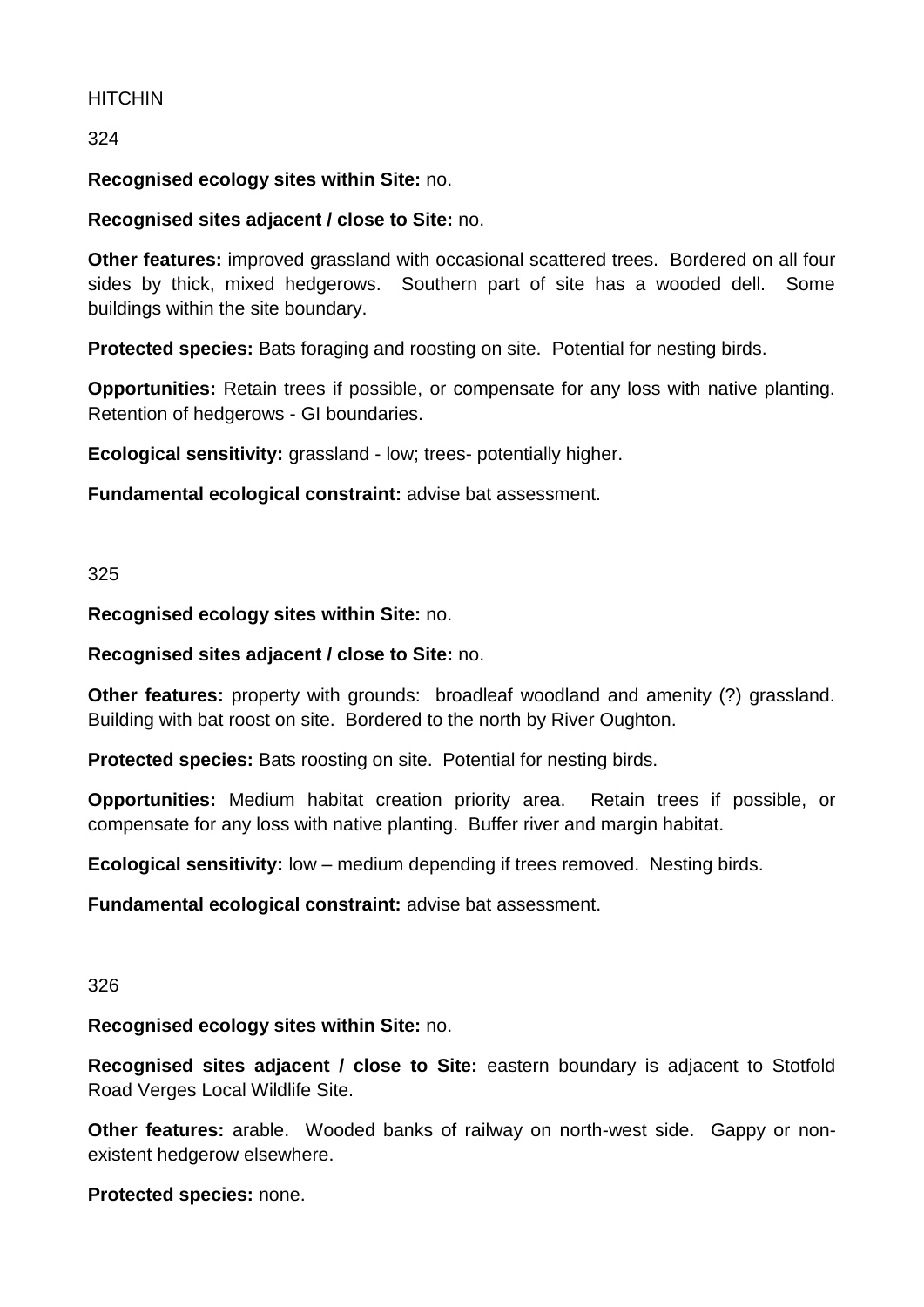**Opportunities:** Medium habitat creation priority area. Buffer LWS road verges on eastern edge.

**Ecological sensitivity:** low.

**Fundamental ecological constraint:** none.

HOLWELL

327

**Recognised ecology sites within Site:** no.

**Recognised sites adjacent / close to Site:** no.

**Other features:** residential plot with two houses and associated buildings, hardstanding. Amenity garden and planting.

**Protected species:** none.

**Opportunities:** Low habitat creation priority area. Limited due to nature of site.

**Ecological sensitivity:** low.

**Fundamental ecological constraint:** none.

328

**Recognised ecology sites within Site:** no.

**Recognised sites adjacent / close to Site:** no.

**Other features:** rough grassland with scattered trees / scrub.

**Protected species:** Potential for nesting birds.

**Opportunities:** High habitat creation priority area. Retain trees if possible, or compensate for loss with native planting.

**Ecological sensitivity:** low.

**Fundamental ecological constraint:** none.

ICKLEFORD

329

**Recognised ecology sites within Site:** no.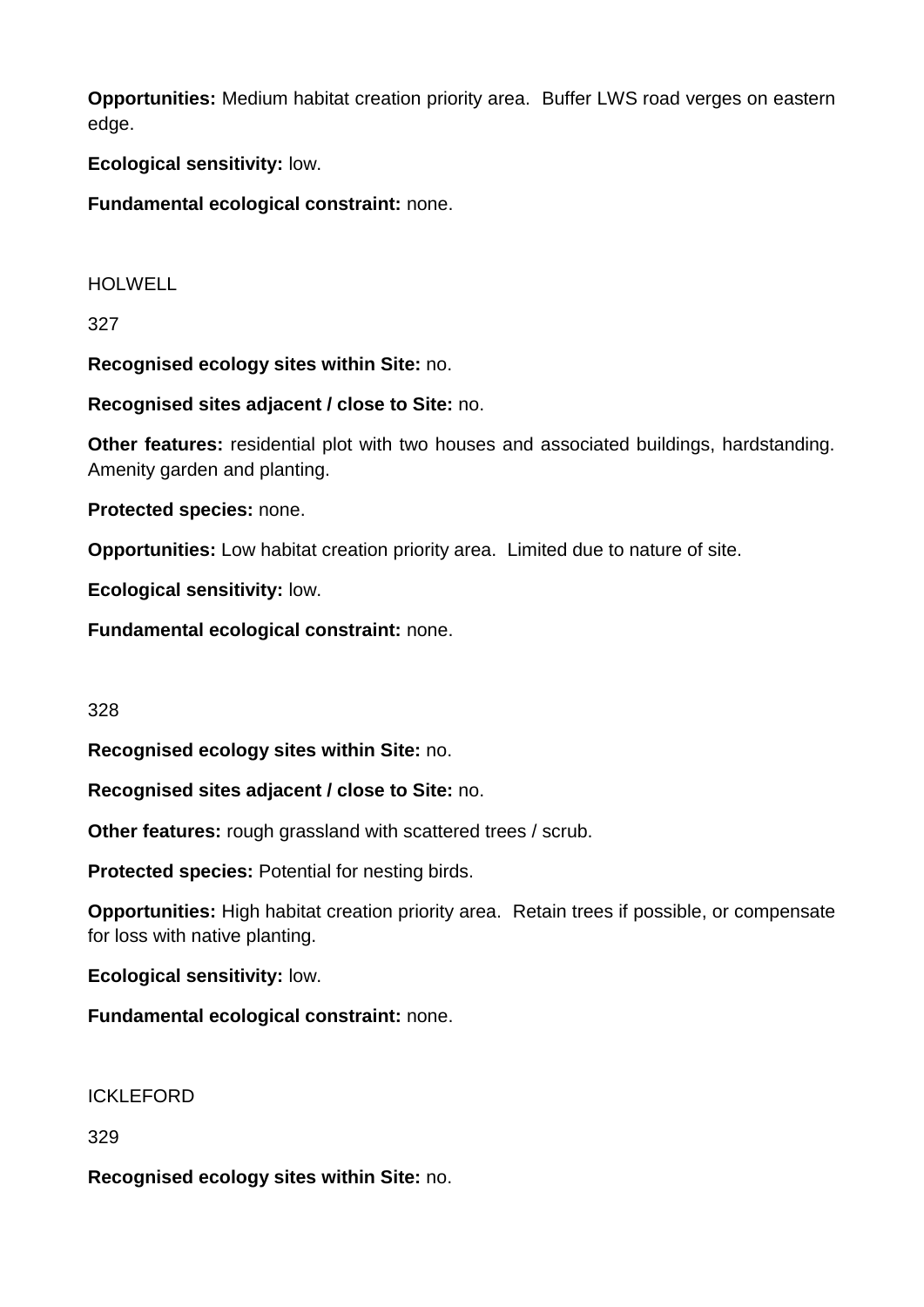**Recognised sites adjacent / close to Site:** adjacent to part of Upper Green, Ickleford Village Green.

**Other features:** woodland / scrub. Some buildings within the site boundary.

**Protected species:** Potential for nesting birds, possibly roosting bats.

**Opportunities:** Medium habitat creation priority area. Retain as many trees as possible, or compensate for loss with native planting. Buffer boundary with wooded edge - - GI boundaries.

**Ecological sensitivity:** Notable White-letter Hairstreak butterflies nearby – these feed solely on elm, therefore retain elm.

**Fundamental ecological constraint:** advise bat assessment.

330

**Recognised ecology sites within Site:** no.

**Recognised sites adjacent / close to Site:** no.

**Other features:** mixed habitats including arable field, improved and rough grassland, residential plots with houses / buildings and amenity gardens. Some hedgerows, scattered and clustered trees.

**Protected species:** Potential for roosting bats and nesting birds.

**Opportunities:** Medium habitat creation priority area. Retain trees if possible, or compensate for loss with native planting. Add or maintains hedgerows - - GI boundaries.

**Ecological sensitivity:** low – depending on survey results.

**Fundamental ecological constraint:** advise preliminary ecological assessment to determine ecological interest.

ICKLEFORD (LOWER STONDON)

331

**Recognised ecology sites within Site:** no.

**Recognised sites adjacent / close to Site:** no.

**Other features:** mixed habits: largely arable field, with area of cut grassland, section of woodland dismantled railway, trees / scrub, drain, part of moat.

**Protected species:** potential for nesting birds, roosting bats.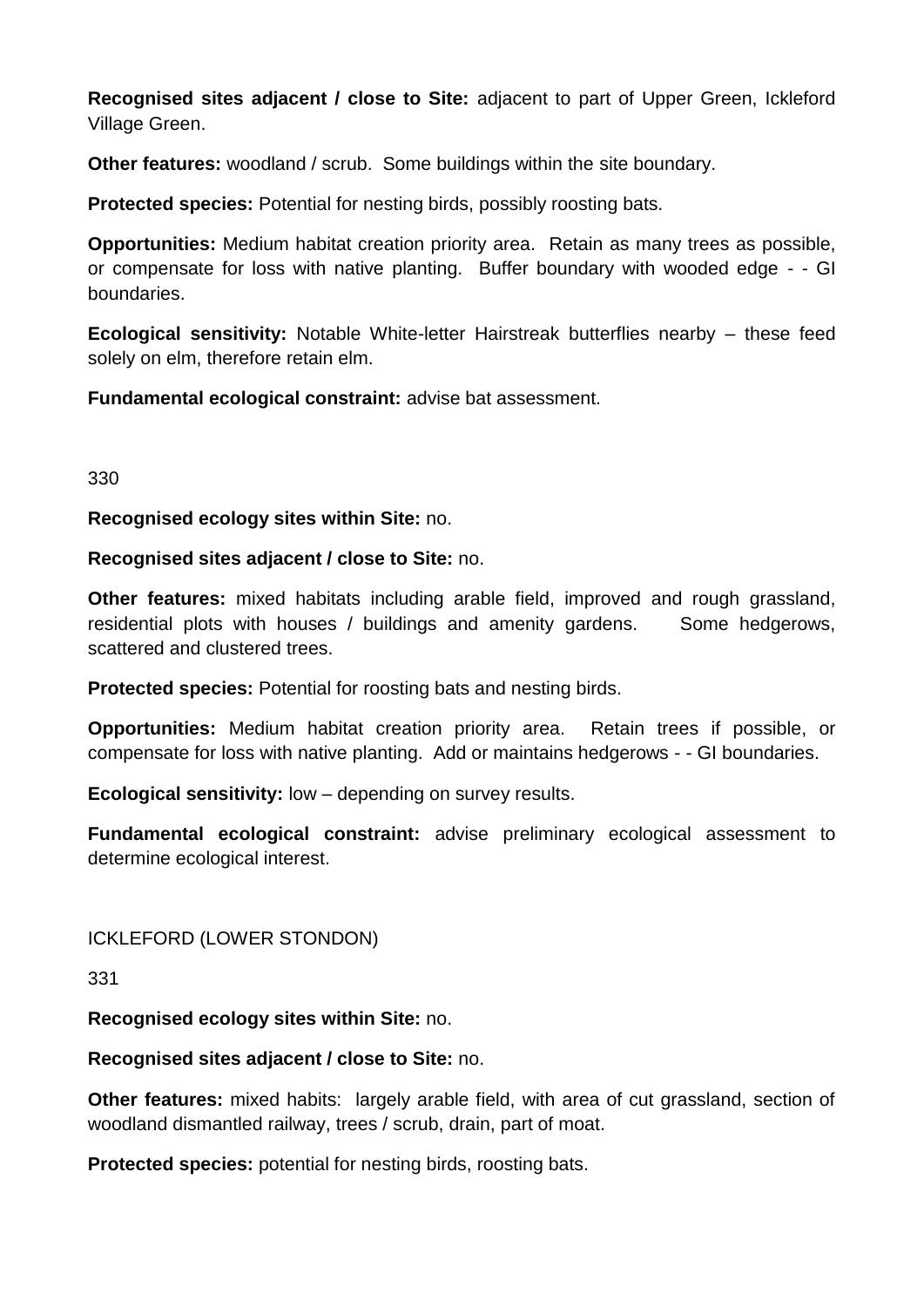**Opportunities:** Low to medium habitat creation priority area. Buffer wooded dismantled railway banks.

**Ecological sensitivity:** low – medium depending on survey results.

**Fundamental ecological constraint:** advise preliminary ecological assessment to determine ecological interest.

KINGS WALDEN (BREACHWOOD GREEN)

332

**Recognised ecology sites within Site:** no.

**Recognised sites adjacent / close to Site:** no.

**Other features:** amenity grassland (residential garden plot).

**Protected species:** none.

**Opportunities:** Limited due to nature of site

**Ecological sensitivity:** low.

**Fundamental ecological constraint:** none.

## 333

**Recognised ecology sites within Site:** no.

**Recognised sites adjacent / close to Site:** no.

**Other features:** two (semi?) improved grazed grassland fields bordered by hedgerows.

**Protected species:** bats in the area.

**Opportunities: Limited.** Retention of hedgerow(s) - GI boundaries.

**Ecological sensitivity:** low.

**Fundamental ecological constraint:** none.

## KNEBWORTH

334

**Recognised ecology sites within Site:** no.

**Recognised sites adjacent / close to Site:** no.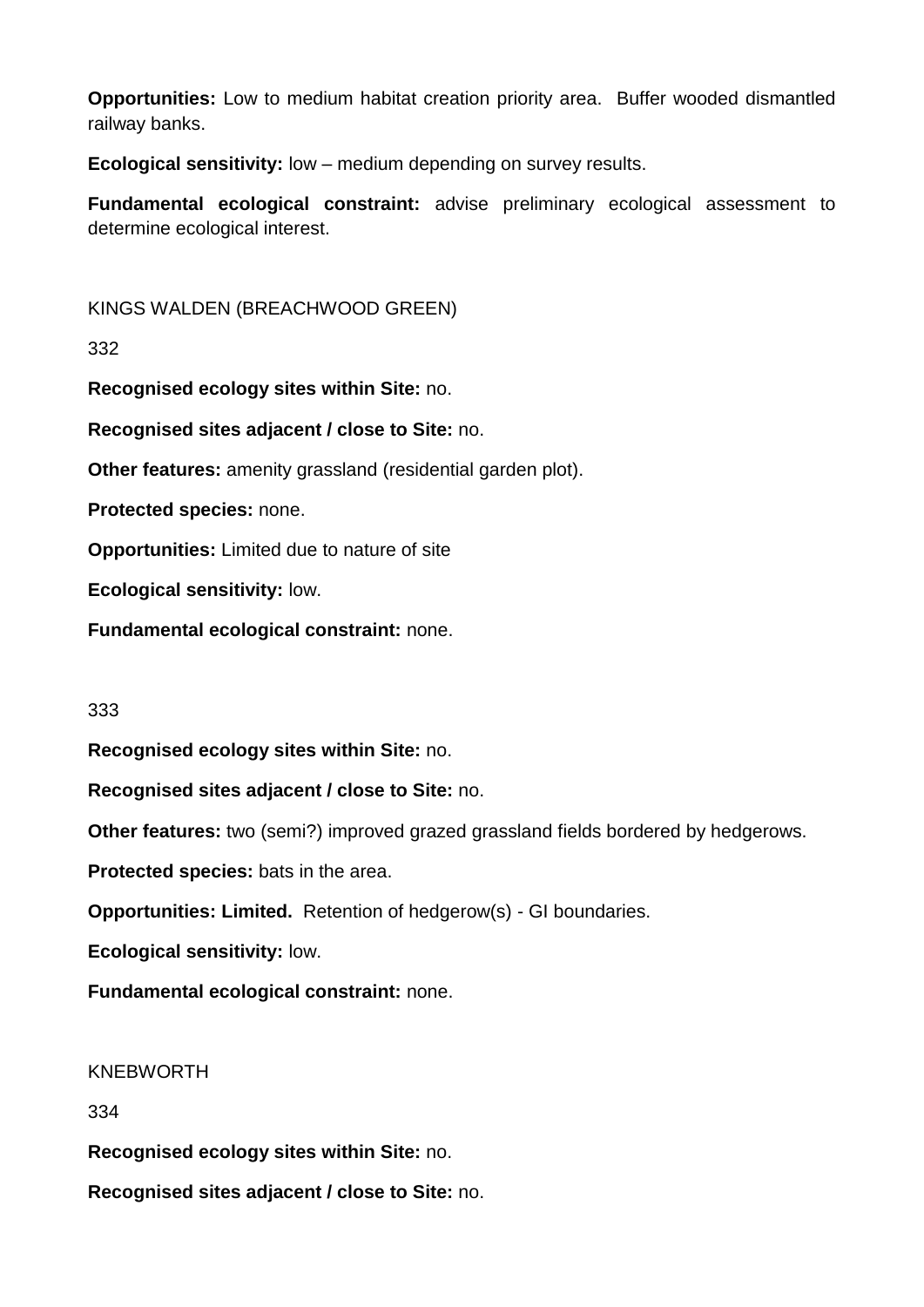**Other features:** improved grassland. Adjacent to Cowpasture Wood, broadleaf woodland of local value. Hedgerow along southern boundary.

**Protected species:** none.

**Opportunities:** Limited. Buffer against woodland to the north.

**Ecological sensitivity:** low.

**Fundamental ecological constraint:** none.

335

**Recognised ecology sites within Site:** no.

**Recognised sites adjacent / close to Site:** no.

**Other features:** grounds of residential plot - amenity grassland with tennis court and horse manege and associated barn / outbuilding.

**Protected species:** unlikely.

**Opportunities:** Medium habitat creation priority area.

**Ecological sensitivity:** low.

**Fundamental ecological constraint:** none.

336

**Recognised ecology sites within Site:** no.

**Recognised sites adjacent / close to Site:** no.

**Other features:** arable.

**Protected species:** bats nearby.

**Opportunities:** Medium habitat creation priority area.

**Ecological sensitivity:** low.

**Fundamental ecological constraint:** none.

LETCHWORTH

337

**Recognised ecology sites within Site:** no.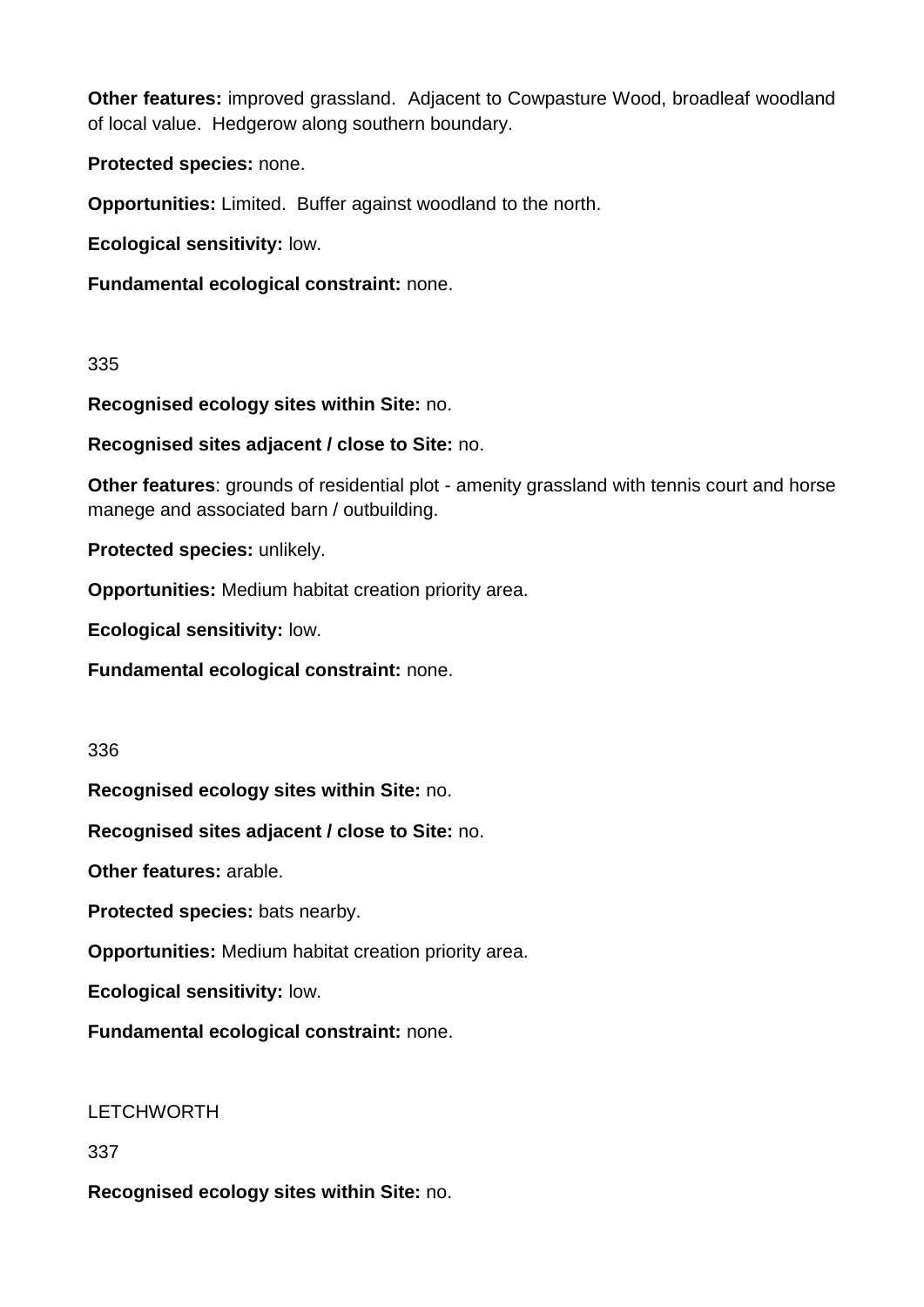## **Recognised sites adjacent / close to Site:** no.

**Other features:** developed site – building (Freeman House) and hardstanding; some bordering amenity grassland and trees / scrub.

**Protected species:** Potential for nesting birds.

**Opportunities:** Limited due to nature of site. Retain tree belt along western edge

**Ecological sensitivity:** low.

338

**Recognised ecology sites within Site:** no.

**Recognised sites adjacent / close to Site:** no.

**Other features:** developed site – units and hardstanding; possibly some bordering vegetation.

**Protected species:** none.

**Opportunities:** Limited due to nature of site.

**Ecological sensitivity:** low.

**Fundamental ecological constraint:** none.

339

**Recognised ecology sites within Site:** no.

**Recognised sites adjacent / close to Site:** no.

**Other features:** developed site – units and hardstanding; possibly some bordering vegetation – mature trees bordering Glebe Road

**Protected species:** Potential for nesting birds.

**Opportunities:** Limited due to nature of site.

**Ecological sensitivity:** low.

**Fundamental ecological constraint:** none.

OFFLEY (EAST OF LUTON)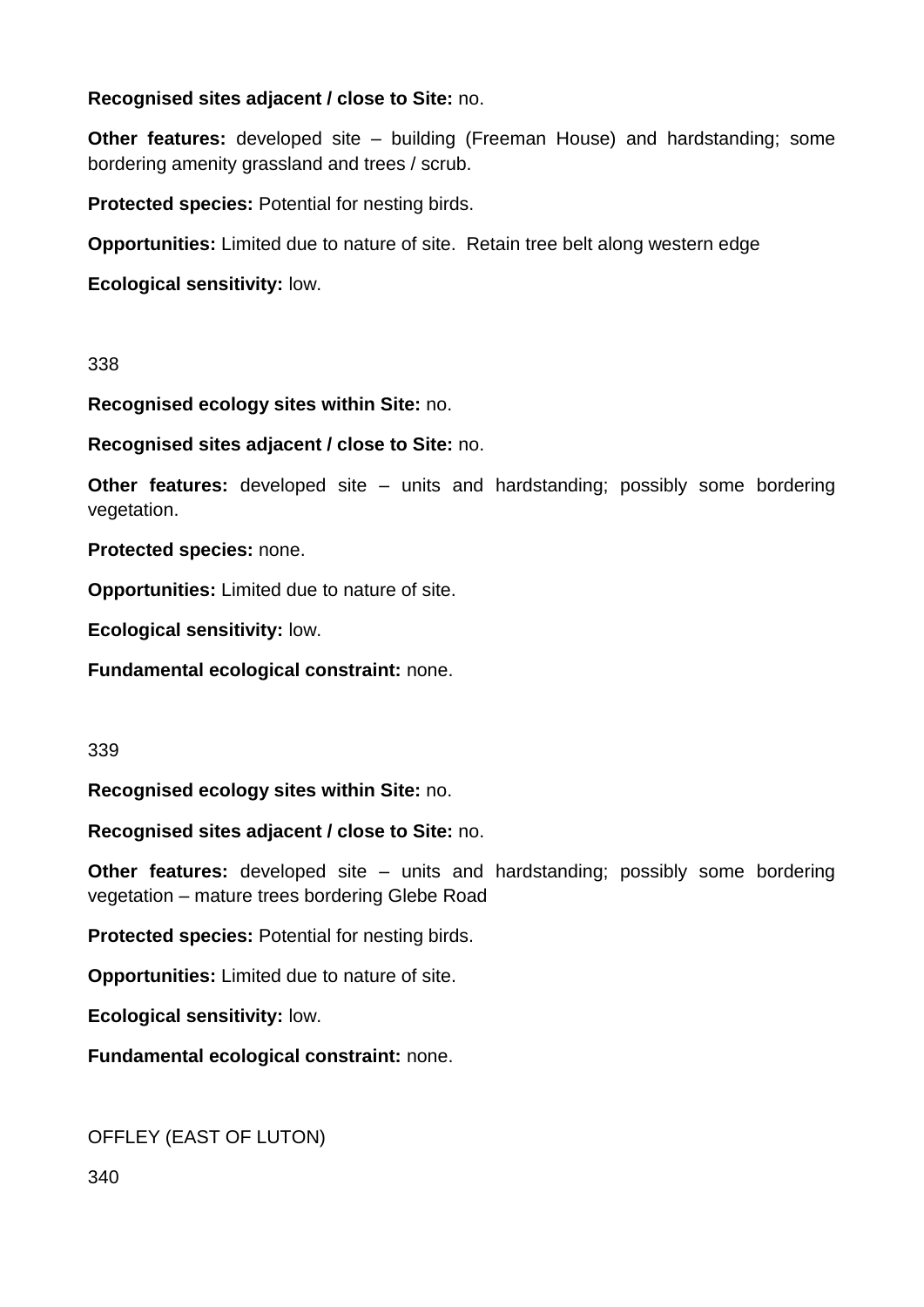**Recognised ecology sites within Site:** no.

**Recognised sites adjacent / close to Site:** adjacent to Cockernhoe Green Village Green.

**Other features:** residential plot with amenity grassland and planting.

**Protected species:** Potential for nesting birds.

**Opportunities:** Low habitat creation priority area.

**Ecological sensitivity:** low.

**Fundamental ecological constraint:** none.

## 341

**Recognised ecology sites within Site:** no.

**Recognised sites adjacent / close to Site:** no.

**Other features:** arable. Western part of site is not in Hertfordshire.

**Protected species:** none.

**Opportunities:** Low habitat creation priority area.

**Ecological sensitivity:** low.

**Fundamental ecological constraint:** none.

## **OFFLEY**

342

**Recognised ecology sites within Site:** no.

**Recognised sites adjacent / close to Site:** yes – north-eastern tip is adjacent to Offley Chalk Banks, Offley Park Local Wildlife Site and Old Road Plantation/New Plantation Local Wildlife Site.

**Other features**: semi-improved grassland.

**Protected species:** none.

**Opportunities:** Buffer adjacent Local Wildlife Sites.

**Ecological sensitivity:** low.

**Fundamental ecological constraint:** none.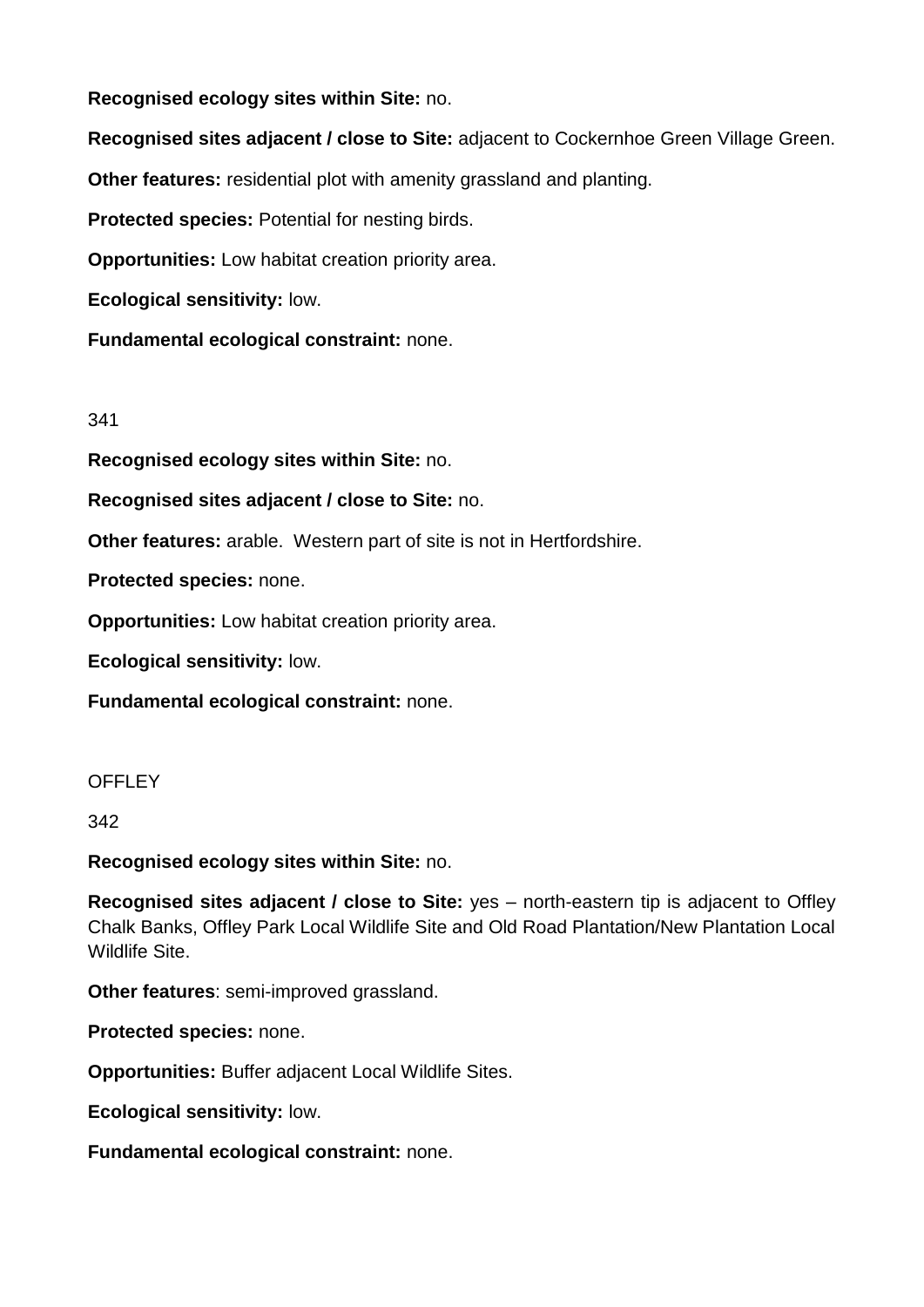## PIRTON

343

**Recognised ecology sites within Site:** no.

**Recognised sites adjacent / close to Site:** no.

**Other features**: semi-improved cut grassland with one tree and some scrub. Bordered by hedgerows.

**Protected species:** none.

**Opportunities:** Retain hedgerows – GI boundaries.

**Ecological sensitivity:** low.

**Fundamental ecological constraint:** none.

#### 344

**Recognised ecology sites within Site:** no.

**Recognised sites adjacent / close to Site:** no.

**Other features: semi-**improved grassland.

**Protected species:** bats in the area,

**Opportunities:** Medium habitat creation priority area.

**Ecological sensitivity:** low.

**Fundamental ecological constraint:** none.

## ROYSTON

345

**Recognised ecology sites within Site:** no.

**Recognised sites adjacent / close to Site:** no.

**Other features:** arable.

**Protected species:** none.

**Opportunities:** High habitat creation priority area.

**Ecological sensitivity:** low.

**Fundamental ecological constraint:** none.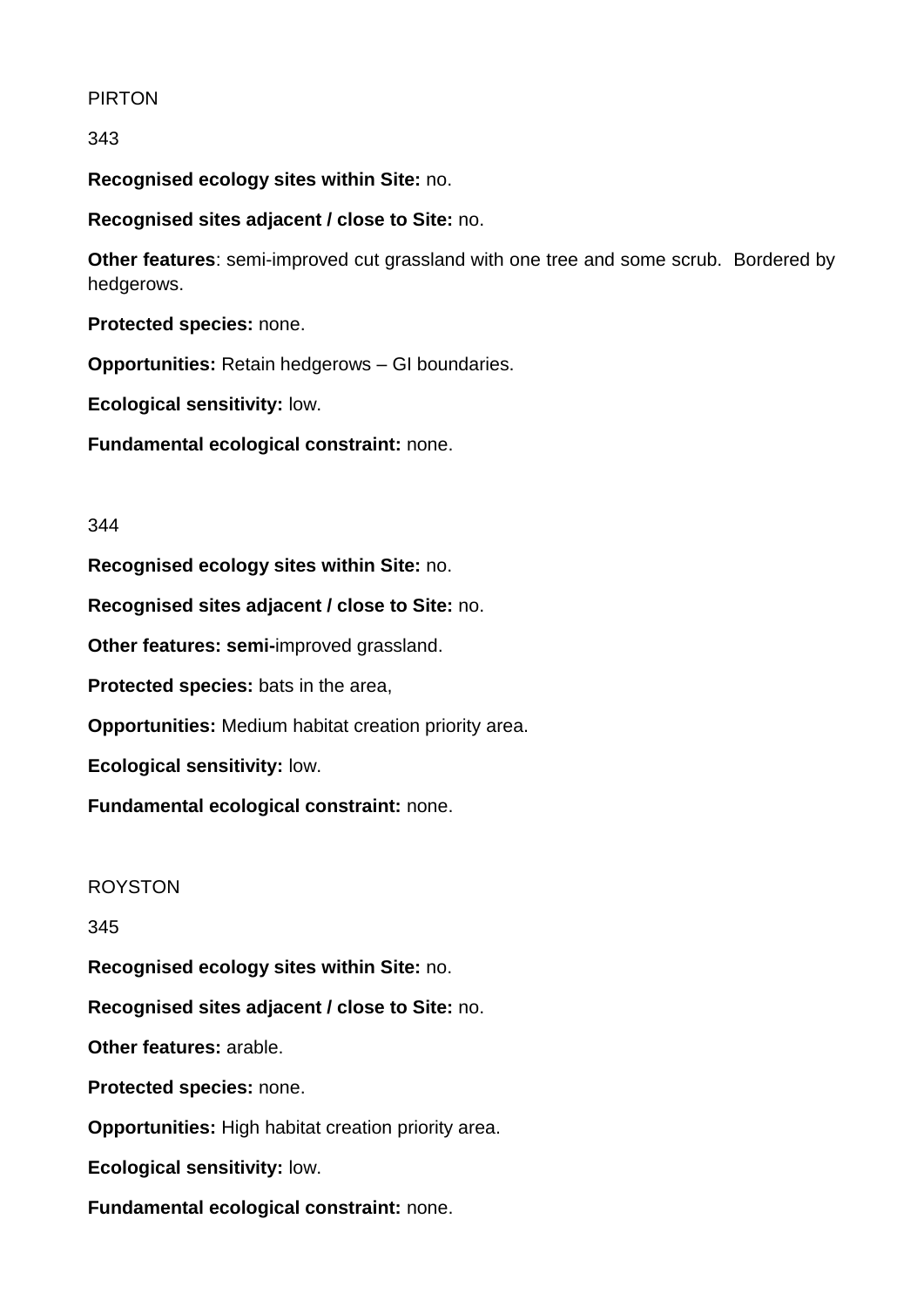#### 346

**Recognised ecology sites within Site:** no.

**Recognised sites adjacent / close to Site:** no.

**Other features:** arable. Bordered on all sides by woodland (blocks or strips).

**Protected species:** none.

**Opportunities:** High habitat creation priority area. Retain hedgerows – GI boundaries. Buffer boundaries.

**Ecological sensitivity:** low.

**Fundamental ecological constraint:** none.

#### ST IPPOLYTS

#### 347

**Recognised ecology sites within Site:** no.

**Recognised sites adjacent / close to Site:** no.

**Other features:** poor semi-improved grassland. Hedgerow on three sides of four.

**Protected species:** none.

**Opportunities:** Limited. Retain hedgerows – GI boundaries; buffer eastern and southern boundaries.

**Ecological sensitivity:** low.

**Fundamental ecological constraint:** none.

## ST PAUL'S WALDEN (WHITWELL)

#### 348

**Recognised ecology sites within Site:** no.

**Recognised sites adjacent / close to Site:** no.

**Other features:** arable.

**Protected species:** none.

**Opportunities:** Low habitat creation priority area.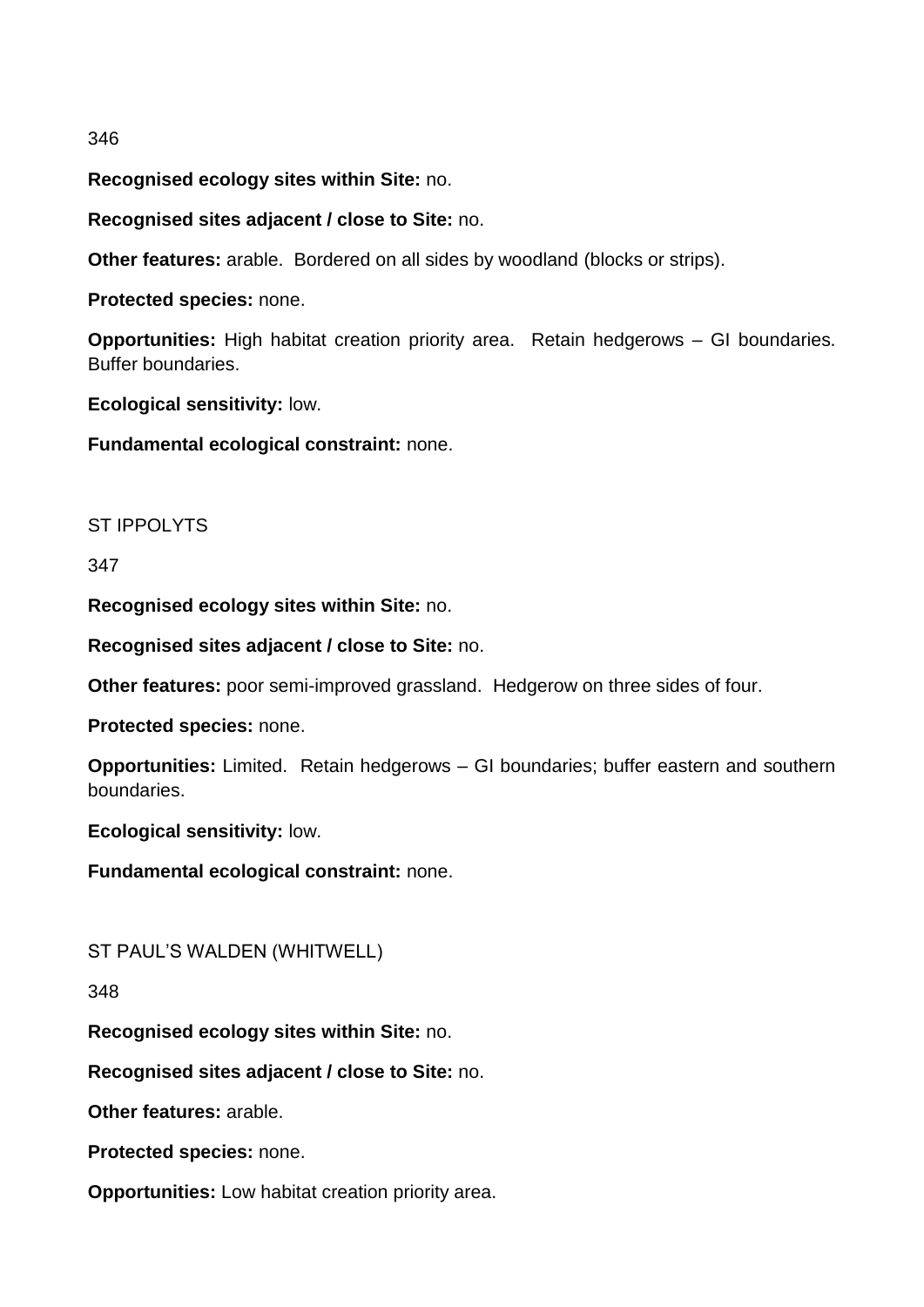## **Ecological sensitivity:** low.

# **Fundamental ecological constraint:** none.

# 349

**Recognised ecology sites within Site:** no.

**Recognised sites adjacent / close to Site:** yes – adjacent to Rose Farm Meadows Local Wildlife Site.

**Other features:** residential plot with amenity grassland and planting, Rose Farm (house and outbuildings), hardstanding. Rive Mimram borders the site to the north.

**Protected species:** Potential for roosting bats and/or nesting birds.

**Opportunities: h**igh habitat creation priority area. Buffer adjacent LWS.

**Ecological sensitivity:** low.

**Fundamental ecological constraint:** advise bat assessment.

# THEFIELD / KELSHALL

350

**Recognised ecology sites within Site:** no.

**Recognised sites adjacent / close to Site:** adjacent to part of Icknield Way, A505 North of Gallows Hill Local Wildlife Site.

**Other features: semi-**improved grassland field separated by hedgerows. Woodland area bordering A505 to the north-west; Properties with amenity grassland and planting.

**Protected species:** Lizards in the area. Potential for roosting bays?

**Opportunities:** Retain hedgerows for GI boundaries.

**Ecological sensitivity:** low.

**Fundamental ecological constraint:** Consider bat assessment.

## **WESTON**

351

**Recognised ecology sites within Site:** no.

**Recognised sites adjacent / close to Site:** no.